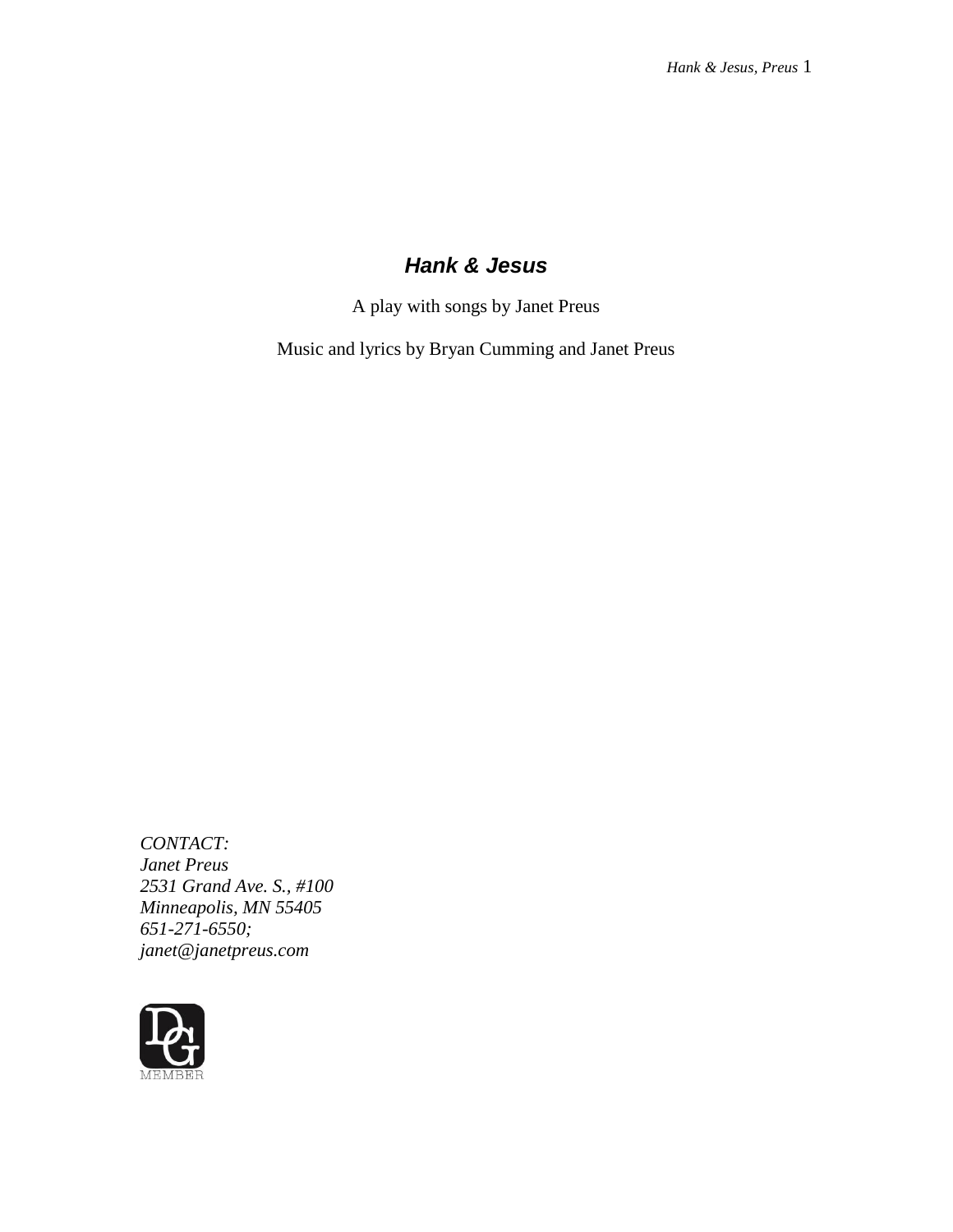# **CHARACTERS**

- HANK: 30's but looks like he could be older. Recently sober, a songwriter
- JESUS: (Spanish pronunciation) an old acquaintance. Hispanic appearance.
- BUSTER: owner of a combination bar, café and store. A Viet Nam vet
- MOM: Mother of Hank, Wesley, Michelle. Always lived in Swanville. In her 60's
- WESLEY: Hank's older brother, about 40
- MARY ROSE: Wesley's wife, about 40
- MICHELLE: Hank's younger sister, 20's
- HEATHER: Michelle's friend and the mother of an infant son

#### **SETTING**

# The 1990's

Outstate Minnesota: A small city, and "Swanville," a small, rural Minnesota town.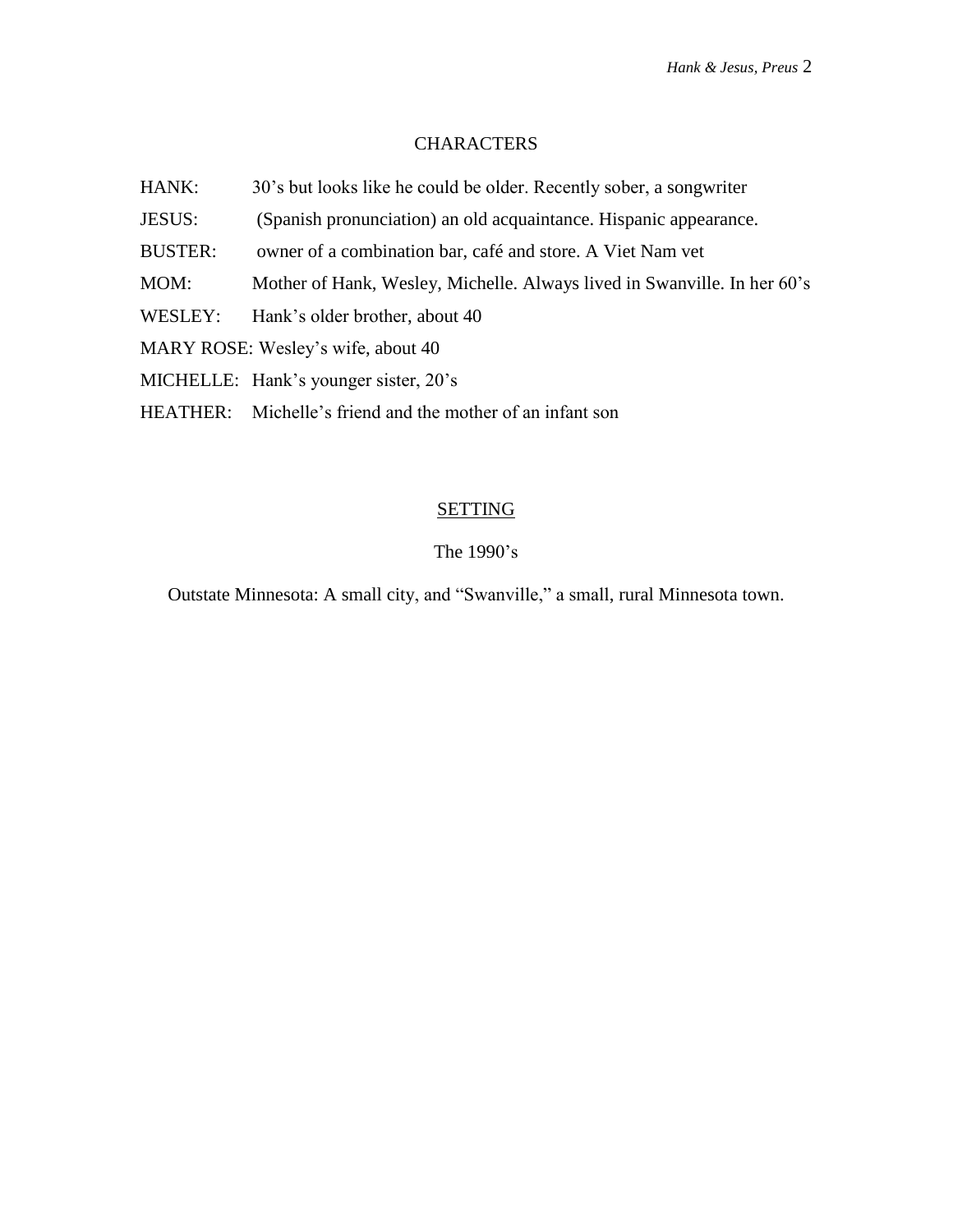**SCENE 1:** Hank's apartment

The stage is dim. Hank is playing an out-of-tune guitar and singing bits and pieces of honkytonktype songs. It's apparent that he's in the midst of writing them, and they aren't that good.

#### HANK

DREAMIN' BIG AND LIVIN' SMALL IT'S JUST MY BOOTS THAT MAKE ME TALL. EVERYTHING I DO, DON'T COUNT AT ALL. I'M LIVIN' BIG … no, wait. No, I don't. I'M DREAMIN' BIG, AND LIVIN' SMALL.

(He puts that lyric sheet off to the side.)

Well, that needs work.

(He picks up another lyric sheet and starts singing another song.)

HANK IF I HAD A WOMAN, SHE WOULD LEAVE ME. IF I HAD A DOG, HE'D RUN AWAY. IF I HAD A TRUCK, I'D PROBABLY SMASH IT UP. THAT'S THE WAY MY LUCK IS GOIN' TODAY.

That ain't bad!

I'M AN UNLUCKY GUY FORTUNE'S PASSED ME BY I DON'T KNOW WHY I EVEN TRY.

Bridge doesn't say anything new, does it ...

IF I HAD A JOB, I'D GET FIRED. IF I ASKED DIRECTIONS,

(pause)

Oh my god, no.

# IF I ASKED DIRECTIONS, I'D GET LOST.

Cost… tossed … Naw, it's gotta rhyme with "today."

Door knock as he sings. He either doesn't hear it or ignores it.

TOMORROW COULD BE BETTER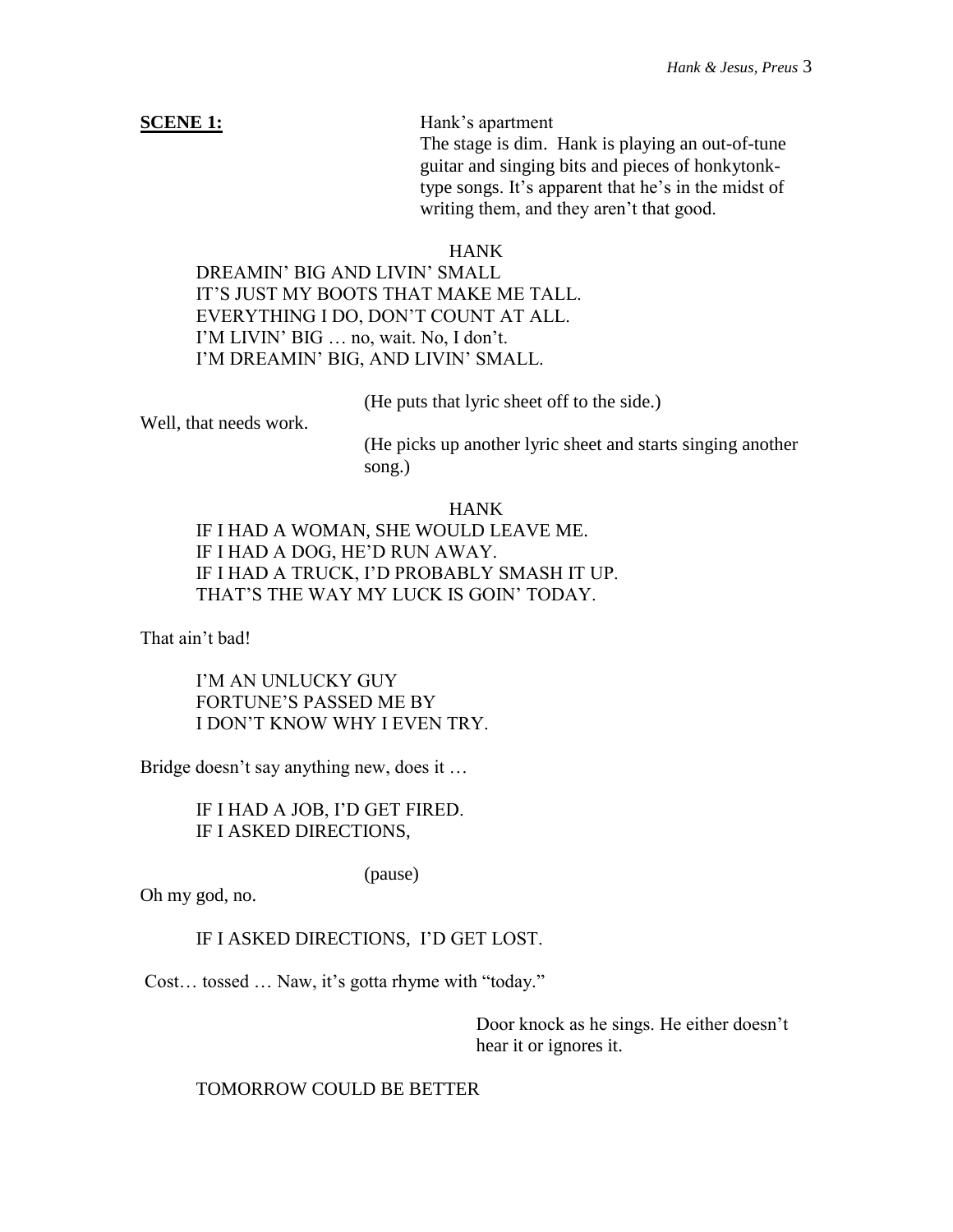# OR JUST MORE OF THE SAME. NO USE GETTIN' MAD

I never get mad. … Maybe I should …

(Short pause, Hank quickly scribbles some new lyrics for the song, then tries them out*)* TOMORROW COULD BE BETTER OR JUST MORE OF THE SAME. NO USE GETTING' MAD I GOT NO ONE TO BLAME.

Ha! Yeah!

(He writes some more. He's getting kind of fired up about how this new song is going.) That's good, that's good. All right. … yeah …

IF I HAD A JOB, I'D GET FIRED. (More knocking. Hank finally notices the interruption.)

# HANK

"Whaddaya want?"

(No answer, just more knocking.)

"I said whaddaya want!"

**JESUS** Are you the one with a room available? There was a sign outside on the door.

HANK (Glancing around his room) Guess it depends on what you mean by "room." … Yeah, I got a room.

#### **JESUS**

I wondered if you might let me in.

HANK (Somewhat under his breath)

Jesus.

#### JESUS

Yes. I wondered if you might let me in.

The knocking resumes, very gently this time, but is quickly cut off by Hank.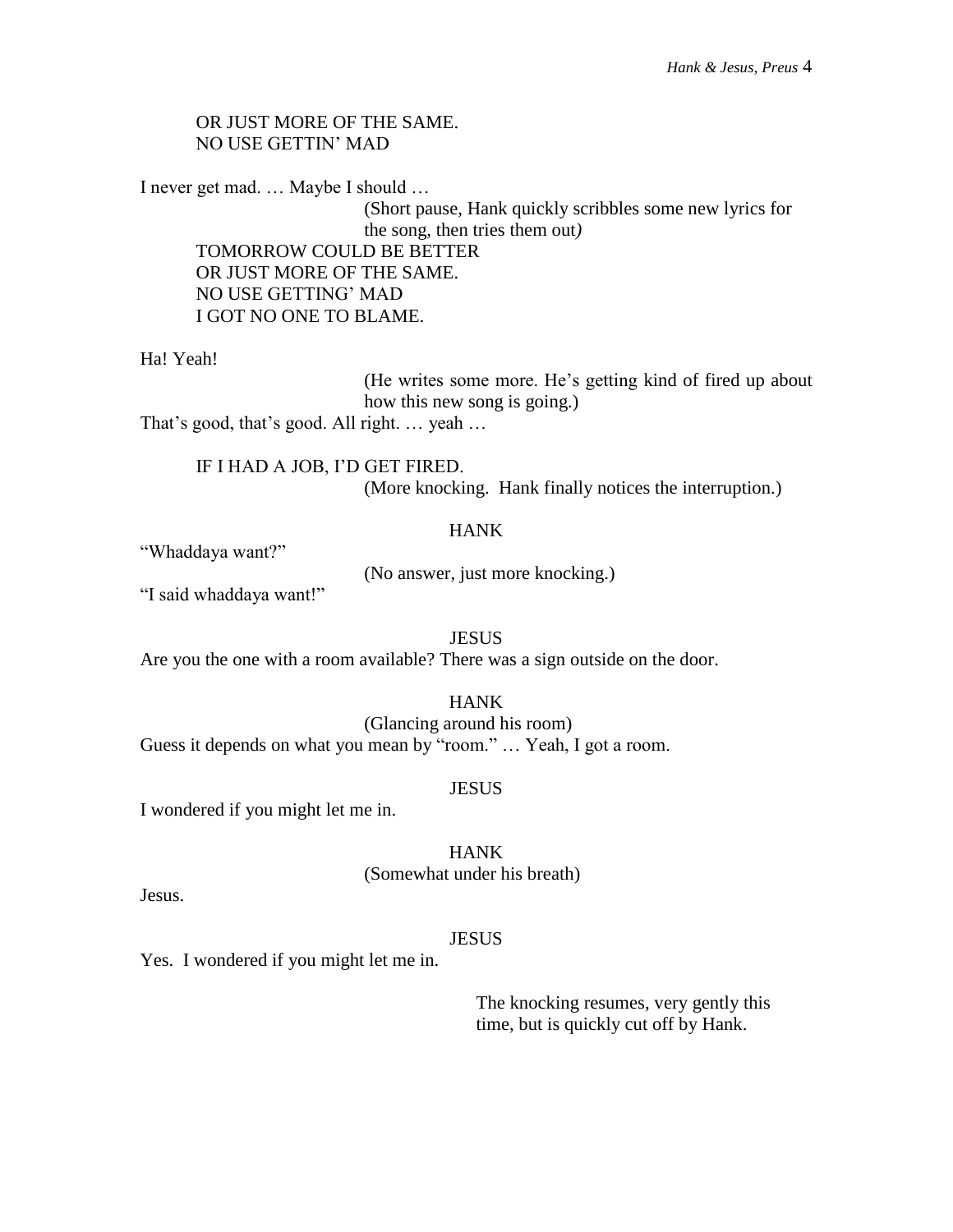| <b>HANK</b>                                                                                           |
|-------------------------------------------------------------------------------------------------------|
| Hey! give me a minute.<br>(He goes to the door.)                                                      |
| Yeah, who is it?                                                                                      |
| <b>JESUS</b>                                                                                          |
| We knew each other quite a while ago, I believe.                                                      |
| <b>HANK</b>                                                                                           |
| I knew a lot a people, ya know. (pause) Where. Where did I know you.                                  |
| <b>JESUS</b>                                                                                          |
| You were we were just kids.                                                                           |
| <b>HANK</b>                                                                                           |
| Oh. (pause) You mean back in Swanville?                                                               |
| <b>JESUS</b>                                                                                          |
| Yeah. Swanville.                                                                                      |
| <b>HANK</b>                                                                                           |
| Awe, crap! Rusty? Is that you?                                                                        |
| <b>JESUS</b>                                                                                          |
| No, it's not Rusty.                                                                                   |
| <b>HANK</b>                                                                                           |
| Well, good.                                                                                           |
| (He unlocks in the door and finally the two are face to face.<br>Short pause while Hank studies him.) |
| What did you say your name was?                                                                       |
| <b>JESUS</b>                                                                                          |
| Jesus.                                                                                                |
| He follows Hank into the room                                                                         |
| <b>HANK</b>                                                                                           |
| Jesus.                                                                                                |
| <b>JESUS</b>                                                                                          |
| Yep.                                                                                                  |
| <b>HANK</b>                                                                                           |

You people. (beat) Jesus. What, like "HAY-soos". You look kinda Latino. You mind if I call you "Hay-soos."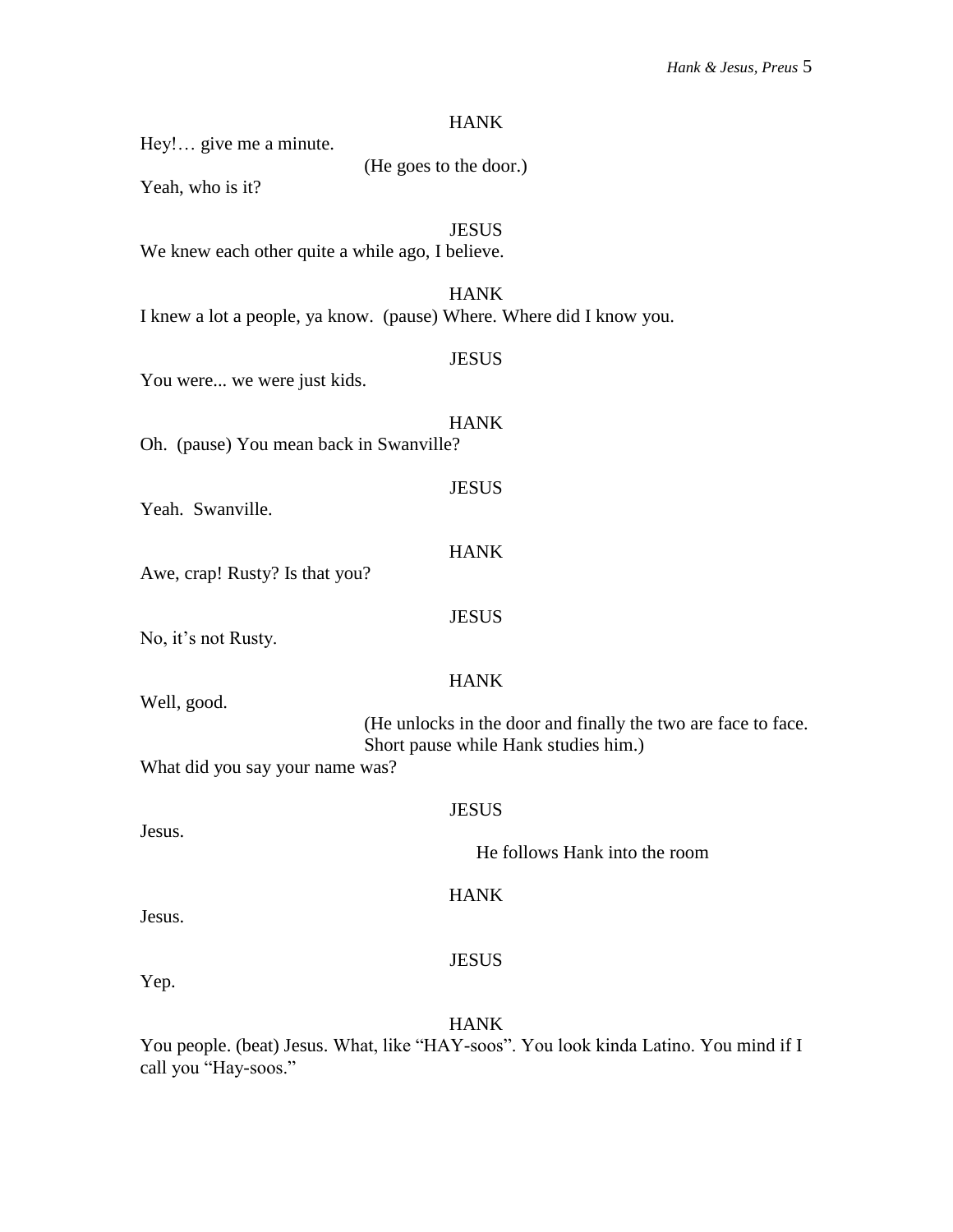#### **JESUS**

Hay-SOOS is fine. Lots of folks call me Hay-SOOS.

# HANK

You one a' them migrant workers? We pick beets together? Play ball? What?

#### **JESUS**

Yeah. I was there ... picking beets.

# HANK

Sorry. I can't remember shit. Fried my brains, I guess. You need a place to crash or somethin'? I mean, I don't have much, God knows, but you're welcome to it.

> Hank picks up a pile of clothes or a duffel on the only comfortable chair and drops the duffel behind the couch.

#### **JESUS**

Thanks. This is just what I was hoping for, actually.

#### HANK

Man, you must be worse off than me, even. Sorry I was a little cranky. I got a lot of old friends that I ain't supposed to be seeing right now. Finally stayin' out 'a trouble and my so-called friends … Well, I ain't seen the inside 'a the slammer for months! Ha!

#### **JESUS**

That's ok, I understand.

(Blows on his hands and rubs them, something to indicate he's cold.)

Chilly outside.

#### **HANK**

And inside. I'd turn the heat up, but it's extra. Here. That's not much of a jacket you got, if you don't mind me sayin'.

He puts his own jacket on Jesus.

#### JESUS

No, I'm fine, really.

I'm used to it in here.

#### JESUS

HANK

Not that bad for December, huh?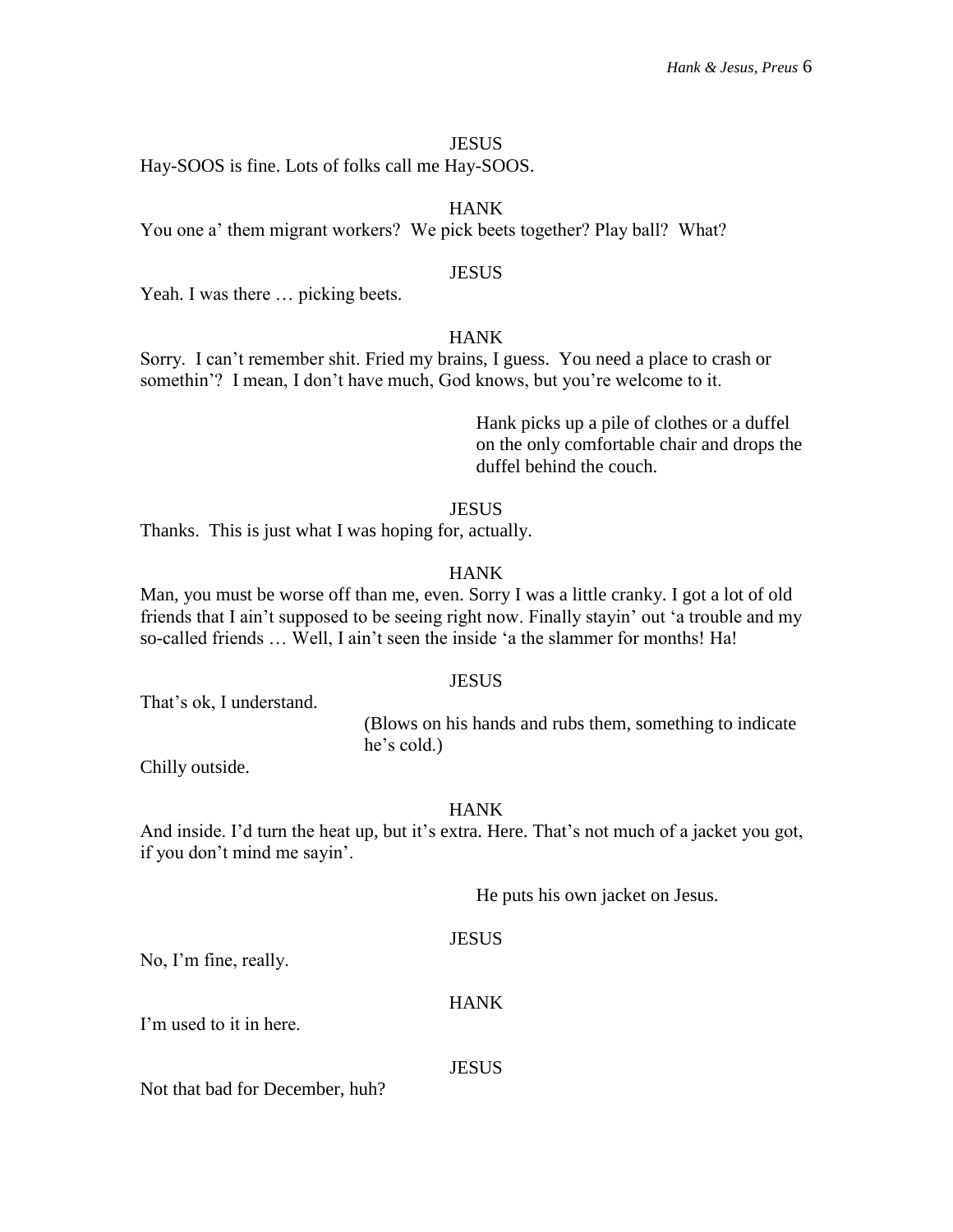Here, you warm up a little. ... Hey, I know!  $2<sup>nd</sup>$  base. It was  $2<sup>nd</sup>$  base, wasn't it? (Jesus just smiles at him.) Yeah, it was. You were one crazy son-of-a-

#### **JESUS**

Maybe you're confusing me with someone else.

# **HANK**

Yeah, sure. Whatever. You wanna beer? Wait a minute. I don't drink anymore. Ha! Old habits …

### **JESUS**

No thanks, I'm good.

# HANK

Baseball. I loved the game. Hey, were you there when I got beaned? Dropped like a rock. My mom just freaked. (*laughing)* Maybe that's my problem, huh?

#### JESUS

I remember that.

#### HANK

Hey, that's it! You *were* there, weren't you?! You…you…yeah! You were the first person I saw when I woke up.

#### **JESUS**

It was a little scary.

#### HANK

First time I ever got knocked out and I really thought I'd practically come back to life. I figured I survived that for a reason. Wasn't baseball, though. Ha! I didn't even get to play that much.

#### **JESUS**

I didn't play much either.

# HANK

I pretty much sucked. Wow, this is crazy. You're getting' to look a little more familiar.

#### **JESUS**

It's been a long time. I can see why you might not know me.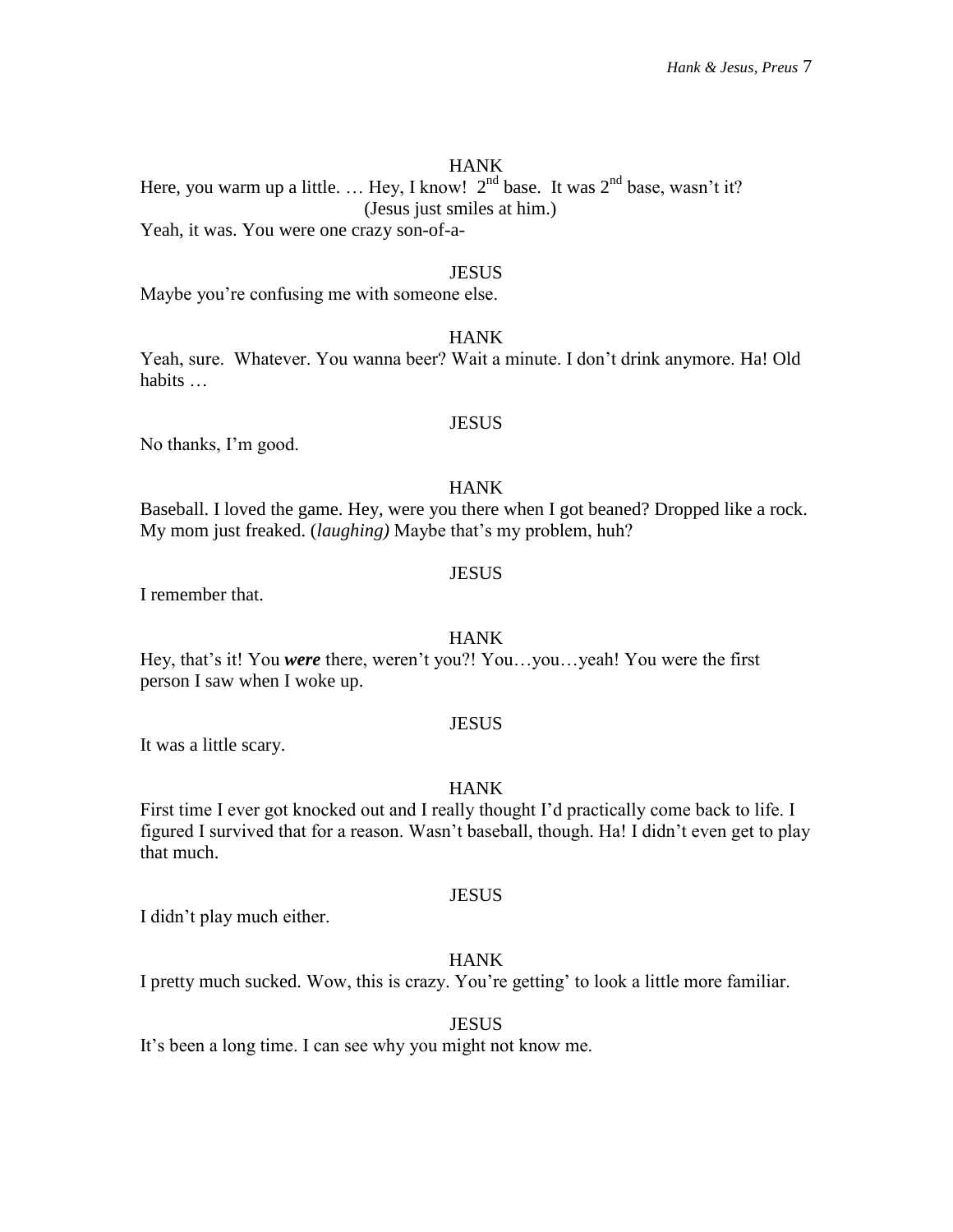Want a Coke?

## JESUS

Uh, sure. Thanks.

(Hank hands him the last coke in a six-pack.) What was that song you were playing before I came in? (He sings.) TOMORROW COULD BE BETTER …

He looks for help from Hank to get the lyric.

HANK

OR JUST MORE

(Jesus joins in.)

OF THE SAME.

# HANK

NO USE GETTIN' MAD

HANK, JESUS (Jesus sings harmony) I'VE GOT NO ONE TO BLAME.

HANK You heard that? You must've been out there a long time.

#### **JESUS**

A little while.

#### HANK

That's a new one I'm working on. Ya like it?

Hank picks up his guitar and starts noodling around on it.

#### **JESUS**

Oh, you're a songwriter. Yeah, I like it.

# HANK

Yeah? You just may be the only one who does. God, I'd like to get just one song out there. Less than three minutes, you know that? Just one song and …

JESUS

And what?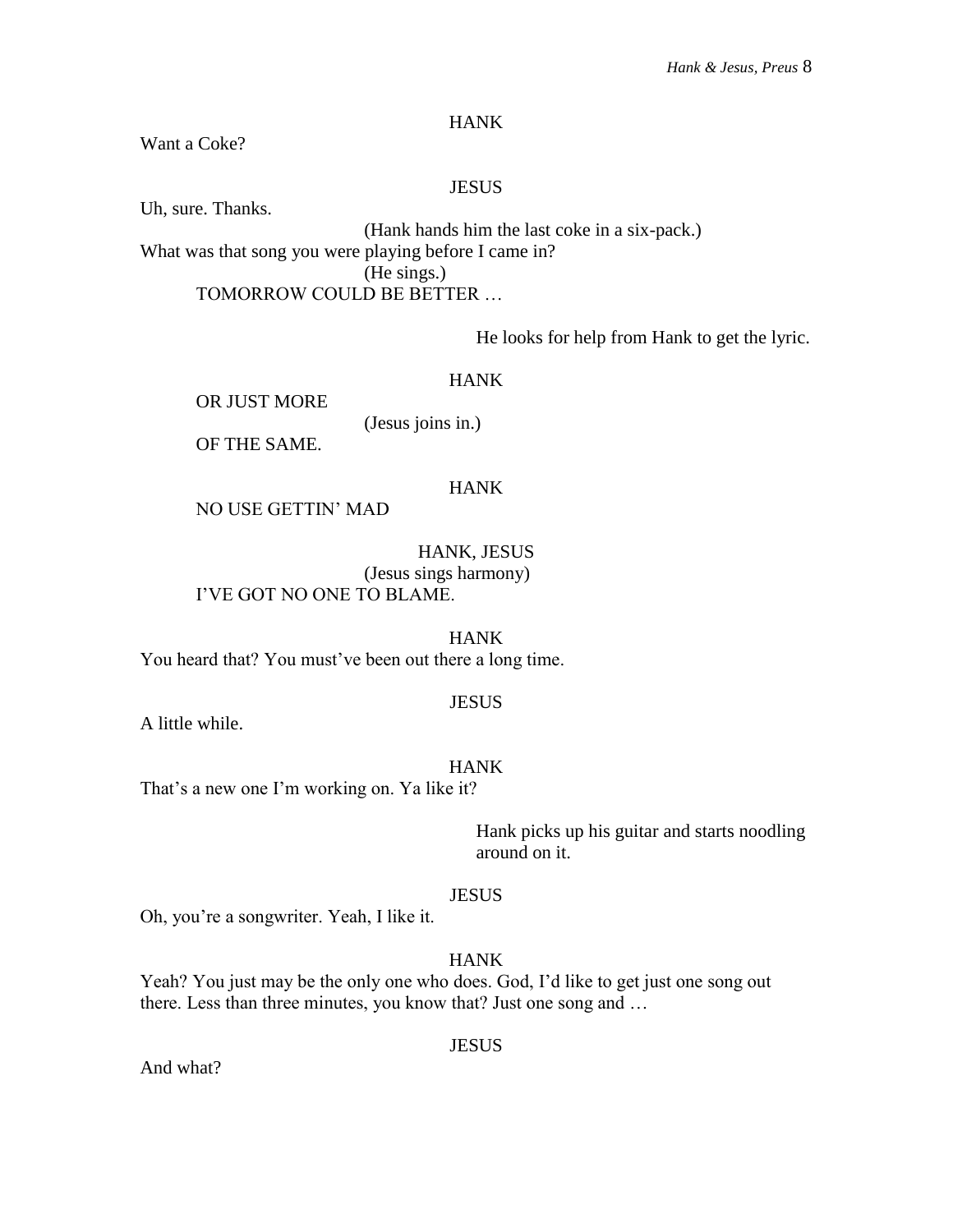Maybe I'd be a little less of a joke.

# **JESUS**

You gotta lot of good songs?

### **HANK**

I got a lot of *songs*. *Good* songs, well …

# **JESUS**

You doing anything with them?

# HANK

Ha! No, I ain't doin' anything with 'em. Went to Nashville once. I told myself, I said, "I'm goin' to the one place that treats songwriters with the respect they deserve."

#### **JESUS**

Well, what happened?

# HANK

I don't know… I mean, really, I don't know. Some publishers, older guys, they seemed to like a couple of 'em. One of 'em said my songs were "authentic." But – well, I don't see any money pouring in. You been there?

#### **JESUS**

Oh, yes. I know Nashville! Pretty well, actually.

# HANK

Oh, yeah? Honestly, I don't remember much about it. I guess I had a good time! Ha!

#### **JESUS**

There are thousands of good songs floating around Nashville that will never get cut. Don't feel too bad about that.

> (He picks up some sheets of paper with hand-written lyrics on them.)

Do you mind?

(He reads a little of the one we heard at the beginning.) "You can blame it on all those words spoke in anger." Not bad.

# HANK

Well, I got the chorus on that one, or part of it, I think. But the verses. Here, listen to this.

(He picks up the guitar and plays and sings.)

WE CAN BLAME IT ON ALL THOSE WORDS SPOKE IN ANGER. YOU CAN SAY I JUST DON'T UNDERSTAND.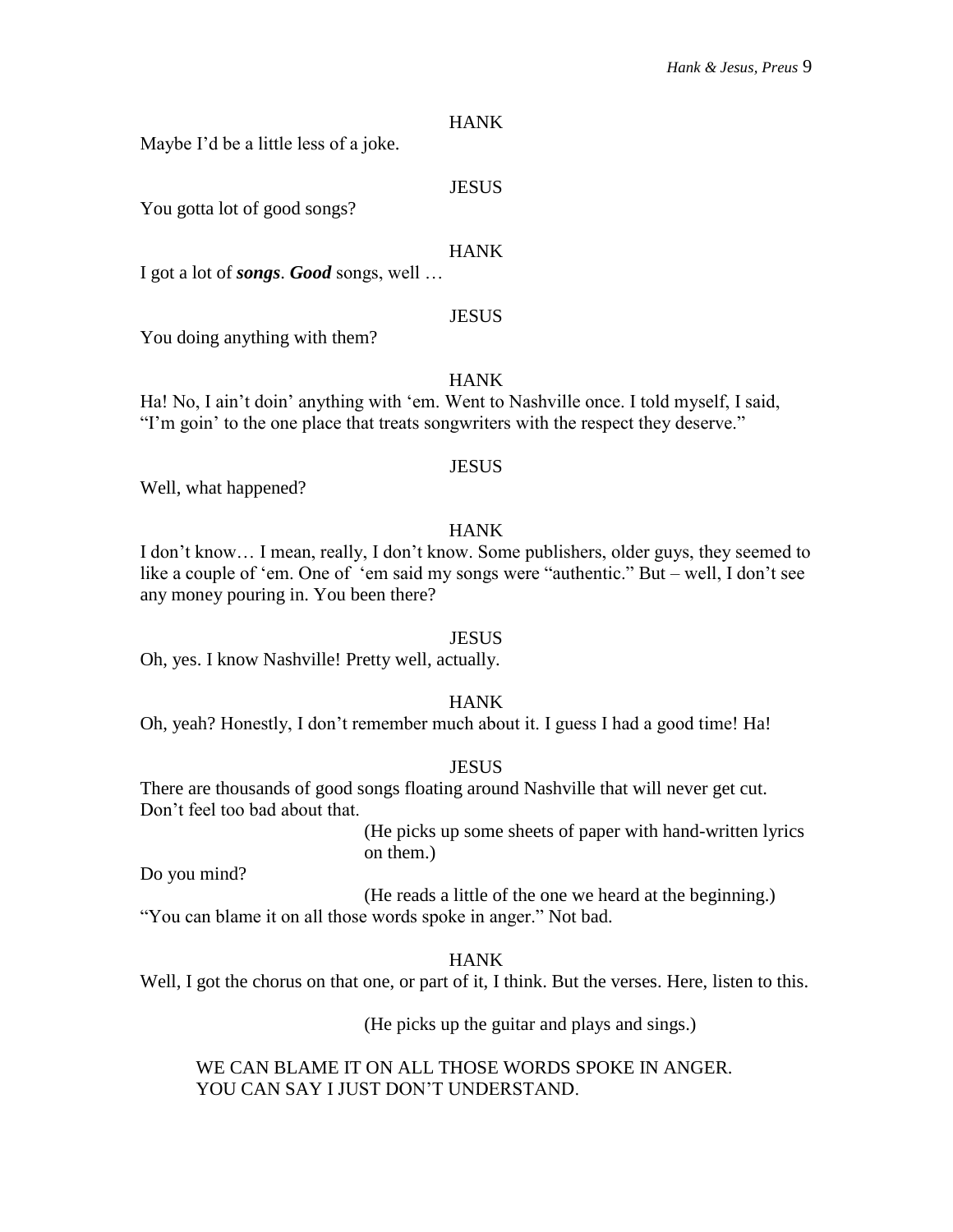# GUESS I'M JUST NOT THE ONE FOR YOU DA-DA-DA-DA SOMETHING SOMETHING …

SO YOU GO YOUR WAY, I'LL GO MINE. CARRYING PAIN IN OUR HEART. SORRY BABY, THAT'S THE WAY. THINGS FALL APART.

#### **JESUS**

Do that again, that chorus. Do you mind?

# HANK

Oh … sure.

Hank starts singing and Jesus joins in harmonizing, a little behind the beat because he isn't sure of all the words, except "Things fall apart."

SO YOU GO YOUR WAY, I'LL GO MINE. CARRYING PAIN IN OUR HEART. SORRY BABY, THAT'S THE WAY. THINGS FALL APART.

#### HANK

Nice harmony, man. That's real nice.

#### **JESUS**

Were you married once?

#### HANK

Ha! Not me. I never stayed in one place long enough to get that serious. Or serious at all.

#### **JESUS**

I just thought …

#### HANK

Oh, that song. Yeah. Not quite so authentic, huh.

#### JESUS

So, who'd you have to talk to?

# HANK

Oh, I could always find someone to talk to. The world's full a' people to talk to.

#### **JESUS**

I guess it is. You ever perform? You should.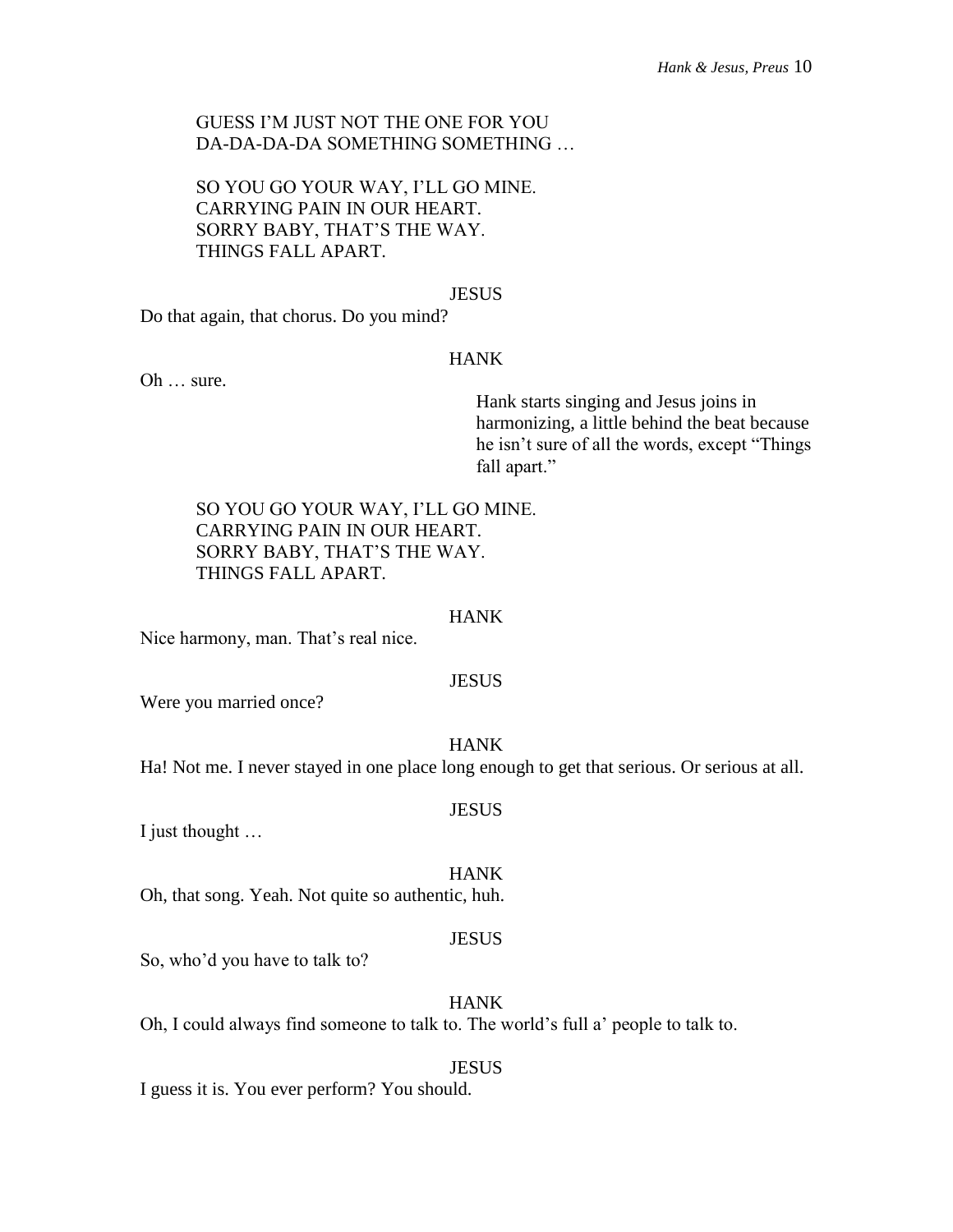What, do a verse from this song and a chorus from that?

#### JESUS

Well, finish both of them, then.

# HANK

It's not like I'm not tryin'. Seems as pointless as the rest of everything I do, but I can't seem to stop doing it. Ha! That's been my life, pretty much.

> (He sings some of one song, and some of another – both equally bad.)

# WHAT DID I DO TO DESERVE BEING SO BLUE. I AIN'T DONE NOTHIN' FOR THE TROUBLE I HAD.

I even know that's bad. How 'bout this?

I NEVER THOUGHT I'D SEE YOU SITTIN' HERE. YOU WERE WITH SOME GUY I DIDN'T KNOW. DA-DA-DA-DA-DA DA-DA-DA-DA THINK I'LL JUST GO HAVE ANOTHER BEER.

ANOTHER BEER, ANOTHER BEER

Ok, not that one.

I LOOKED AT YOU, YOUR EYES MET MINE. WE DANCED TO GARTH; I SPIILLED YOUR WINE. SO SURE I HAD IT RIGHT THIS TIME …

But the hook, see? What's the hook?

NOW I'M FEELING USED. NOW I'M REALLY SCREWED.

Ha! Even Nashville wouldn't put up with that rhyme!

#### **JESUS**

Or maybe it would.

(They both laugh.)

Can I help? They're your songs. I don't want to step on any of your creative work or anything.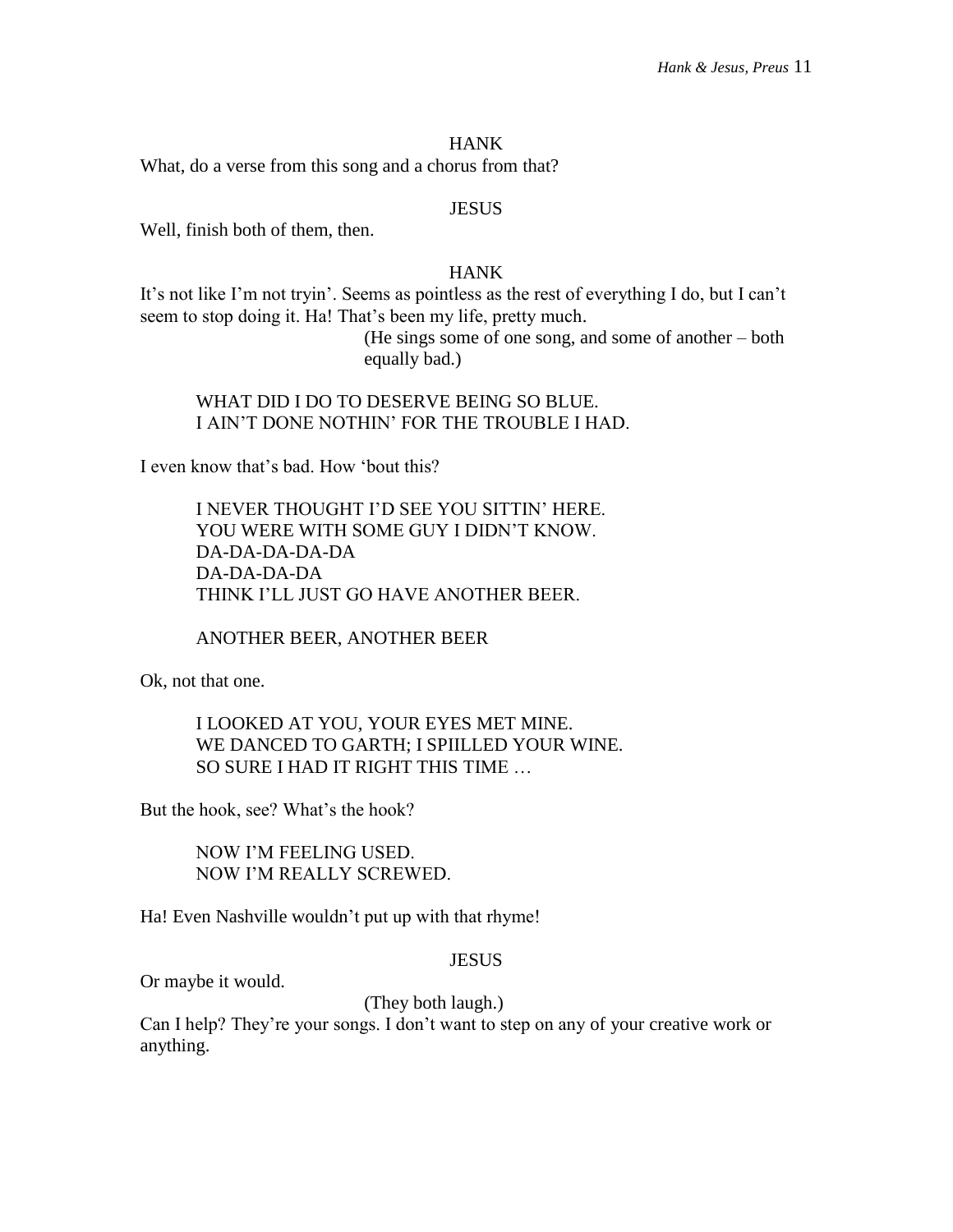# (Hands him the guitar)

Sure, if you want. I need all the help I can get.

# **JESUS**

(He takes the guitar and plays a little of Hank's song.) IF I STILL HAD FRIENDS

#### HANK

WE'D BE DRINKIN' MY BANK ACCOUNT I KNOW'D BE OVERDRAWN.

#### **JESUS**

LIFE SURE ISN'T FAIR …

#### HANK

BUT I DON'T REALLY CARE.

# HANK, JESUS

(Jesus sings harmony.) THAT'S THE WAY MY LIFE HAS ALWAYS GONE.

# HANK

(He writes down the new lyric)

Well, all right. ... all right. Ha!

#### **JESUS**

Say, have you eaten today? I'm about ready for something to eat.

# HANK

Nah, I'm used to not eating so often.

(Looking around the room, presumably for something to eat. He finds an open box of crackers and offers it to Jesus.)

Guess I need to get to the store.

#### **JESUS**

Oh, no, I didn't mean that. Let's go get a sandwich or something. My treat.

#### HANK

Really? Sounds great to me! What time is it anyway?

# **JESUS**

About 7:00.

#### HANK

In the morning?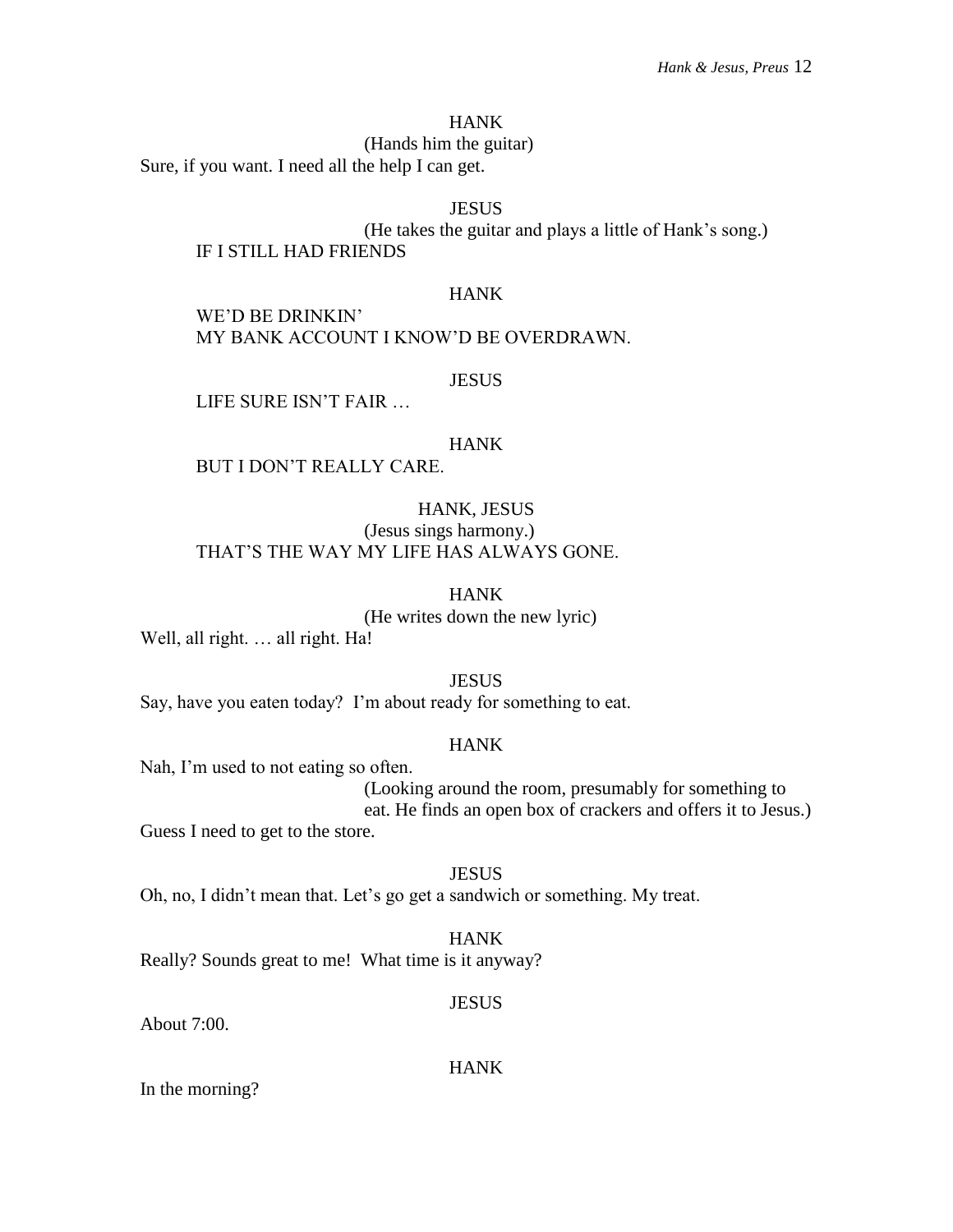| Oh, man. I must've fallen asleep sometime.            | <b>HANK</b>           |
|-------------------------------------------------------|-----------------------|
| Here, take your jacket.                               | <b>JESUS</b>          |
| Nah, you need it.                                     | <b>HANK</b>           |
|                                                       | <b>JESUS</b>          |
| I'm fine now.                                         | Hands him the jacket. |
| Well, I ain't gonna argue with you. Ha! Wait a minute | <b>HANK</b>           |

(He rummages around in a duffel bag on the floor and pulls out an old, but heavy sweater.)

JESUS

Ha! Here ya go!

No, it's evening.

Hands it to Jesus, puts a beat-up cowboy hat on his head. Fade to Black as they exit.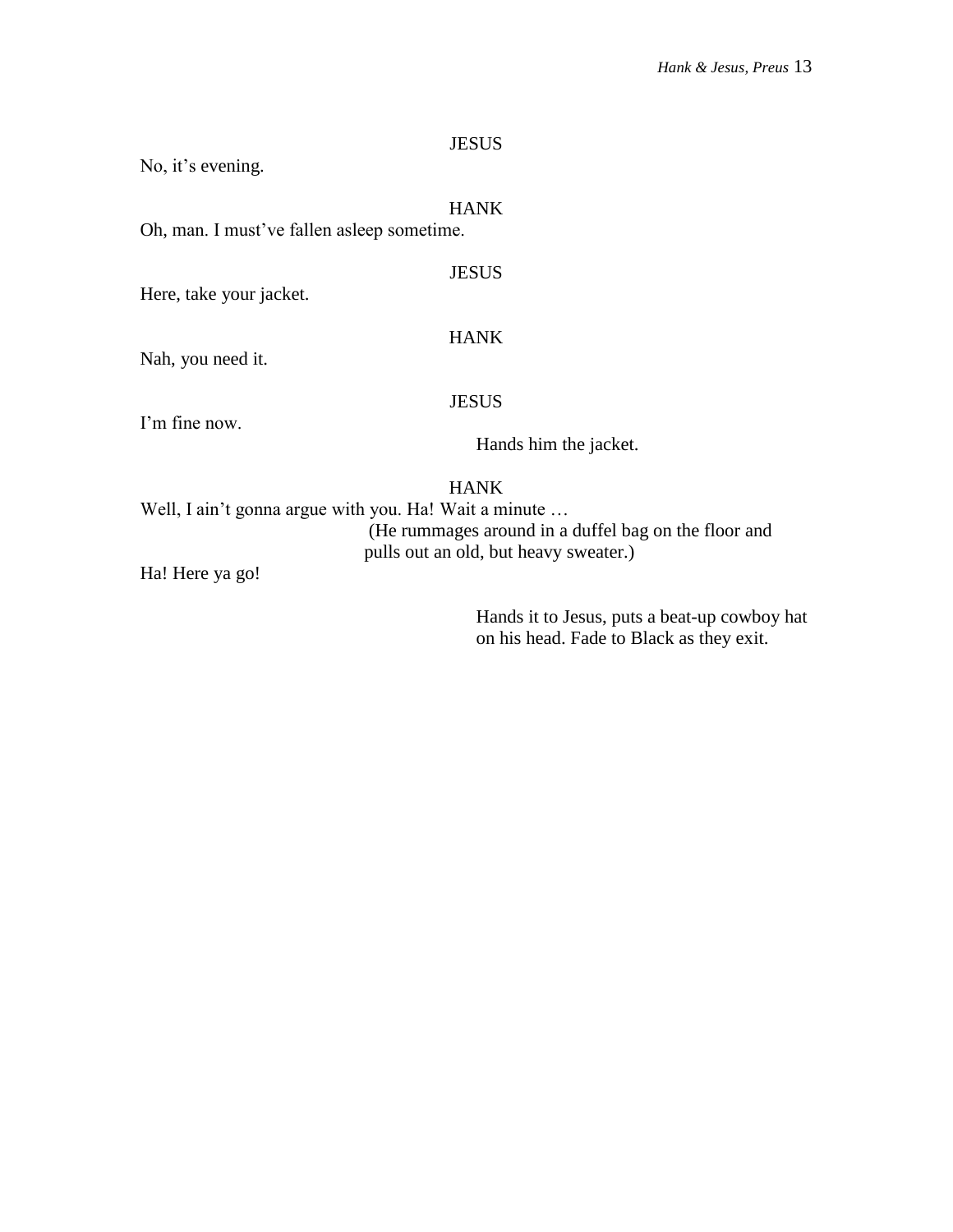**SCENE 2:** Outside Buster's bar, store and café, later the same night.

# HANK

A bar? Are you serious? I'm gonna work in a bar. Helluva'n idea.

### **JESUS**

You'd be working, not hanging out. He's got a little convenience store, too. And it couldn't be more convenient, for you.

# **HANK**

That's what I mean. … I don't know.

# **JESUS**

And you're good with people. The way you were chatting with the waitress over supper . … she was smiling and having a good time waiting on you. People just like you; I can tell. C'mon, just ask him.

#### HANK

I've never been good at keeping to a real schedule, ya know?

# **JESUS**

That was then. This is now.

# **HANK**

God knows I could use the money.

# **JESUS**

Yes, He does. *(beat)* It looks like he's finishing up in there, and I think we're making him nervous standing around out here.

> Hank glances at Buster, inside the store, and back at Jesus, then goes and tries the door. Buster has either exited briefly or has his back to the door.

# **HANK**

It's locked.

He starts to leave.

JESUS

Well, knock! He's right there! Knock, and he'll open the door...

Hank knocks on the glass part of the door, Buster looks up, comes over to the door and opens it just a crack.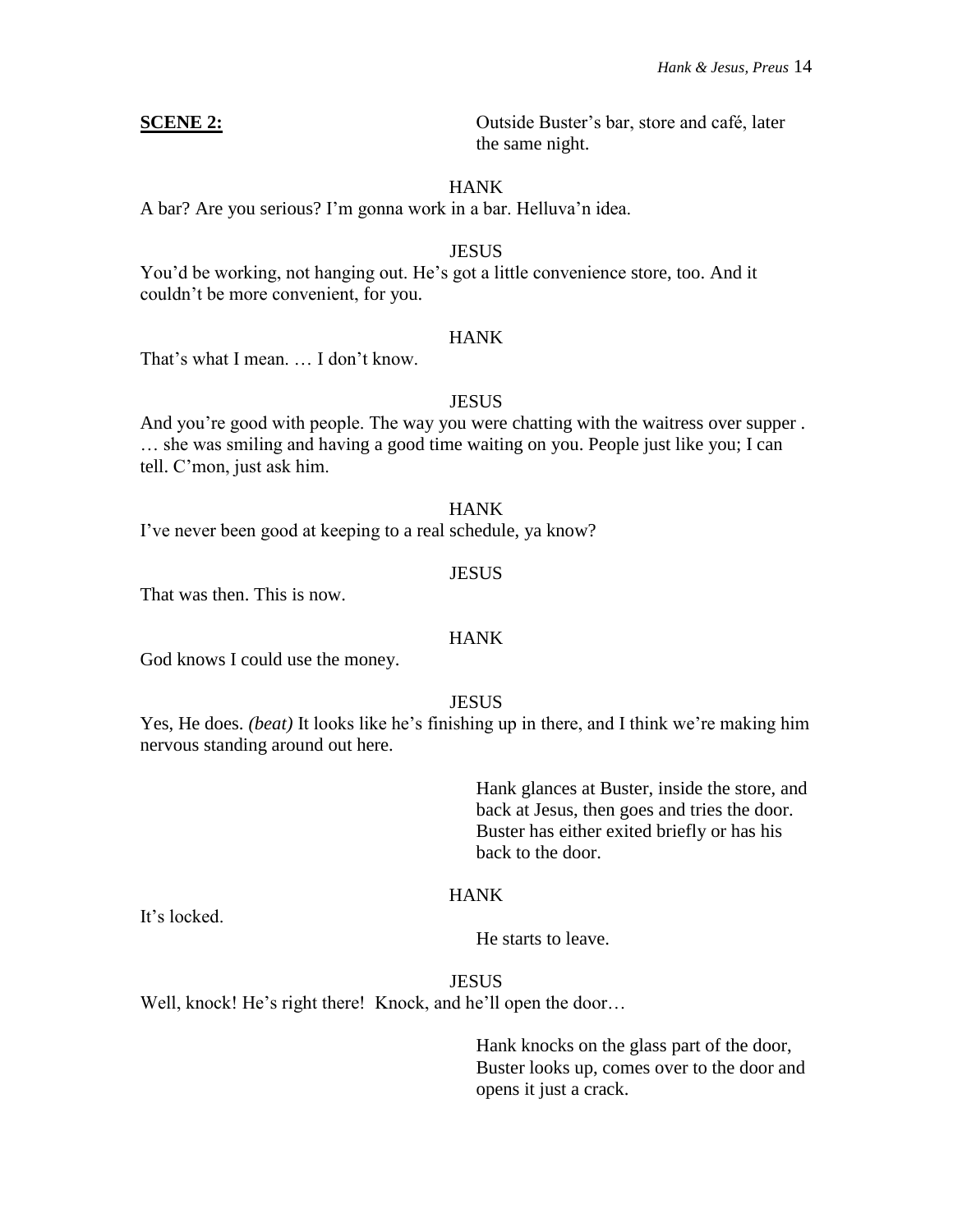### BUSTER

Sorry, store's closed.

# HANK

*(To Jesus)* See! *(To Buster)* No, that's ok. I don't want a drink or nothin'. Well, I do, but. (Turns to Jesus)

Aw, geez.

(Back to Buster. Jesus casually walks away.)

I just wondered … if you, uh, needed any help. Ya know, have any jobs available…at the present time.

> No response from Buster, who is looking past him to Jesus. Hank turns to Jesus, but Jesus is gone.

I'm just kind of looking for work…I guess. I live just down the street. I'm willing to help out with whatever you need…done.

#### BUSTER

You know, maybe I do. Come on in for a minute and we can talk. Who was that guy?

# HANK

**BUSTER** 

Says his name's Jesus.

Jesus

#### HANK

I just call him "HAY-soos."

#### **BUSTER**

What's your name?

#### HANK

Hank… uh, Trevor. My mom named me Trevor. Hardly anybody calls me that. Mostly I'm just Hank. Hank Dalton.

They shake hands.

# BUSTER

Well, my mom named me Archibald, and that's why I'm Buster. Any experience in the bar business?

# HANK

No, none. None at all.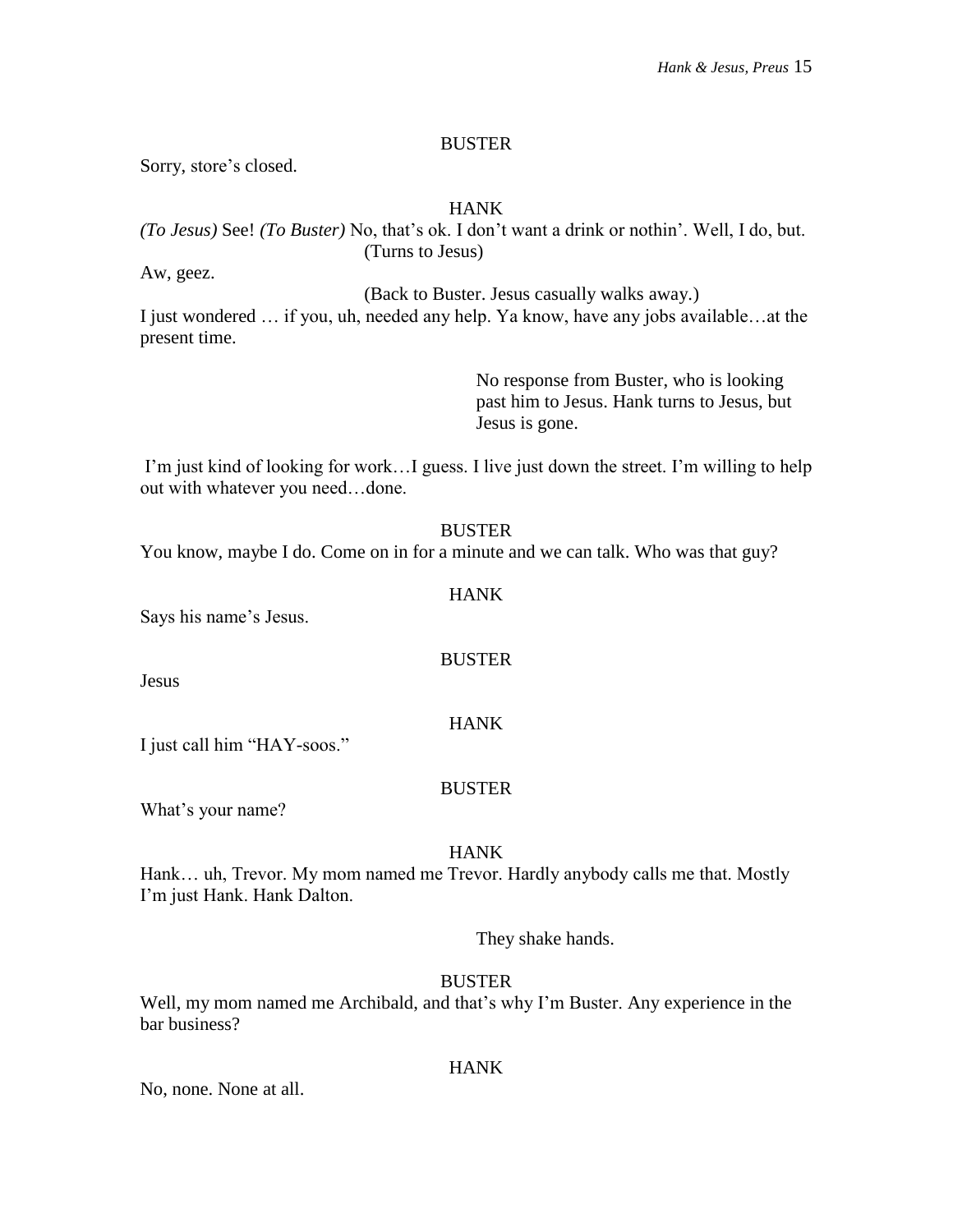(He's clearly uncomfortable saying this.)

Not the business, no.

# BUSTER

Convenience store?

HANK

Nope. Uh, no. I guess-

BUSTER

Good! No bad habits to break.

They exit into the bar. Quick fade to black.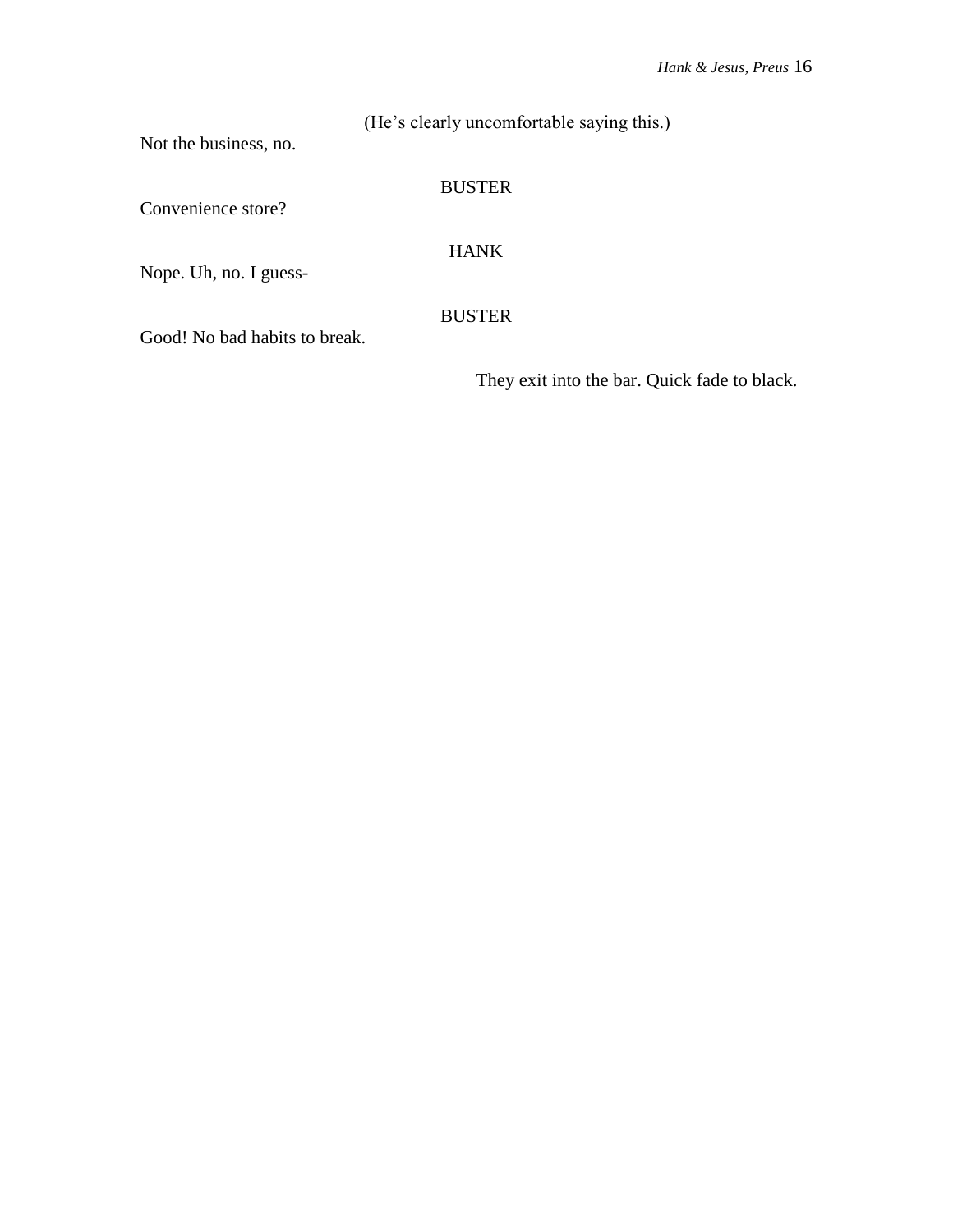**SCENE 3:** Hank's apartment. At rise, Hank is working on another song*.*

# IF YOU WILL ONLY STAY

# I WON'T CHEW GUM WHILE I'M EATING. I WON'T LEAVE THE LID UP FOR YOU TO SIT DOWN ON. IF YOU'LL ONLY STAY, I'LL CHANGE MY WAY…. S YOU'LL SEE HOW MUCH BETTER I'LL DO

I WON'T HMMM-HMMM-HMM-SOMETHING I WON'T GO OUT EVERY NIGHT. IF YOU'LL ONLY STAY, I'LL CHANGE MY WAY … S YOU'LL SEE THAT I'LL GET IT RIGHT.

> Jesus enters with a load of laundry to fold and joins in, harmonizing on the chorus.

IF YOU WILL ONLY STAY IF YOU WILL ONLY STAY. I'LL DO THE LAUNDRY AND PAY ALL THE BILLS IF YOU ONLY WILL … (Z)

### HANK

Geez, man, you're a workin' fool.

# **JESUS**

(Folding laundry.) You've been working a lot at Buster's. You shouldn't have to do the laundry, too … Trevor.

HANK

My name's Hank. *(beat)* My mom calls me "Trevor".

#### JESUS.

(Having a little fun teasing him) Trevor. We all called you that back in Swanville. Nice name.

# HANK

Oh, yeah.

**JESUS** It is. I don't know any great songwriters named Trevor, though.

# HANK

You got it.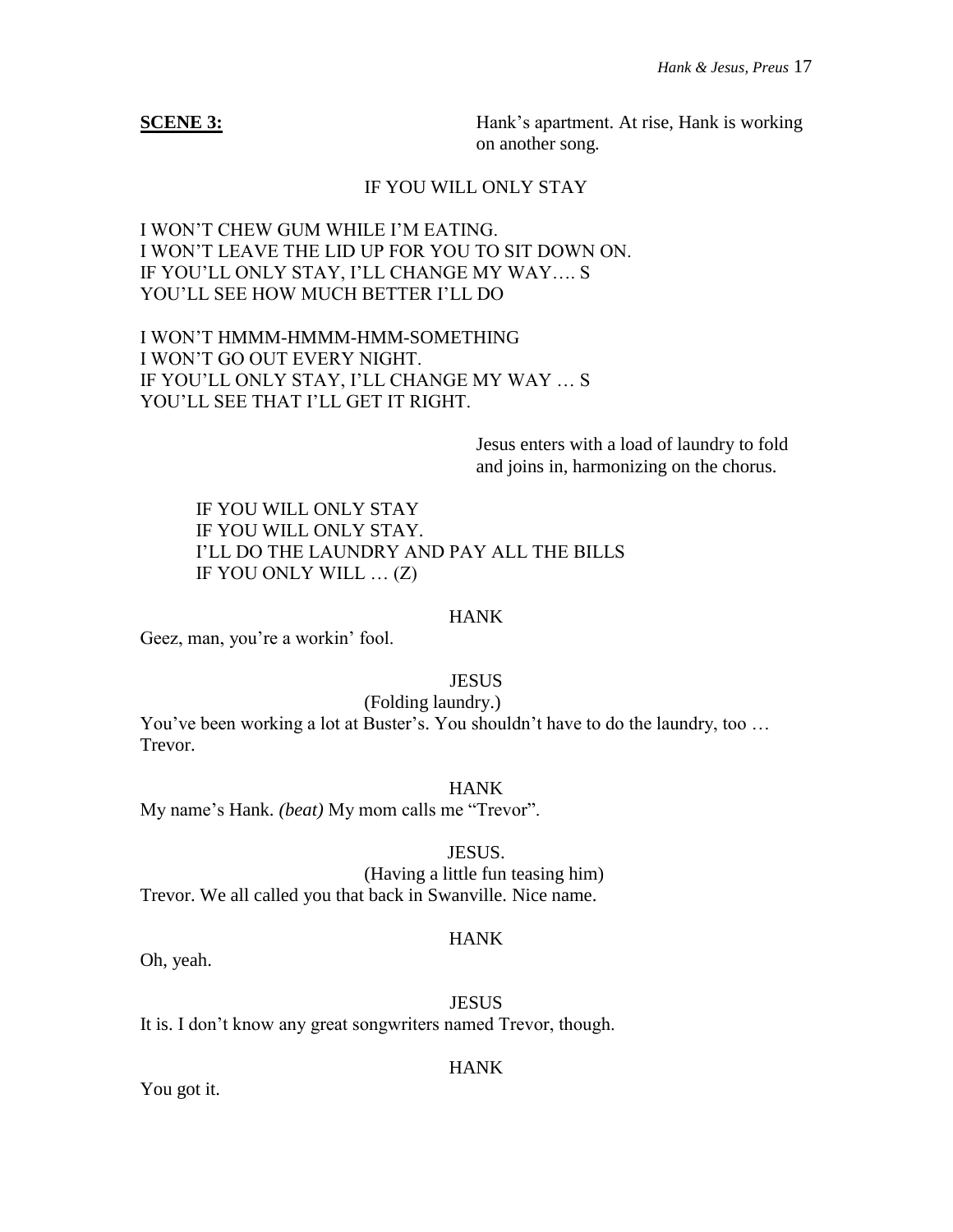Picks up his guitar and noodles around.

#### **JESUS**

#### (He holds up one sock.)

Now, where's the other one.

# HANK

That happens to you, too, huh?

### JESUS

Everything happens to me.

# HANK

Sounds like my life, but I ain't complainin'. I'm still here. That's a damn miracle, anyway.

#### JESUS

Yes, I'd say it is.

## HANK

You wouldn't believe some of the stuff that's happened.

# **JESUS**

Yeah? Guess I could say the same thing.

# HANK

Good thing my mom didn't know all of it.

#### THINK I'LL JUST GO HAVE ANOTHER BEER.

You don't drink do you?

#### JESUS

Not like you did. I like good wine now and then.

#### HANK

MAMA TOLD ME, YOU GOT TO BELIEVE. I'LL NEVER GIVE UP ON YOU. THAT'S WHAT SHE SAID ON HER DYING BED. That's sick. MY MAMA TOLD ME, "SON, I'LL ALWAYS BE THERE FOR YOU"

Moms don't say that, do they? My mom wouldn't.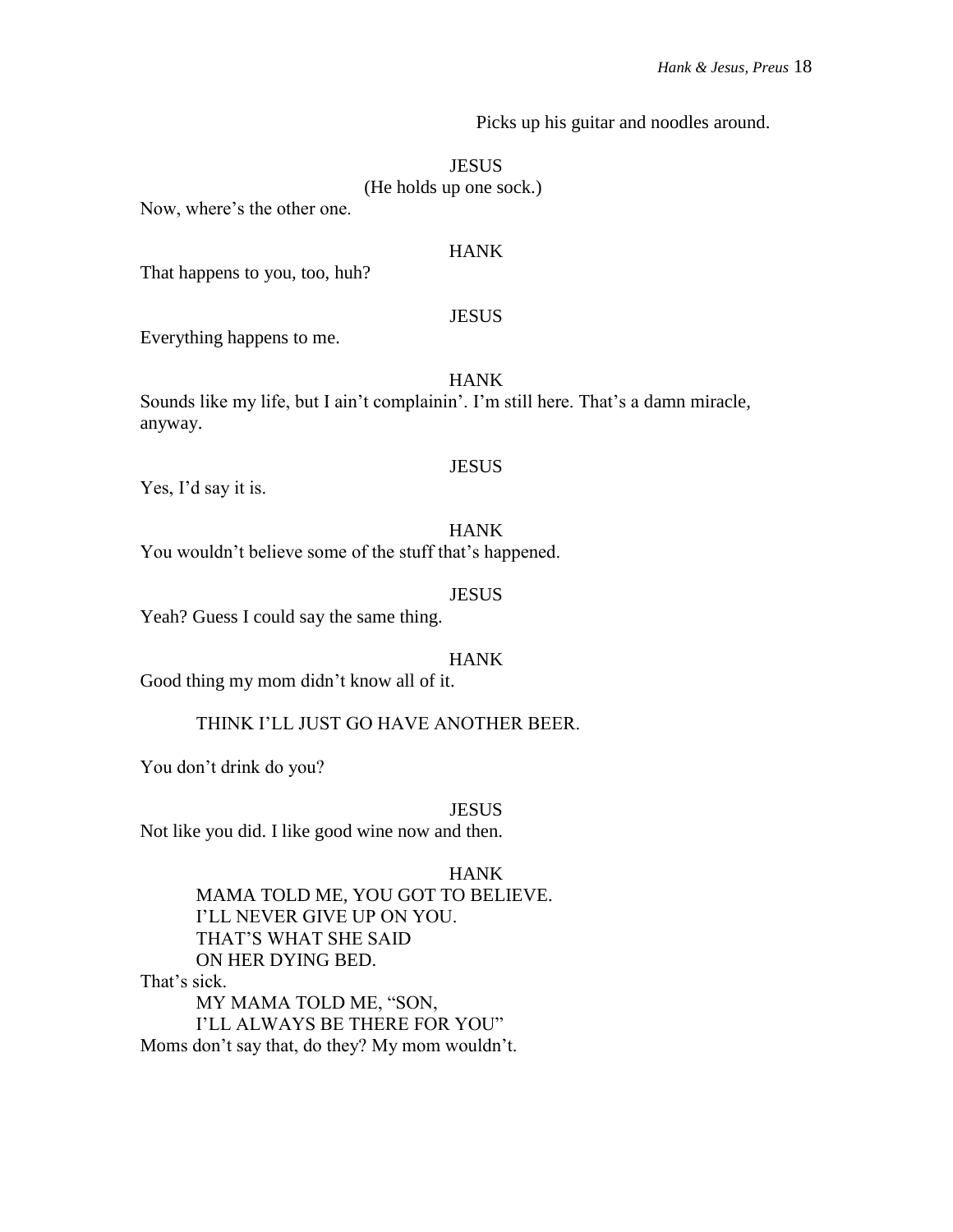| Have you talked to your mom lately?                                   | <b>JESUS</b>                         |
|-----------------------------------------------------------------------|--------------------------------------|
| No.                                                                   | <b>HANK</b>                          |
|                                                                       | Hank puts the guitar down.           |
| Why not?                                                              | <b>JESUS</b>                         |
| Why'd she want to talk to me?                                         | <b>HANK</b>                          |
|                                                                       | Jesus starts noodling on the guitar. |
| You're her son.                                                       | <b>JESUS</b>                         |
| So?                                                                   | <b>HANK</b>                          |
| Moms don't forget stuff like that. (pause) Why don't you call her up? | <b>JESUS</b>                         |

Ha! Just call her up!

(Pretends to be on the phone.)

Hi, Ma. This is Trevor. What are you doing for Christmas? How 'bout me and a friend just come on up and spend it with the whole fam-damily?

(No longer pretending to be on the phone.)

Never mind that I ain't talked to any of 'em since I don't know when. Never mind that I hardly remember what my little sister looks like since she grew up. I heard from Wesley – that's my big brother – a few months ago that she's dyed her hair black and pierced her nose or eyebrow or somethin'. Wesley and Mary Rose, well, I've never even seen their place.

# **JESUS**

Been invited?

(Jesus plucks at the guitar. He doesn't play very well, and he puts it down again.)

# HANK

Huh. Invited.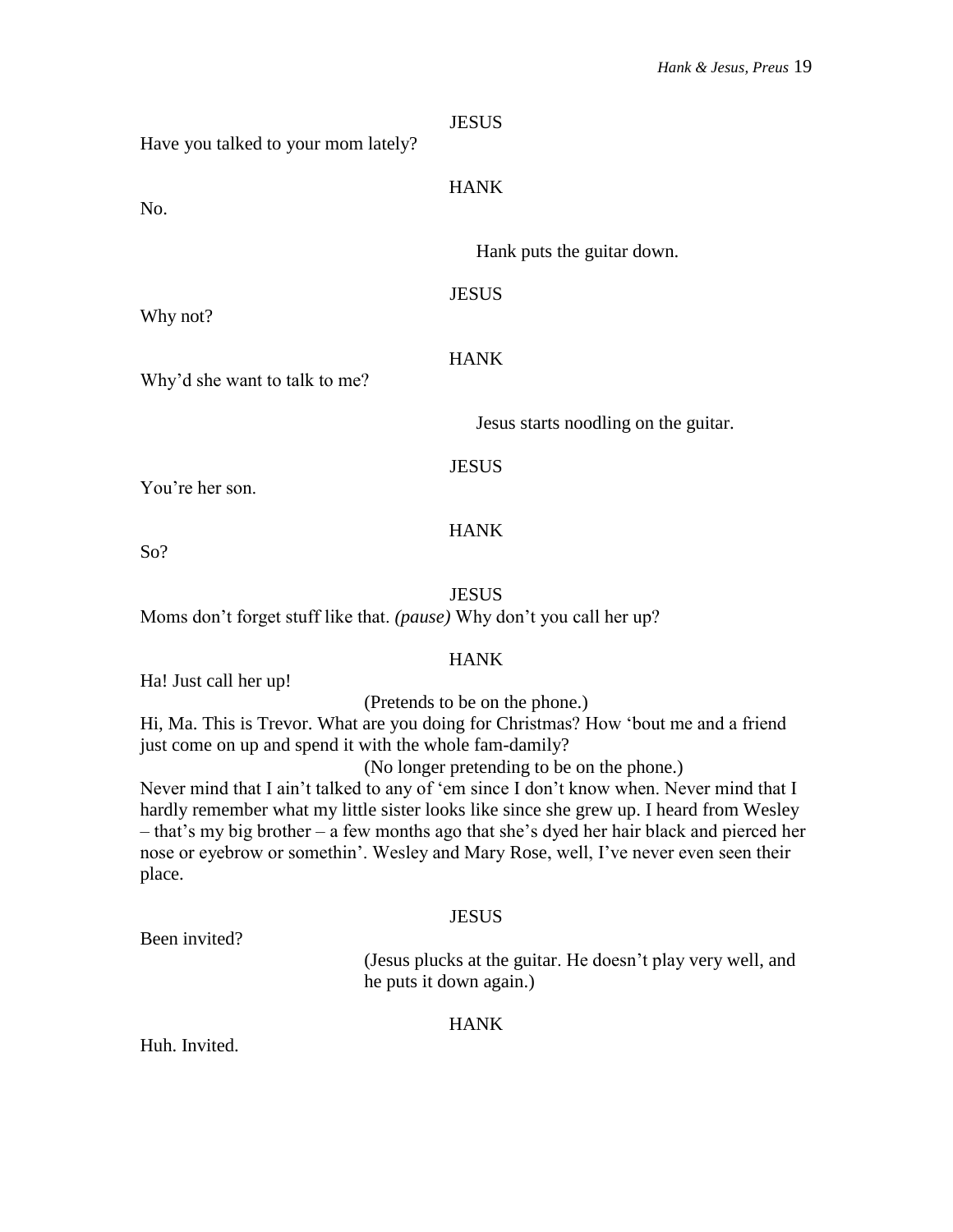#### **JESUS**

Well?

# HANK

Well, sort of. They weren't much interested in having me as a guest in their home, you know, unless I could guarantee I'd be sober.

# **JESUS**

They say that?

# **HANK**

Not exactly, but I know.

**JESUS** 

Well, you are now. You could go home to your mom's for Christmas.

#### HANK

With that bunch a' yay-hoos?!

The talk about family is obviously creating some anxiety. He paces or fidgets.

#### **JESUS**

Who's a yay-hoo? Thought you hadn't been around them much for a while. Maybe they outgrew their yay-hoo-ism. Maybe they're only slightly yay-hoodinistic. Maybe they were never yay-hoos.

# HANK

Will you quit?! I get the point.

#### **JESUS**

What'd you do last Christmas?

#### HANK

I have no idea. Oh, yes I do. I was at the halfway house. That was my second time there. I won the Canasta tournament and got a …a… shaving kit, or some damn thing. That's about all I did in the county slammer is play canasta. Finally got really good at something. Ha!

#### **JESUS**

Your family play canasta?

#### **HANK**

Oh, give it up! You're getting to be a pain in the ass, ya know?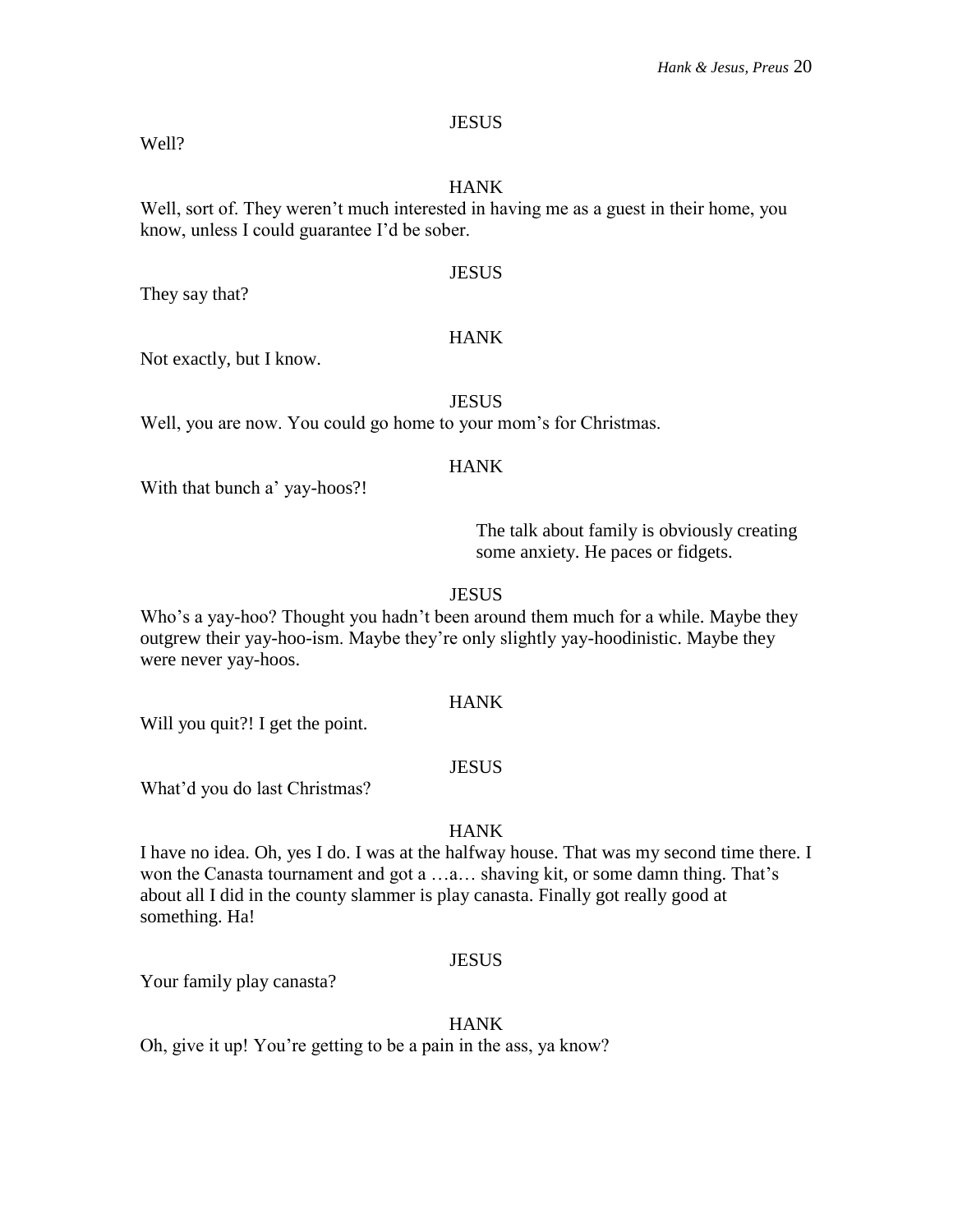# **JESUS**

Yeah, I guess I am. I realize you've flown the nest a long time ago.

# HANK

Ha. I fell out. And couldn't fly. Never did get the hang of … "flying." I always thought I could do one thing, though.

### **JESUS**

Write a good song.

# **HANK**

(Quietly)

I just wanted to do … something. Just … something.

# (Snapping back)

That's all it takes, too, if it gets cut by somebody big. All it takes. Yeah, that's what I got and that's about it.

#### **JESUS**

Did anybody in your family think you could do it?

# HANK

My family? I have no idea what they think, but I'd guess "no." Except maybe for one, but I don't know where he is, do I?

#### **JESUS**

You're dad. He was a musician.

# HANK

That's what I hear. I never heard him play, 'cept way late at night. I'd wake up in my little bed upstairs next to Wesley and I thought it was angels.

YOUR CHEATIN' HEART ...

Angels .. ha! I had no idea. And then he was gone. … And then he'd show up again. … And then he was gone. (pause) And then he didn't show up again.

> Lights fade on Jesus. Hank goes to the phone and dials. It takes him more than one try to get the number right.

Ma? This is Trevor….Ya!… Say, uh, what are you doing for Christmas? … How 'bout me and a friend just come on up and spend it with the family."

(Pause. He's shaking, he's so nervous.)

Yeah?!

(He's visibly more relaxed, and pleasantly surprised.)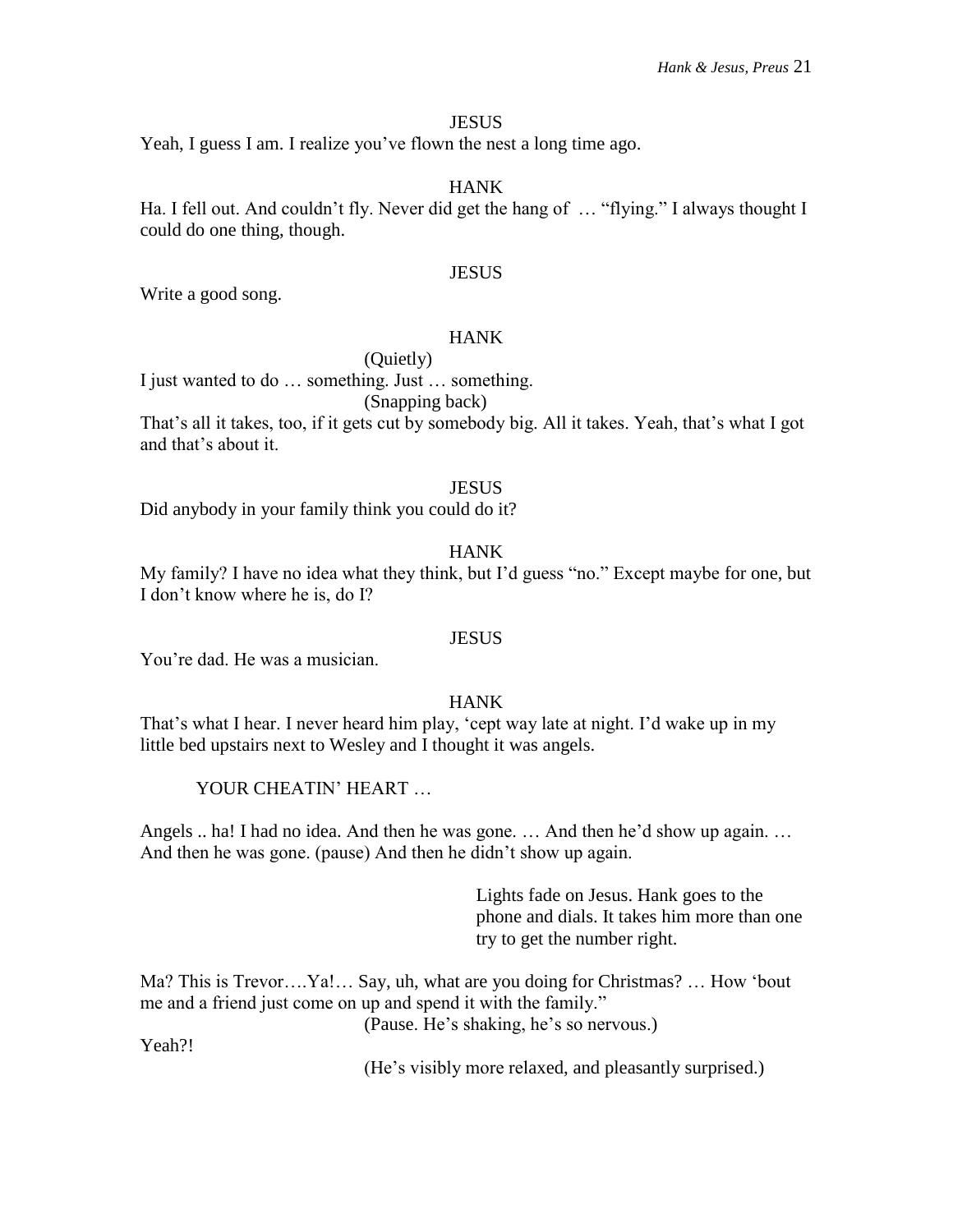Ok…yeah, I'm ok… Doin' good! Oh, he's an old friend from when I was a kid. Yeah, just showed up. No, Mom, from Swanville. No, not Rusty!

(pause)

Been, oh, three months now since I left House of Hope.

(Hank pulls up a chair and sits.)

I'm workin'. No, it's fine, place called Buster's. It's just down the street. No, Ma, it's a store. Mostly. A little, uh, corner store. Yeah, I guess it is like Gert and Fred's. Wow, I'd forgotten all about them…They still have the store? She always thought I needed fattening up. … I don't know. Fix whatever you want for dinner. … Aw, Ma don't have lutefisk.

Lights begin to fade.

No, everybody doesn't need to try it once … uh-huh …

# **Blackout.**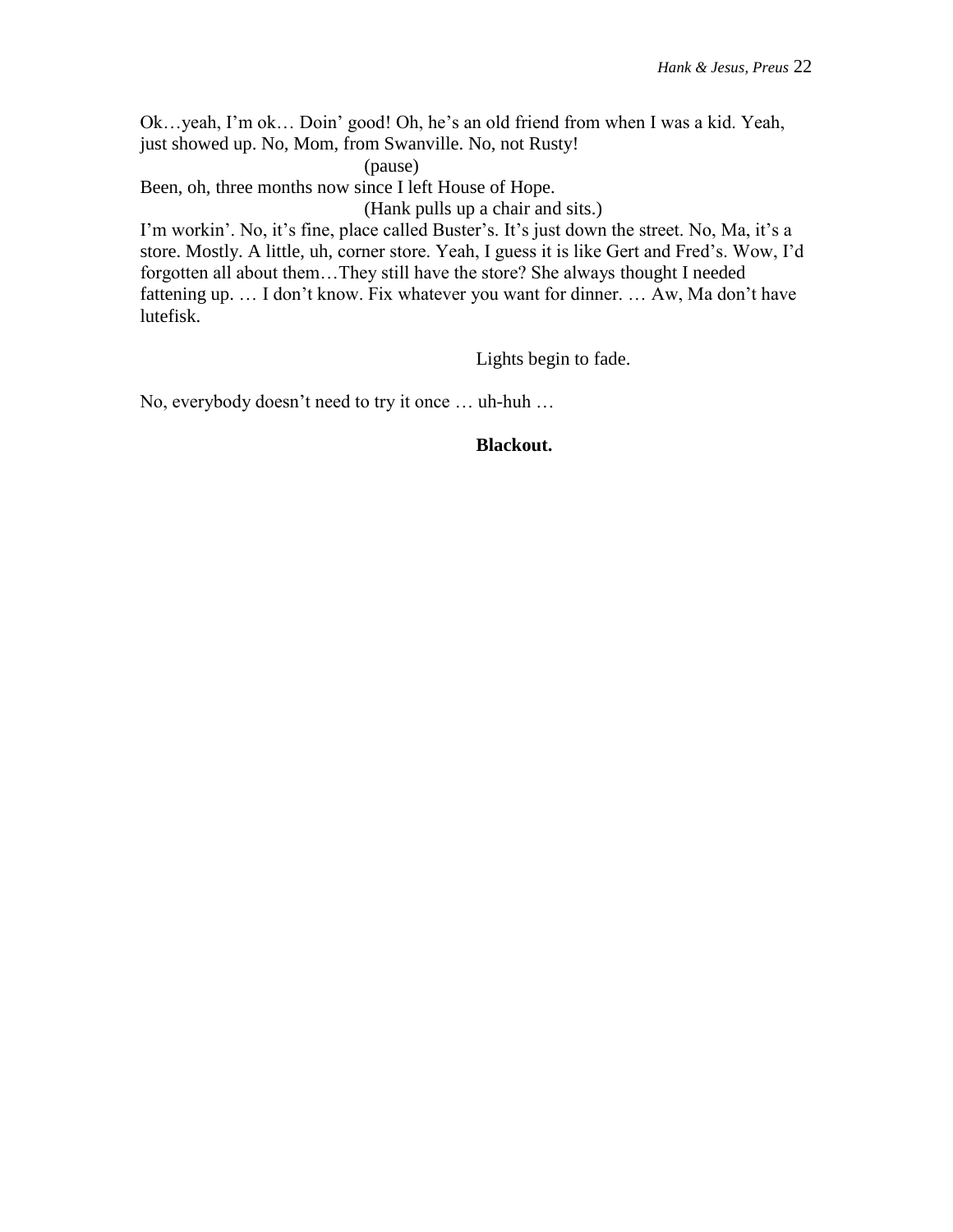**SCENE 4:** Hank's mother's house in Swanville on Christmas Eve. At rise, Hank is gathered with his family. Mary Rose wears a gaudy Christmas sweater. Hank's mother has mistletoe in her hair. Wes and Mom are off to the side. The family calls Jesus "HAYsoos" because that's the way Hank introduced him.

# **WESLEY**

Who is this guy, anyway? (mocking) "Jesus?"

# MOM

He's a friend, Wesley. Hank has a nice friend.

# **WESLEY**

What, a migrant worker or something? Hank pick him up in the beet fields? I don't remember him.

#### MOM

Well, there was a lot of little migrant kids coming and going. I think he's a nice person.

# **WESLEY**

No accent?

# MOM

Plenty of 'em grew up here.

#### **WESLEY**

Well, at least he's not Rusty. Certainly a step up there.

MOM That's right, he's not Rusty. And you be nice to him, too.

#### **WESLEY**

You're stickin' up for him. Seems weird.

#### MOM

Does he strike you as a bad influence?

#### WESLEY

Well, no.

#### MOM

He seems to have picked a good friend.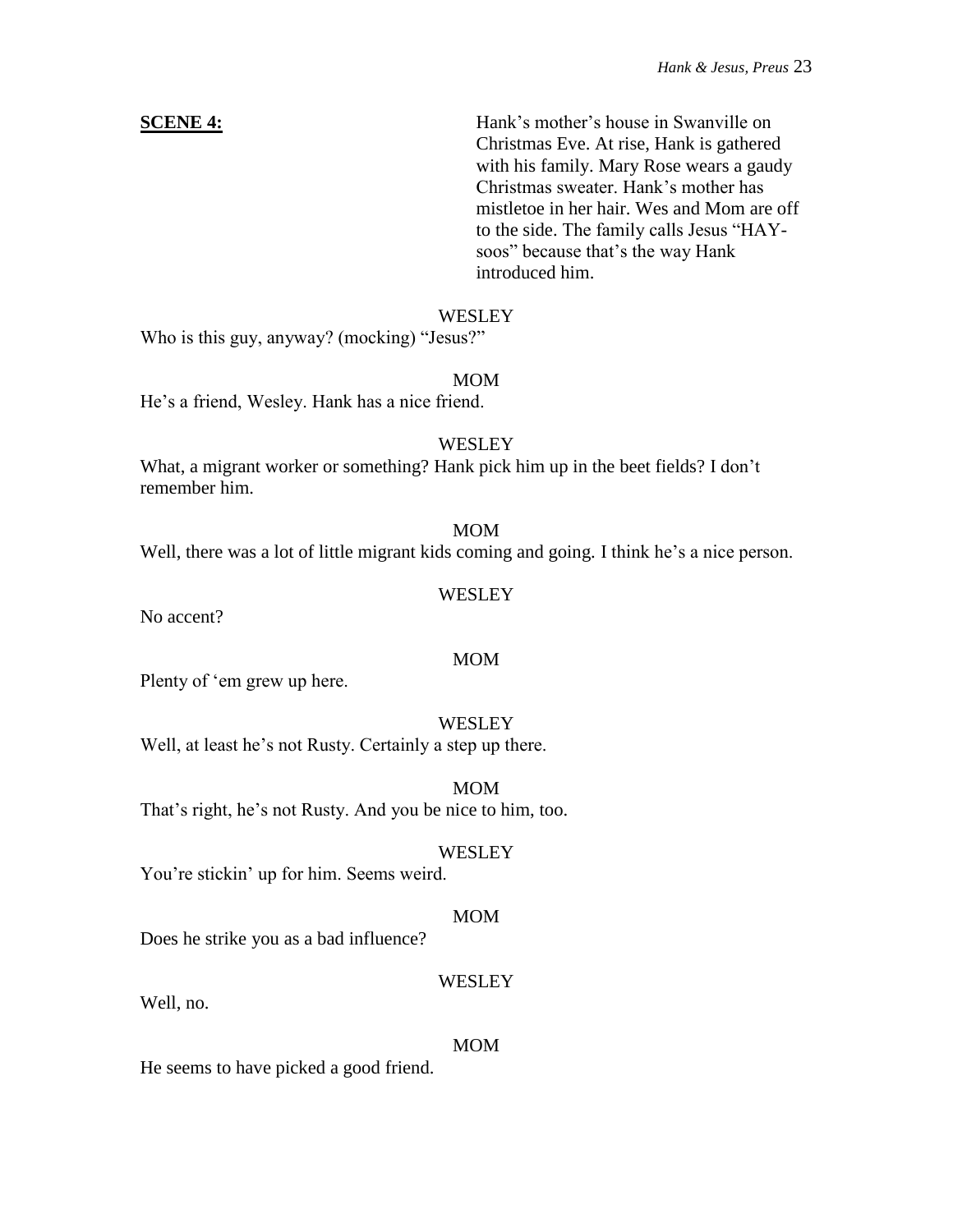# **WESLEY**

Or got picked.

# MOM

Either way, I think it's a good thing. (She leaves Wes and addresses the others.) How about a little Christmas carol?

# **WESLEY**

Trevor, you got a guitar, there. Let's see if you can crank out a Christmas carol. (He sings) HERE COMES SANNI CLAUS, HERE COMES SANNI CLAUS…

> They all shut him up, either by teasing him because he's so bad or mimicking him.

MOM Hey now, that's no Christmas carol. It's Christmas Eve. Let's sing a real Christmas carol.

> Hank strums the chords for "Joy to the World." He gets through the first line or so.

Wait now… Ok. Everybody!

Nobody's paying attention.

Everybody! Start over, Trev.

#### HANK

JOY TO THE WORLD

They all join in at some point.

# THE LORD IS COME. LET EARTH RECEIVE HER KING.

They start to stumble around, trying to remember the words.

# MARY ROSE

LET EVERY ONE. No, c'mon!

#### WESLEY

LET EVERY… What? What?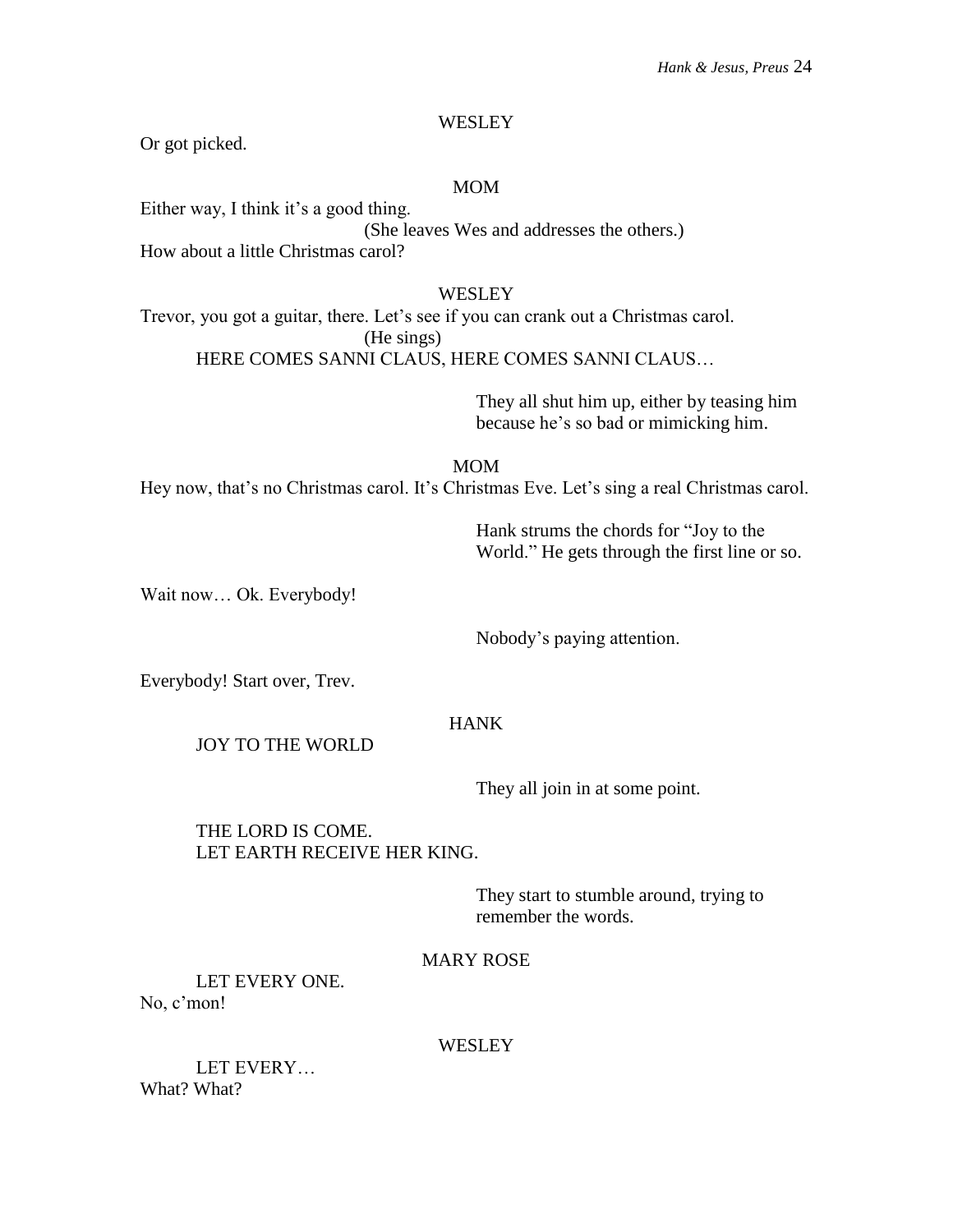Aw c'mom. We *know* this!

# MICHELLE

Apparently not.

# MOM

LET EVERY HEART!

It's heart! I know it is! It's heart.

LET EVERY HEART

# ALL, joining in

PREPARE HIM ROOM AND HEAVEN AND NATURE SING AND HEAVEN AND NATURE SING AND HEAVEN, AND HEAVEN, AND NATURE SING.

MOM

Trevor! I didn't know you could still sing!

#### **HANK**

Mom, I told you I was a songwriter.

# **WESLEY**

That don't mean he can sing!

Wesley and Mary Rose laugh.

MOM

# HE RULES THE WORLD WITH TRUTH AND LIFE!

No, wait a minute.

#### MARY ROSE

Truth and life? That doesn't sound right, does it?

#### MOM

Well, what is it, then. Help me out here.

# **JESUS**

Grace?

MOM

That's it! *(sings)*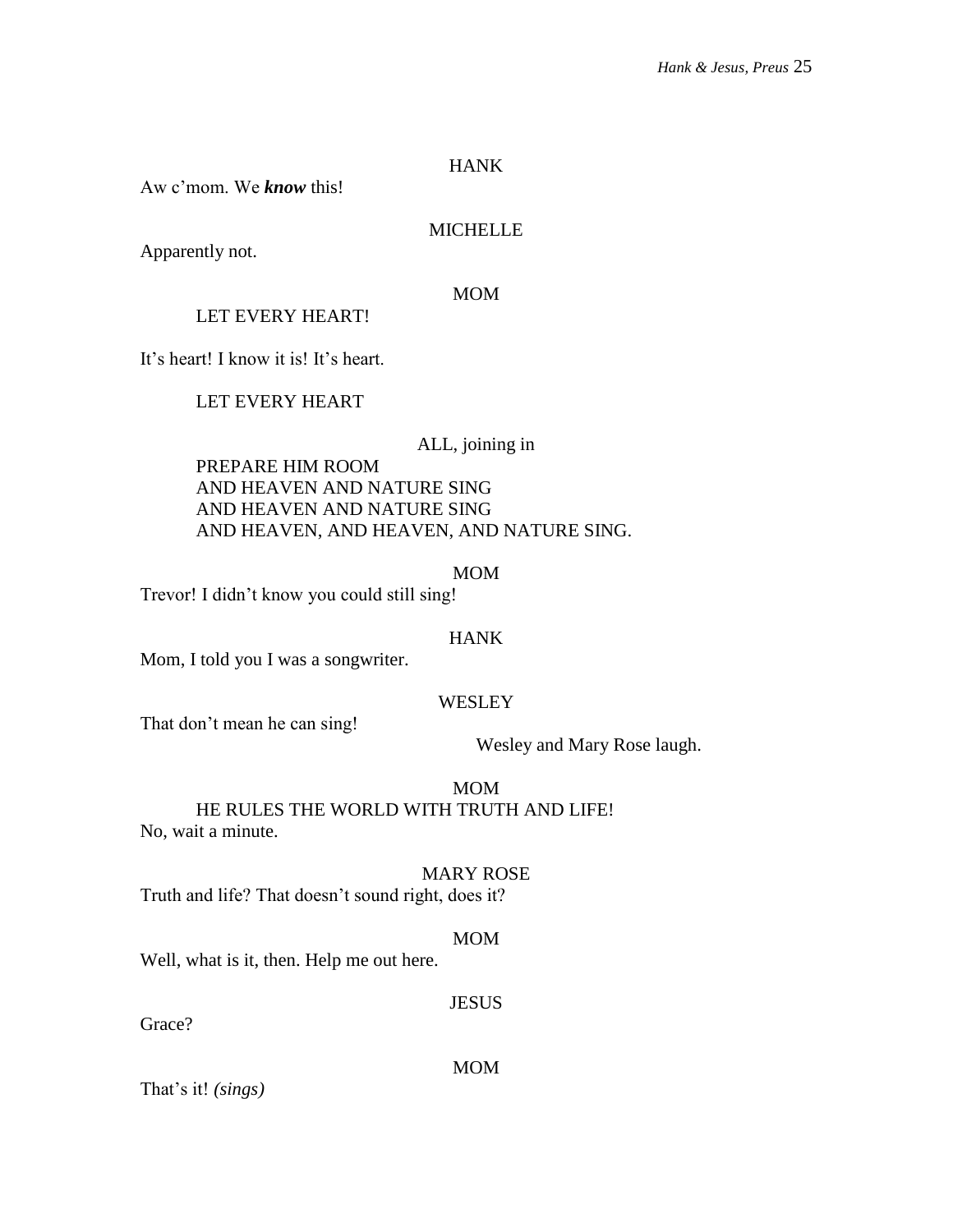# WITH TRUTH AND GRACE

# HANK

What does that mean? "Rules the world with grace"? That can't be right.

**JESUS** 

It means…maybe…that you didn't have to do anything. You're loved, and taken care of.

# MICHELLE

Ah, a benevolent ruler.

# JESUS

Well-

# HANK

Grace it is!

He and Mom start the verse again. The others soon join in, although Michelle may just watch.

# HE RULES THE WORLD WITH TRUTH AND GRACE AND MAKES THE NATIONS PROVE.

Once again they lose the lyric.

LA LA LA LA *(etc… until the "heaven and nature sing" part)* AND HEAVEN AND NATURE SING AND HEAVEN AND NATURE SING AND HEAVEN AND HEAVEN AND NATURE SING!

HANK

Hey, we're good. Just like a choir, huh, Michelle?

MICHELLE I haven't heard that many choirs, but I'd say you're stretching the point.

> HANK (Hank takes a bite out of a piece of lefse.)

Ma, is this… is this…

MOM

Lefse

HANK

Lefse? What's in here?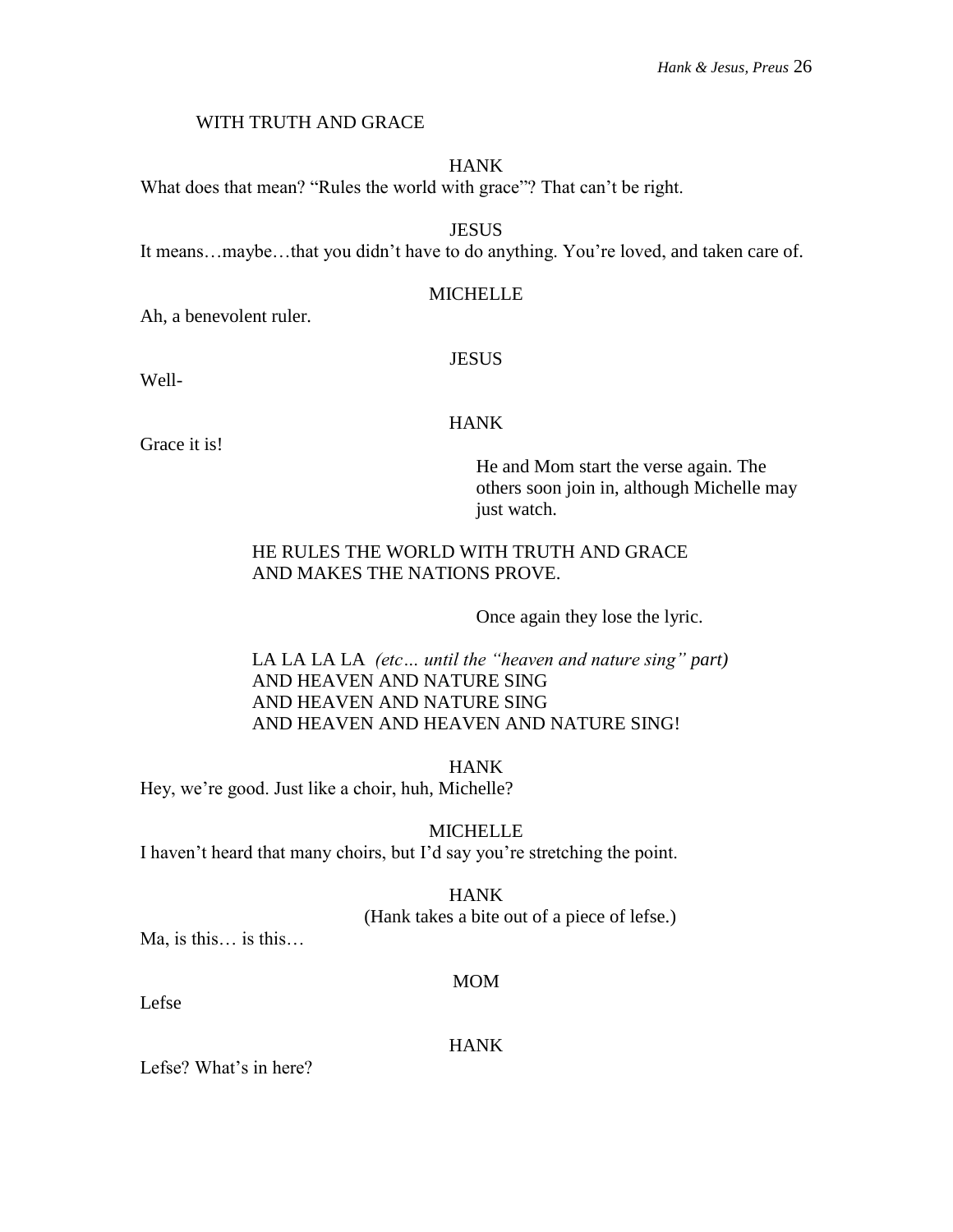# MOM

Butter and brown sugar.

# HANK

It's so good! Jesus, try this.

# MARY ROSE

Miracle food!

(Stuffing a piece of lefse in her mouth)

Whaddaya think, Jesus?

**JESUS** You put this much butter and brown sugar on anything and it's good! (They both laugh)

# HANK

Is this a Christmas thing?

# MOM

We always had lefse, because our neighbor was Norwegian and she always gave us some.

# **WESLEY**

Inga. Before your time, little brother.

# HANK

No, I sorta remember her.

# **WESLEY**

(Under his breath)

Miracle you remember anything.

# **MICHELLE**

I heard. The evil person who introduced us to lutefisk.

# MOM

Michelle! She's a lovely human being. Or was.

# MICHELLE

Geez, Mom, I'm kidding.

# JESUS

Lutefisk?

# HANK

Mom, you didn't.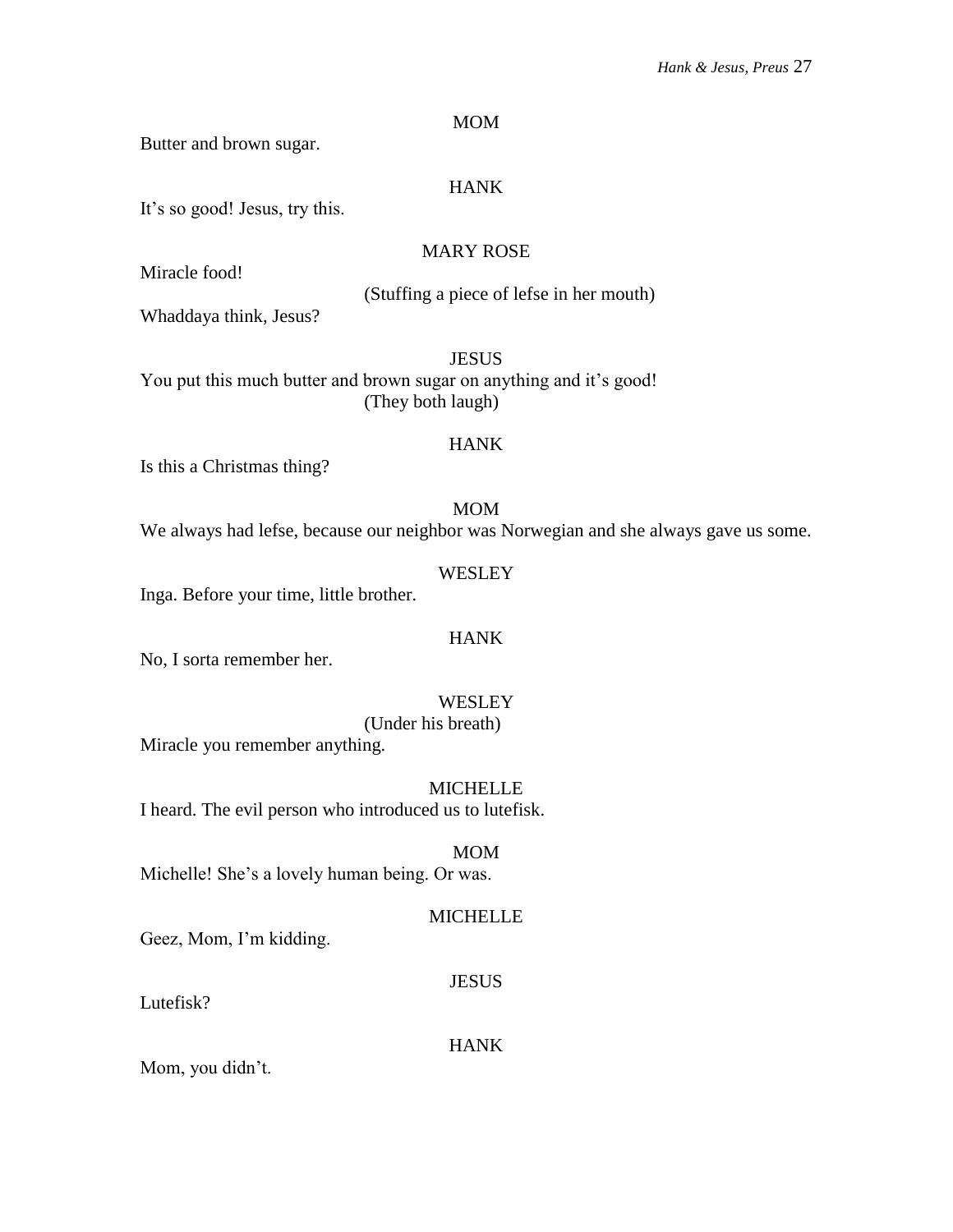#### MOM

Oh, everybody relax. It's not like we're so tradition-bound or something.

# HANK

I remember Inga. She took me to Sunday School. Hey, Jesus, you must have known her. Inga knew everybody. What ever happened to her?

#### MICHELLE

What do you think? She was old, she died.

#### MOM

Michelle!

# MICHELLE

What? She did, right?

#### MOM

Well, yes, but it sounds so insensitive. You didn't know her. She was very nice to us. Especially when … we needed her.

#### MICHELLE

When Dad took off. Don't remember him, either.

#### HANK

Sorry, Ma. She was a friend, wasn't she?

#### MOM

Sure was. Yes, she sure was. Well, let's eat! Wesley get some chairs, will you?

Everyone moves towards the table, or the kitchen. Mary Rose sits.

Wait now everyone. Just a minute. Let's join hands and pray.

They awkwardly try to figure out what to do. Wesley indicates that Mary Rose should stand up.

#### **WESLEY**

I don't think we've ever done this, Ma.

# MOM

We have so.

**WESLEY** 

When?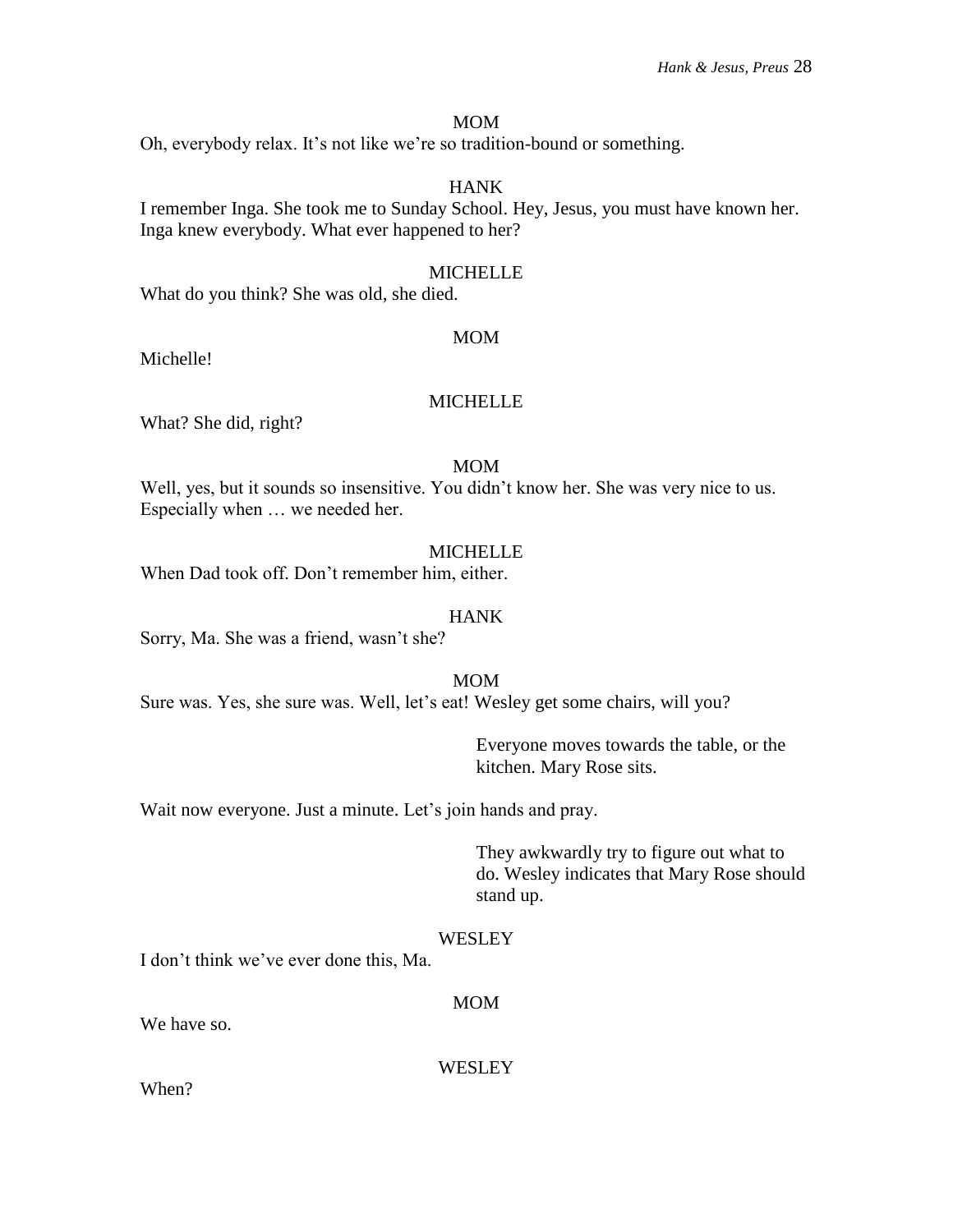| Wellat your baptism.                                            | <b>MOM</b>                                                                              |
|-----------------------------------------------------------------|-----------------------------------------------------------------------------------------|
| I don't remember that.                                          | <b>WESLEY</b>                                                                           |
| Well, you wouldn't. You were a baby.                            | <b>MOM</b>                                                                              |
| A baby? Who baptizes babies?                                    | WESLEY                                                                                  |
|                                                                 | The effort of getting everybody together at<br>the table unravels. Mary Rose sits down. |
| Lutherans, Methodists -                                         | <b>MOM</b>                                                                              |
| Lots of people, actually.                                       | <b>JESUS</b>                                                                            |
| So I am, what ? Methodist?                                      | <b>WESLEY</b>                                                                           |
| Lutheran?                                                       | Mom looks puzzled. She's not absolutely<br>sure.                                        |
| <b>MICHELLE</b><br>Inga. Norwegian. Lutheran. Am I right, here? |                                                                                         |
| I'm a Lutheran?                                                 | <b>WESLEY</b>                                                                           |
|                                                                 | <b>MOM</b>                                                                              |

Only you can answer that, Wesley. You were baptized a Lutheran. I think.

WESLEY

*(Looking at Mary Rose)* Learn something new every day.

MARY ROSE

Don't you just. At least I know I was raised Catholic. Something to go on, you might say. What are you, Jesus? Bet you're Catholic, too.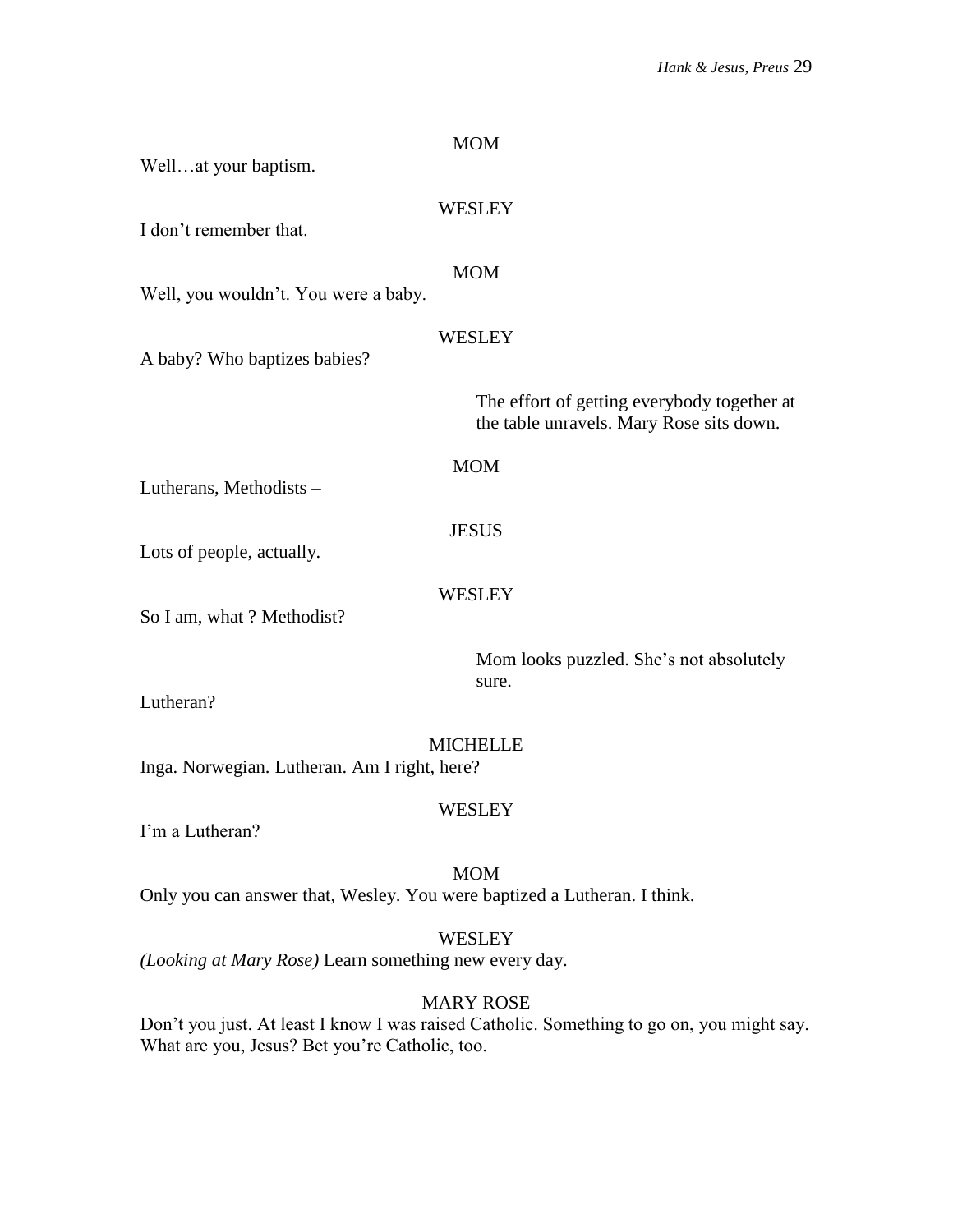#### **JESUS**

Well, in one sense of the word, I am, certainly.

MARY ROSE We Catholics gotta stick together here. Looks like we're outnumbered.

#### **JESUS**

Oh, I think we'll be ok.

### MARY ROSE

(Teasing. It's her way to make Jesus feel at home.) Ha! I know 'em better than you do.

#### MOM

All right, now, everybody….

MICHELLE

Who cares! Let's do this ecumenical prayer thing.

#### HANK

A what?

#### **MICHELLE**

Never mind.

Everyone is holding hands except that Wesley and Hank have ended up next to each other, and won't. Mom steps between them, and they take her hands.

#### MOM

Dear God, we thank You for bringing us all back together at last, and for this Christmas together, and especially for Trevor coming home, and bringing his friend, too. It's really (She gets choked up and a little rattled by her emotions.)

Really … great... Amen.

They mumble amen's and starts to sit down.

Wait a minute! Wait a minute! Not so fast.

(They all sit down anyway.) We're all going to tell what we're thankful for.

#### **MICHELLE**

Isn't that Thanksgiving, Mom?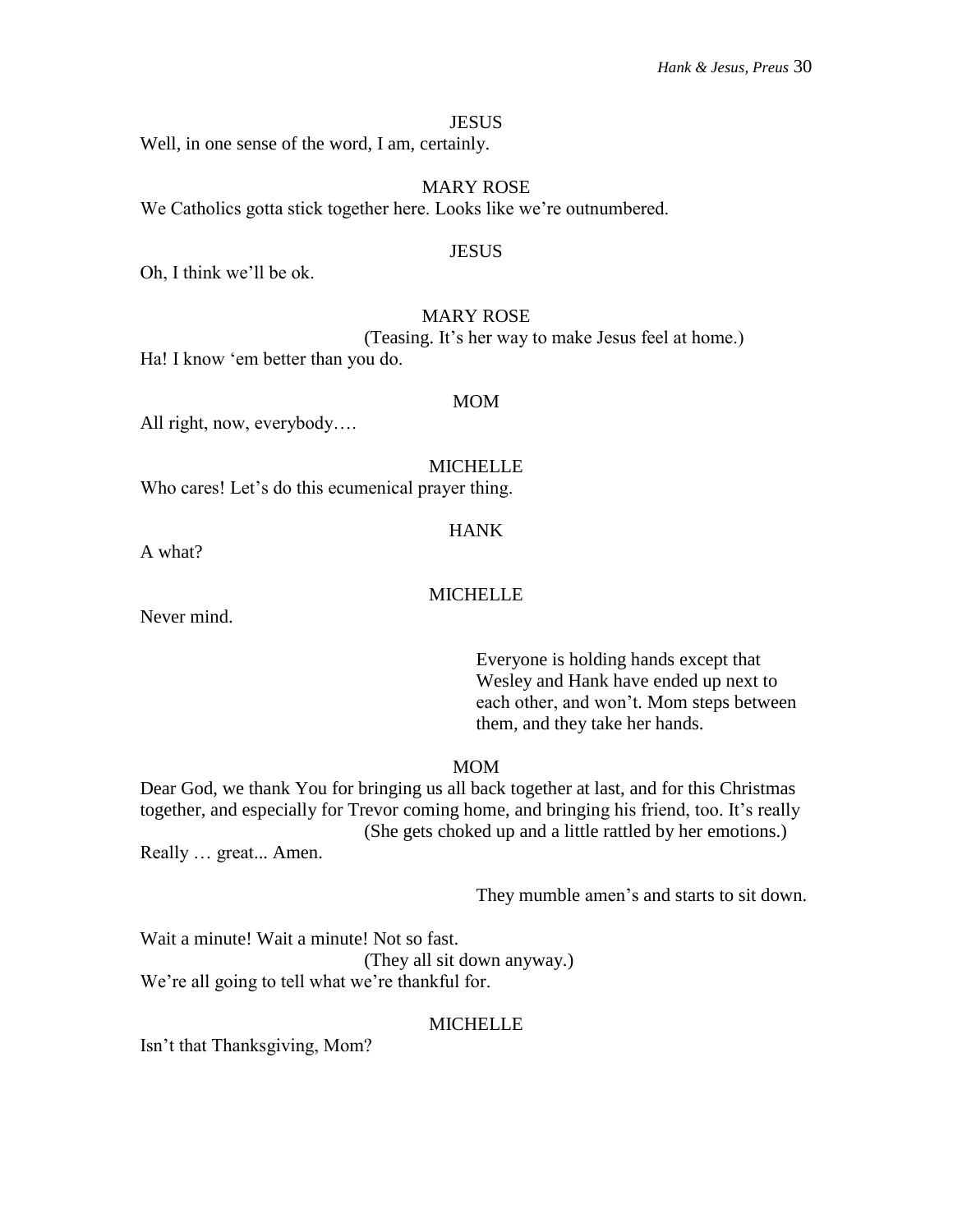#### MOM

We weren't together at Thanksgiving, honey. We've got a lot more to be thankful for now, anyway. Jesus, would you like to start us off?

#### **JESUS**

Sure. I'm thankful for all of *you*, and lefse. (A little laugh from everyone) And especially for Hank for bringing me here to be with you. He's a great friend.

#### MARY ROSE

I'm thankful for my sweetie

(Gives Wesley a peck on the cheek) Who I know got me exactly what I wanted this year. Right, Wes?

#### **WESLEY**

How did you know? *(Joking with her)* I'm thankful I'm finally getting' a decent meal!

He laughs, Mary Rose good-naturedly scolds him. Everyone understands it's a joke*.*

#### MOM

Michelle?

#### **MICHELLE**

(Trying to think up a smart remark.) I'm…. thankful… for… finally getting' to see what my brother looks like.

> This gets a good-natured laugh, too. She gives Hank a hefty nudge with her shoulder, or socks his arm.

#### **HANK**

(Starts out full voice, confidently…) Well, I'm thankful... (softer) I'm thankful... (Turns to Mom, fighting his emotions.) I'm thankful I'm sober, Ma.

#### MOM

I'm thankful, too, son. We're all thankful.

**Quick fade to black.**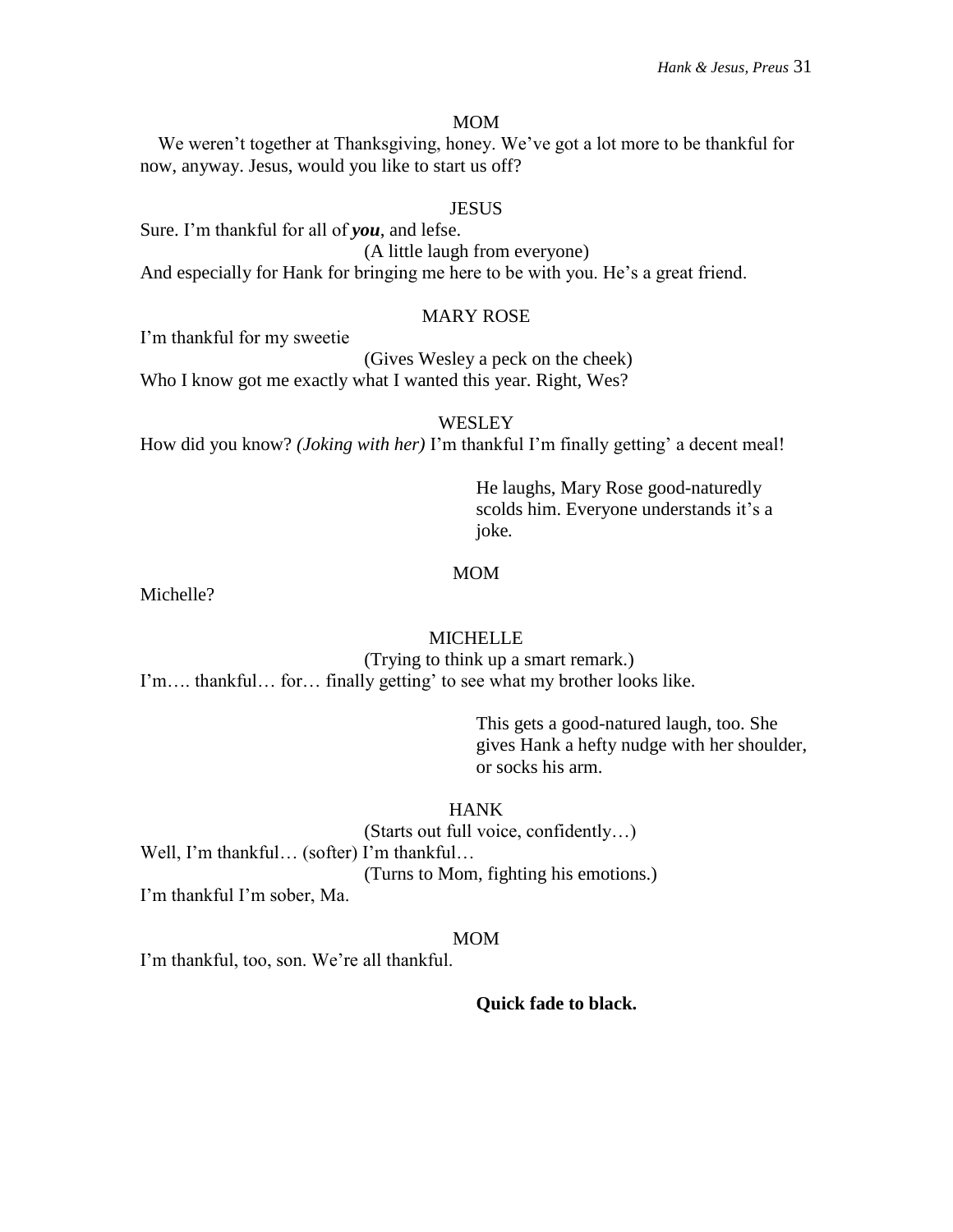**SCENE 5:** Later that night in Mom's living room. Michelle is strumming the only four chords she knows on Hank's guitar. Hank enters, pulls out a flask, which Michelle sees, but he doesn't know it. She turns around, concerned, so she doesn't know that all he does is look at it. He sits down next to her.

# HANK

You're getting' it, you're getting' it.

# MICHELLE

I suck, but I'm not stupid. I will get it.

# **HANK**

You're a lot smarter than me, and I learned to play it.

# **MICHELLE**

Oh, yeah. I'm so smart. That's why I'm still in this little town working at the public library. I just go in to work every day and put away books. That's how smart I am.

# HANK

Play that again. C'mon. You play, and I'll sing.

# **MICHELLE**

I don't think so!

# HANK

Three chords; that's all I need.

Michelle gives him a "look."

Hey, it's country! It's not complicated.

Michelle strums three chords. It's clear she's at a very rudimentary level, but it's enough for Hank to sing.

# **HANK**

GIVE ME ONE MORE CHANCE, I SWEAR IT WILL BE THE LAST. JUST ONE MORE TO MAKE UP FOR THE PAST …

Hey, here's one new chord. Try this: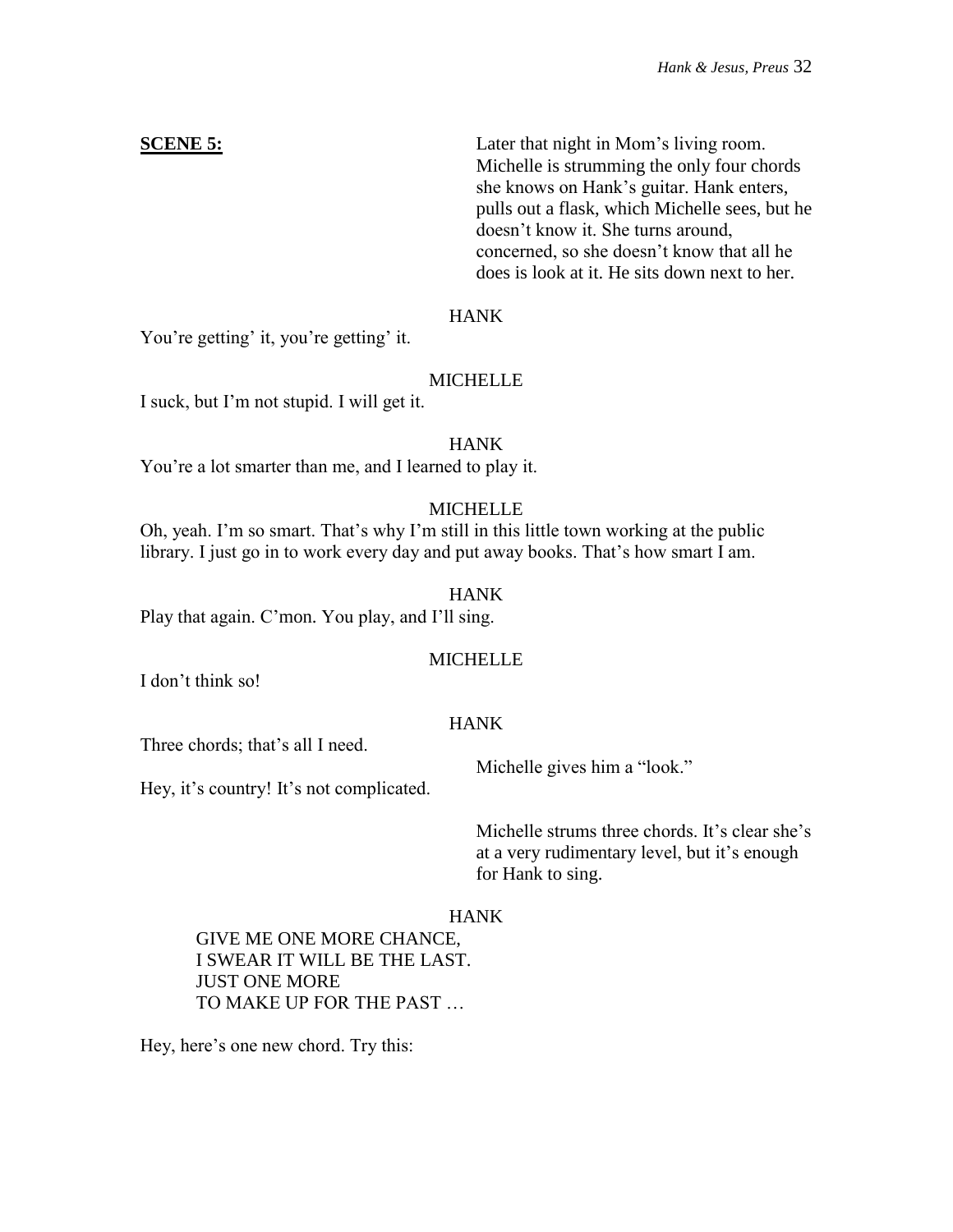He teaches her one more chord, so she now plays four chords in sequence.

That's good. Just keep doing that.

Michelle strums the same four chords. Hank sings. It is clearly about her.

SOME PEOPLE SAY SHE'S ORDINARY OR QUIRKY, EVEN STRANGE. THERE ARE THINGS YOU DON'T KNOW, BUT I DO. AND THERE'S NOTHING ABOUT HER I'D CHANGE.

#### MICHELLE

That's beautiful.

#### HANK

Needs another verse.

SHE'S SMART, AND SHE'S PRETTY … (pause while he thinks.)

#### **MICHELLE** HER LIFE'S REALLY SHITTY.

They laugh.

#### HANK

No, I got it.

HER HEAD IS SHAPED LIKE A CONE.

Michelle really cracks up.

SOME PEOPLE THINK THAT IT'S STRANGE. I THINK IT MAKES HER SPECIAL. AND THERE'S NOTHING ABOUT HER I'D CHANGE.

You don't have to stay here, you know. You can go back to school.

# **MICHELLE**

(Real emotion is uncomfortable. She over-reacts.) I'm broke, ok? And I'm not asking Mom for money – if you want to know.

HANK

There's scholarships and stuff … isn't there? Hey! You want to come and live with me?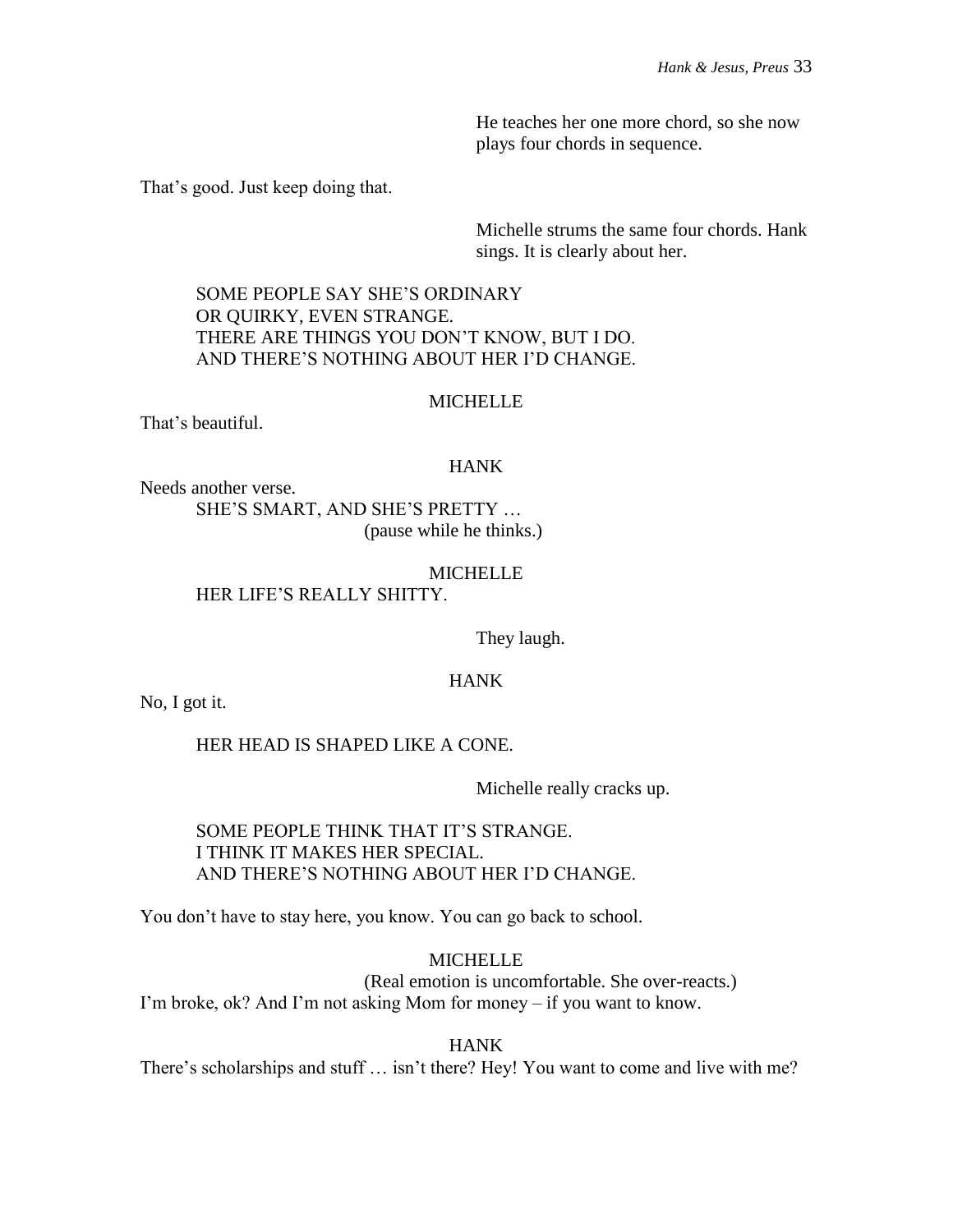I'm not that far from the U! You can just go part-time and  $-I$  mean, if you want to. I don't have much, but it's all yours.

#### MICHELLE

You are as nice as everybody says. That's your problem.

#### HANK

# (He's a bit stung.)

Oh. My problem.

#### MICHELLE

You ... go along, you know? You don't like telling people, "no." There I go with my big mouth again. Sorry. It's a good problem to have. You are nice.

#### **HANK**

And you're a pretty good kid, too.

#### **MICHELLE**

Well we're just two wonderful people, aren't we?

#### HANK

So, what do you think?

### MICHELLE

About what? Oh, yeah. Mom. I don't know. She gets lonely, I think. Or maybe it was just being sad. She missed you! She'll give Wesley so much crap, but she never said a bad word about you. Not once. We fought a lot, but you walked on water, I swear.

# HANK

That's just cuz I was gone, and you're a girl. Don't all girls fight with their moms?

# **MICHELLE**

Now that you're "back", so to speak, maybe she'd be ok with it. With me leaving. But what about Jesus?

# HANK

Oh, we'll manage. I think he just needed a place to hang out for a while. He'll be ok.

# MICHELLE

Thanks, Trev – I'll think about it. I will. What about you?

# HANK

What do you mean?

#### MICHELLE

Well, what's next? You know, what do *you* want to do?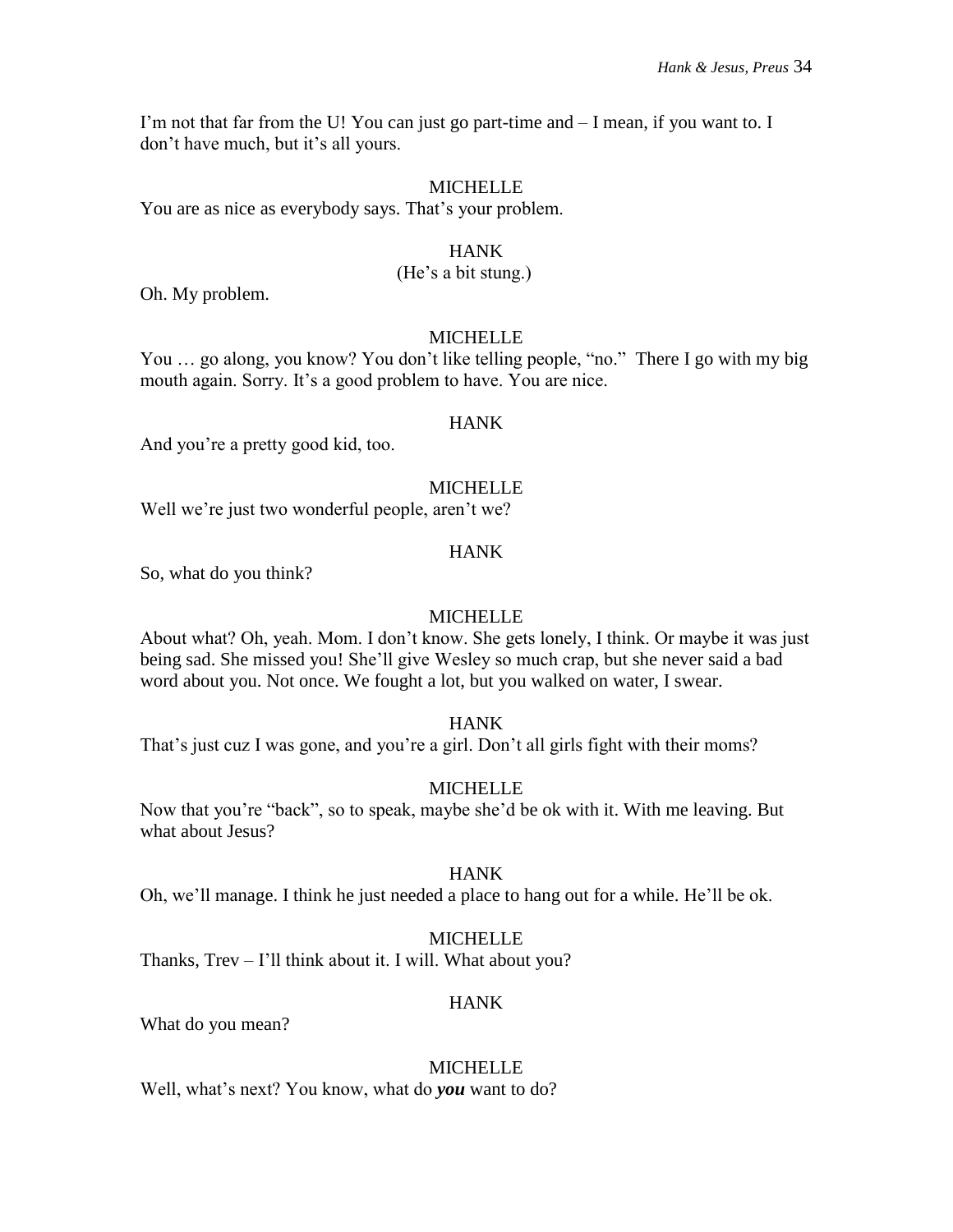Me? I'd like to finish this dang song. Or any song.

# **MICHELLE**

What are you going to do with it then?

# HANK

I'll sing it, start to finish.

# **MICHELLE**

For whom?

# HANK

You mind telling me your point? I know you have one.

# **MICHELLE**

I'll make a deal with you. I'll go back to school. … I'll go back to school if you get a gig in that bar where you work.

He gives her 'a look'

Singing *your* songs. Yeah, Buster's. I heard about Buster's.

**JESUS** (Enters just in time to hear her proposal.)

That sounds like a good deal.

#### HANK

That sounds harder than it sounds.

# MICHELLE

JESUS

HANK

MICHELLE

That's my offer.

You're on.

Hey, whose deal is this?

Trevor?

# HANK

How much time do I got?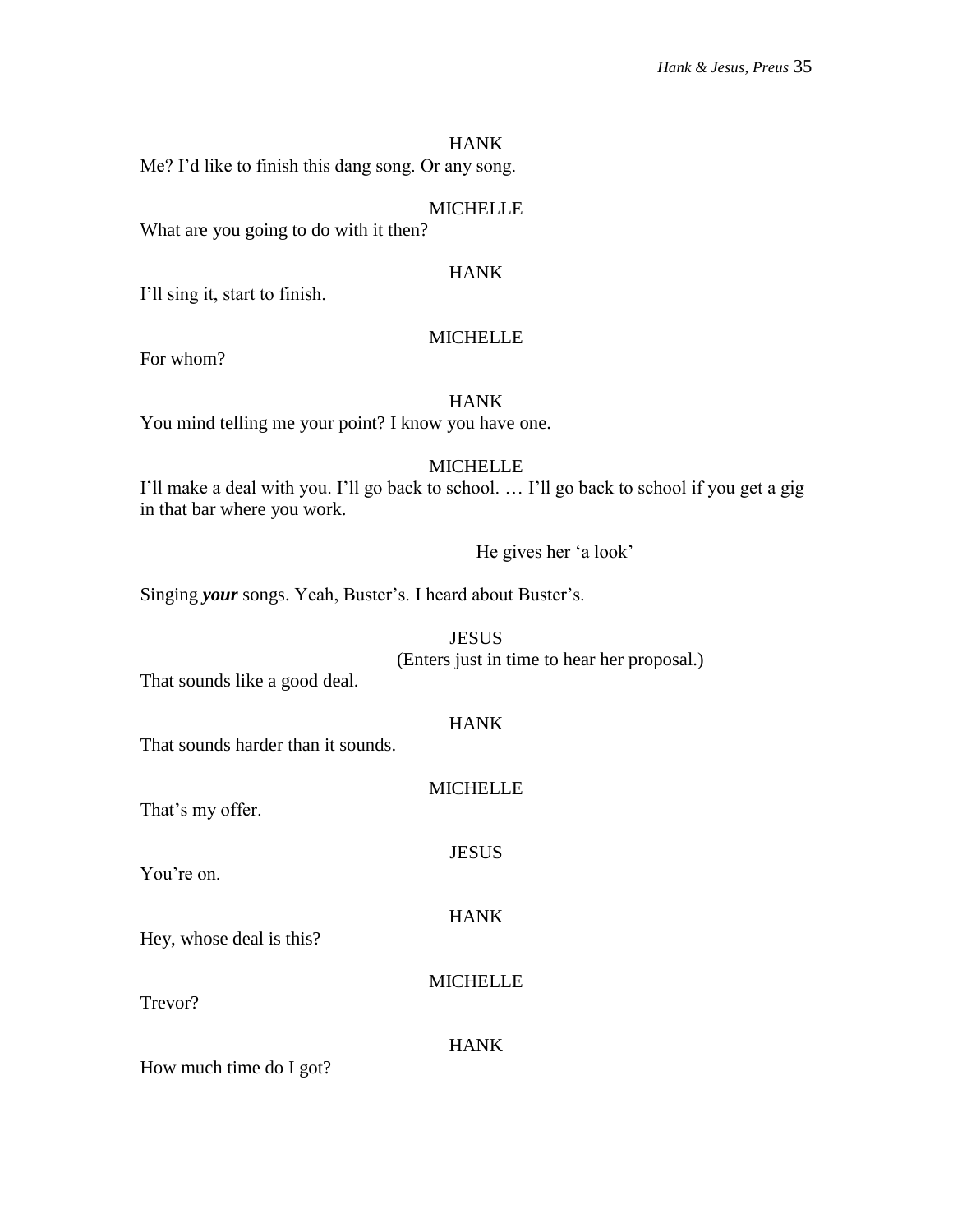#### MICHELLE

Next semester. I suppose a couple of weeks?

# JESUS

No problem. Goodnight!

Jesus exits.

# MICHELLE

Cripes. Now we're gonna have to tell Mom. On Christmas Day.

Michelle exits. Hank pulls a flask out of his pocket and considers it. He soon puts it back in his pocket and exits.

**Quick fade to black.**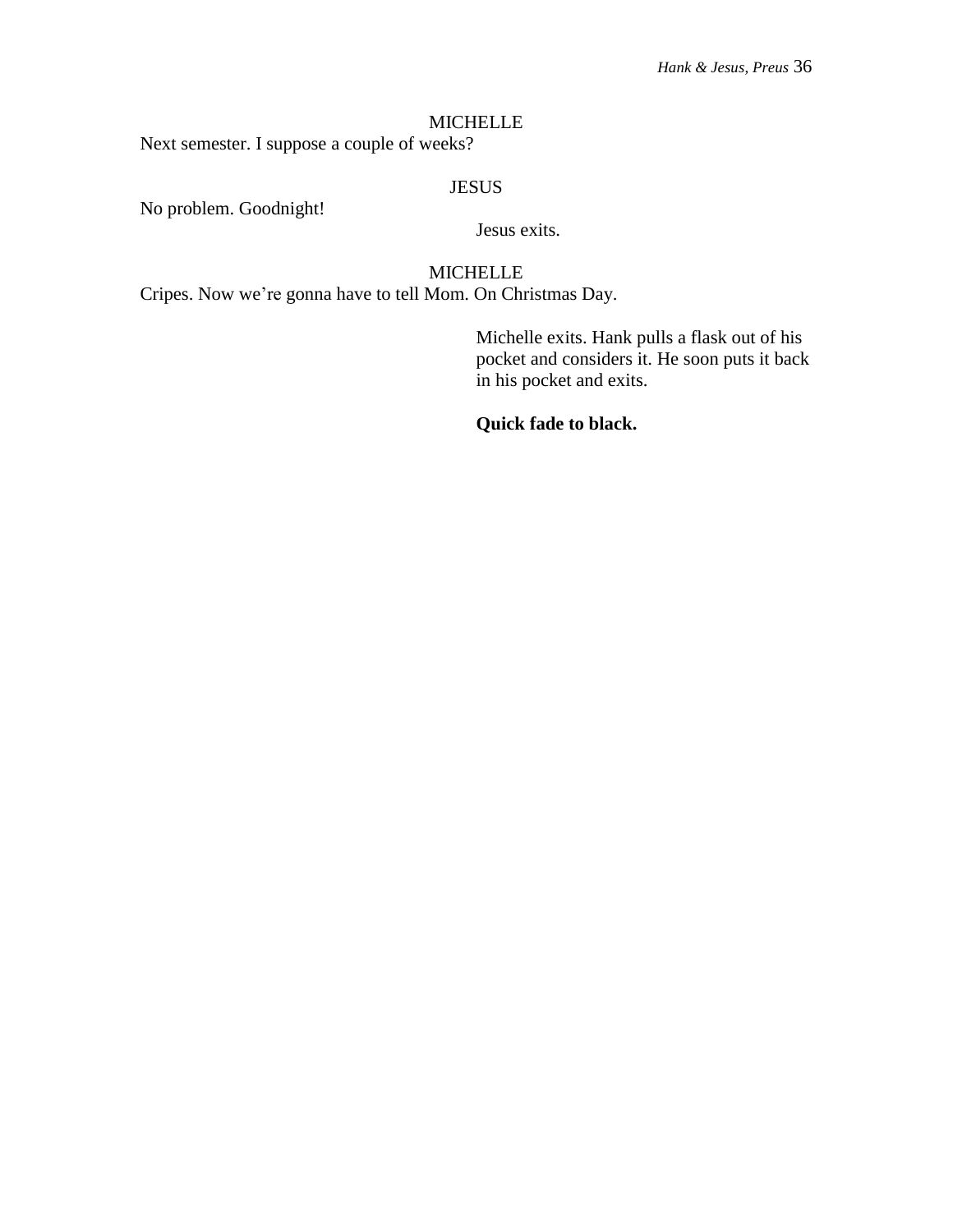**SCENE 6:** Christmas morning, Mom's house. Mom is off, in the kitchen. Michelle is lounging in a corner reading a book. Jesus is plunking out the Beatles' Birthday Song and getting into singing it, a la McCartney. Michelle may sing a little back up with a

> Hank enters with a plate of Julekake (a frosted Norwegian Christmas bread.)

bemused smile, behind her book.

# HANK

Look at that … Julekake! I even know that. M-m-m-m. (*looking heavenward)* Thank you, Inga.

# **MICHELLE**

(Laying on the Norwegian accent)

"Julekake … kake …mmm"

(Drops the accent.)

It's awesome. (*beat*) Even if it means "shit" in Spanish.

# MOM

Michelle!

**MICHELLE** 

I didn't write the language – or invent the slang. Whatever it is. Jule- kake. Christmas … shit, am I right, Jesus?

#### **JESUS**

As far as I know. But I think it tastes heavenly.

They both take another bite of their Julekake, repeating "m-m-m" and "Jule …kake!" with the accent, joking in a pleasant, teasing way. Neither one wants to make Mom feel bad, she ends up laughing. Hank steals the other piece, stuffs it in his mouth and talks with his mouth full.

# HANK

What smells so good?

# MOM

Turkey!

She exits.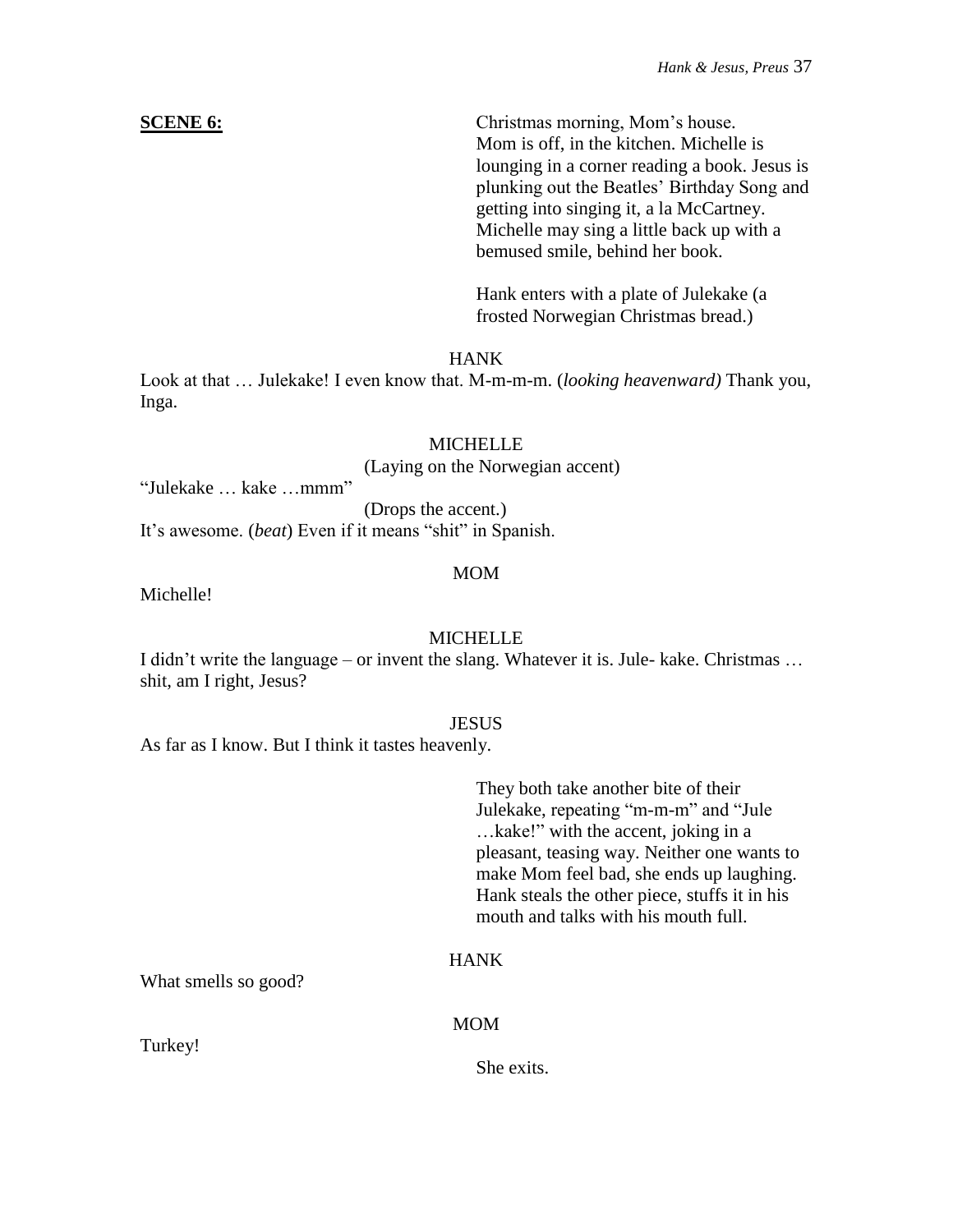Already?

# MICHELLE

# (Without looking up)

She's been up since five.

# HANK

(Looking out the window.) Wow, look at that snow! It's really coming down.

# JESUS

Looks just like a Christmas card!

#### **MICHELLE**

Oh, it would be like this. Bet Heather won't make it now She's alone – on Christmas – with a little baby.

#### Mom enters.

#### MOM

Oh, no.

MICHELLE

MOM

HANK

You said I could invite her.

Not Heather. The sugar.

What?

MOM

Did somebody use up all the brown sugar on the lefse?

MICHELLE

There wasn't that much left.

# MOM

*(sigh)* I'm going to need some for the sweet potatoes.

# MICHELLE

Mom, they're *sweet* potatoes. Really?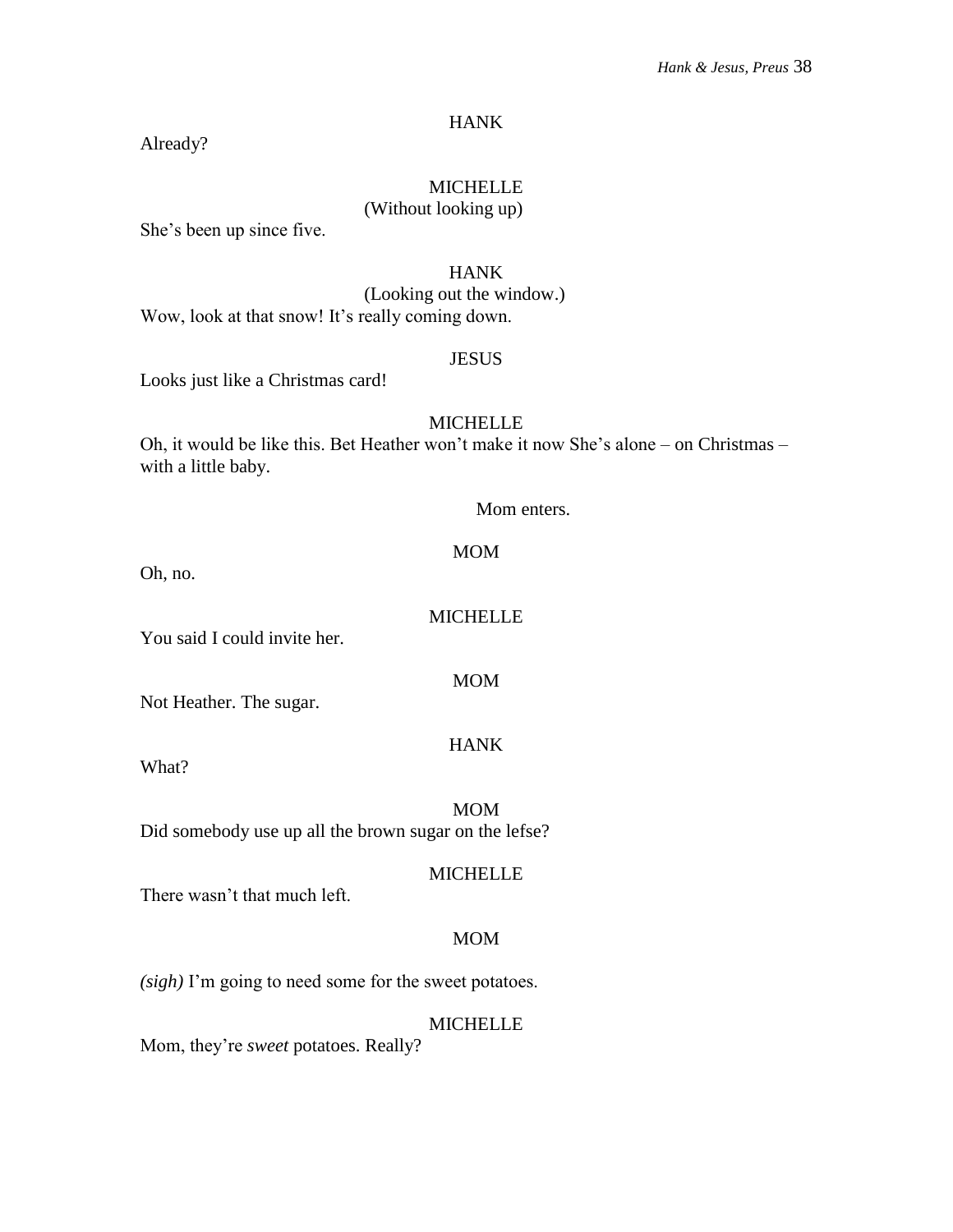### MOM

You all love 'em that way.

# HANK

Do you want me to go pick some up?

#### MOM

Would you, dear?

#### **JESUS**

I can go. You stay here with the family.

# HANK

Na, I'll just run out. You maybe don't remember your way around.

# MOM

And get a pint of whipping cream, too, if they're not sold out. (She gets her keys from a shelf or table nearby.) Here, take my car.

#### HANK

I can walk. It's not far.

#### MOM

(Hands him her keys) There's a 25 below wind chill. I don't think so.

#### **JESUS**

(About Hank leaving)

Are you sure?

#### HANK

I'll be right back.

Hank exits. Michelle crosses to Mom.

#### MICHELLE

Mom, I was thinking-

# MOM

(With a stack of plates)

Here sweetie, I'll get the silverware.

(She exits then calls back to Michelle when she's off) I think there's some Christmas napkins on the shelf out there.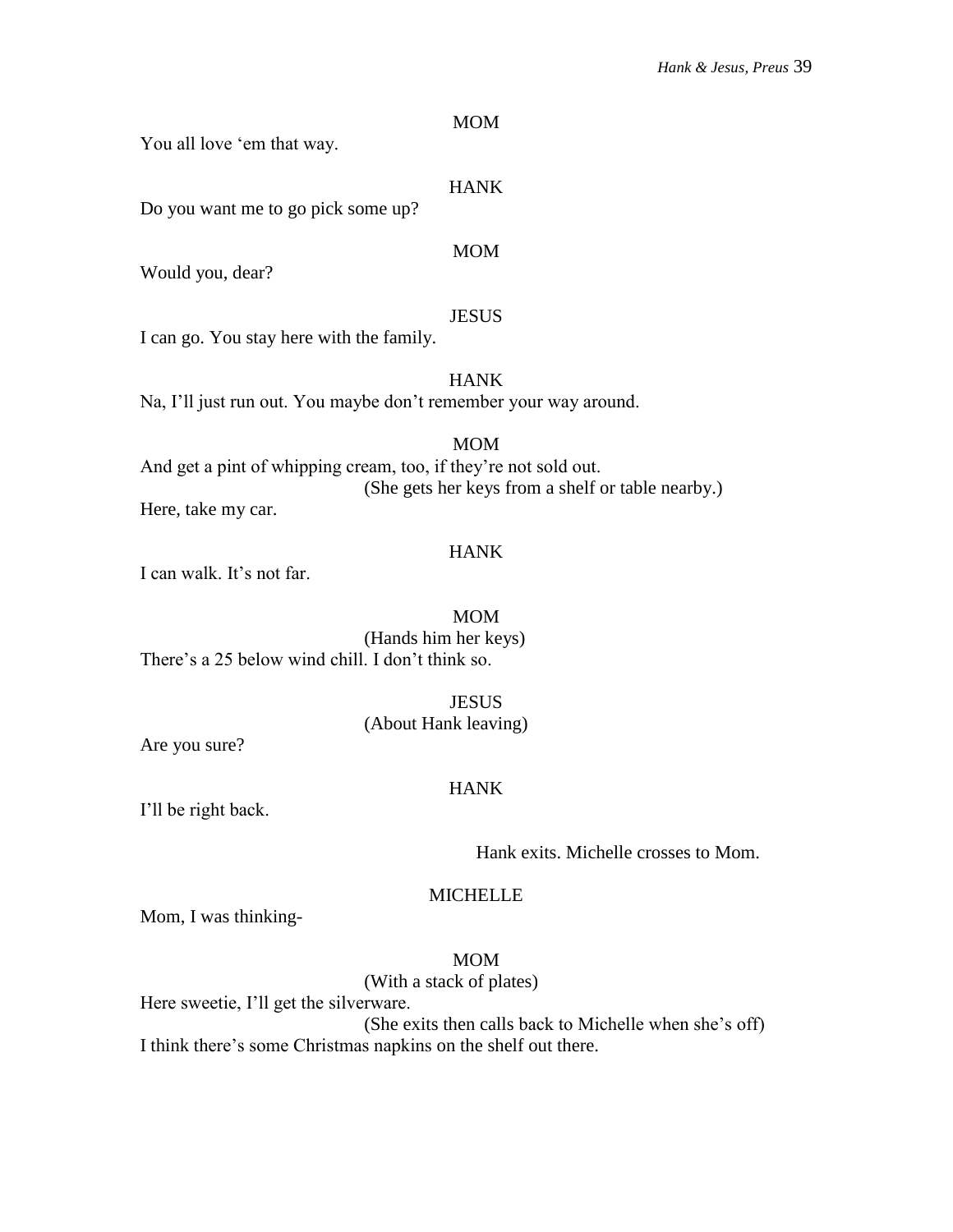Michelle puts the plates down and crosses back to her Mom, who just re-entered.

# MICHELLE

Mom, we have time to set the table.

### MOM

I just like to get things ready ahead because some things just have to be last minute, like making the gravy and heating up the rolls-

# **MICHELLE**

I'll help.

#### MOM

I know. You're so good about helping.

# MICHELLE

But what if I wasn't here?

# MOM

(This stops her)

What? Where are you going?

# MICHELLE

To school, maybe. I'm thinking of going to school. To the U.

Just then Wesley and Mary Rose show up. There's a bit of the usual hoopla with taking off boots, hanging coats, etc. They're wearing hats, scarves, gloves, too.

# **WESLEY**

Snowing like son of a gun out there. Holy cripes. We almost got stuck twice.

#### MARY ROSE

Good thing we don't have far to drive.

#### **MICHELLE**

Maybe easier to walk?

#### MARY ROSE

With a 25 below wind chill? I don't think so.

#### MOM

Now what were you saying, Michelle?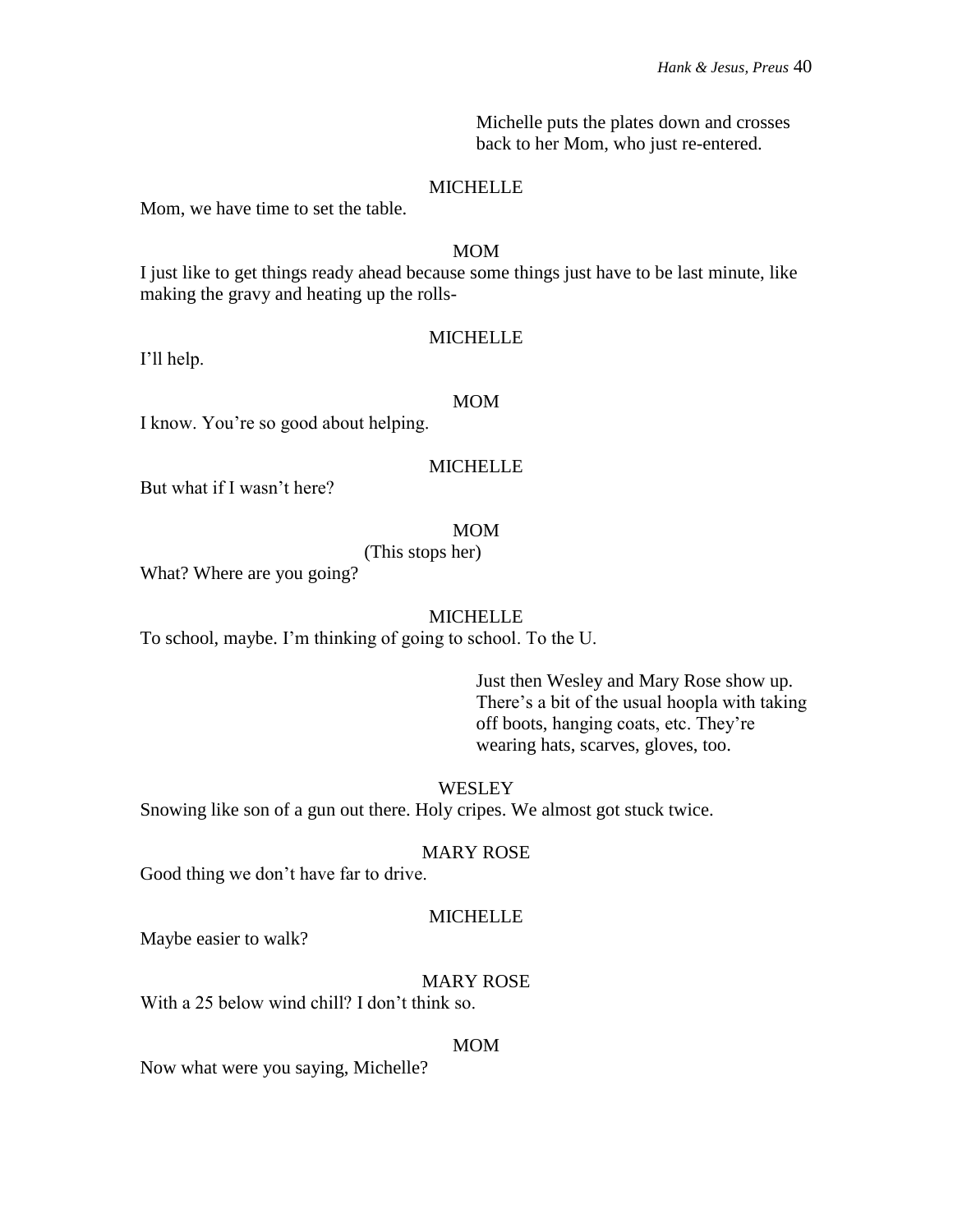# **MICHELLE**

We can talk about it later, Mom.

# MOM

No, I'd really like to know what you're thinking.

# WESLEY We'd all like to know what Michelle is thinking. And where's Trevor? He should shovel the driveway.

# **JESUS**

I can do that.

# He exits.

# MICHELLE

No, it's ok. Later, Mom.

MOM Michelle says she's thinking of going to school. To the U.

# **MICHELLE**

MOM

Mom!

What? He's your brother.

# MARY ROSE

Really. Now, how is that gonna work? It's expensive to live in the city.

# MICHELLE

Trevor invited me to stay with him.

# MARY ROSE

Aha.

# **WESLEY**

So, his idea, then? Here we go … screwing things up again. Where is he, anyway?

# MICHELLE

He's just trying to help. You know how he is.

# **WESLEY**

Oh, yeah. I know how he is.

MARY ROSE

Don't we just.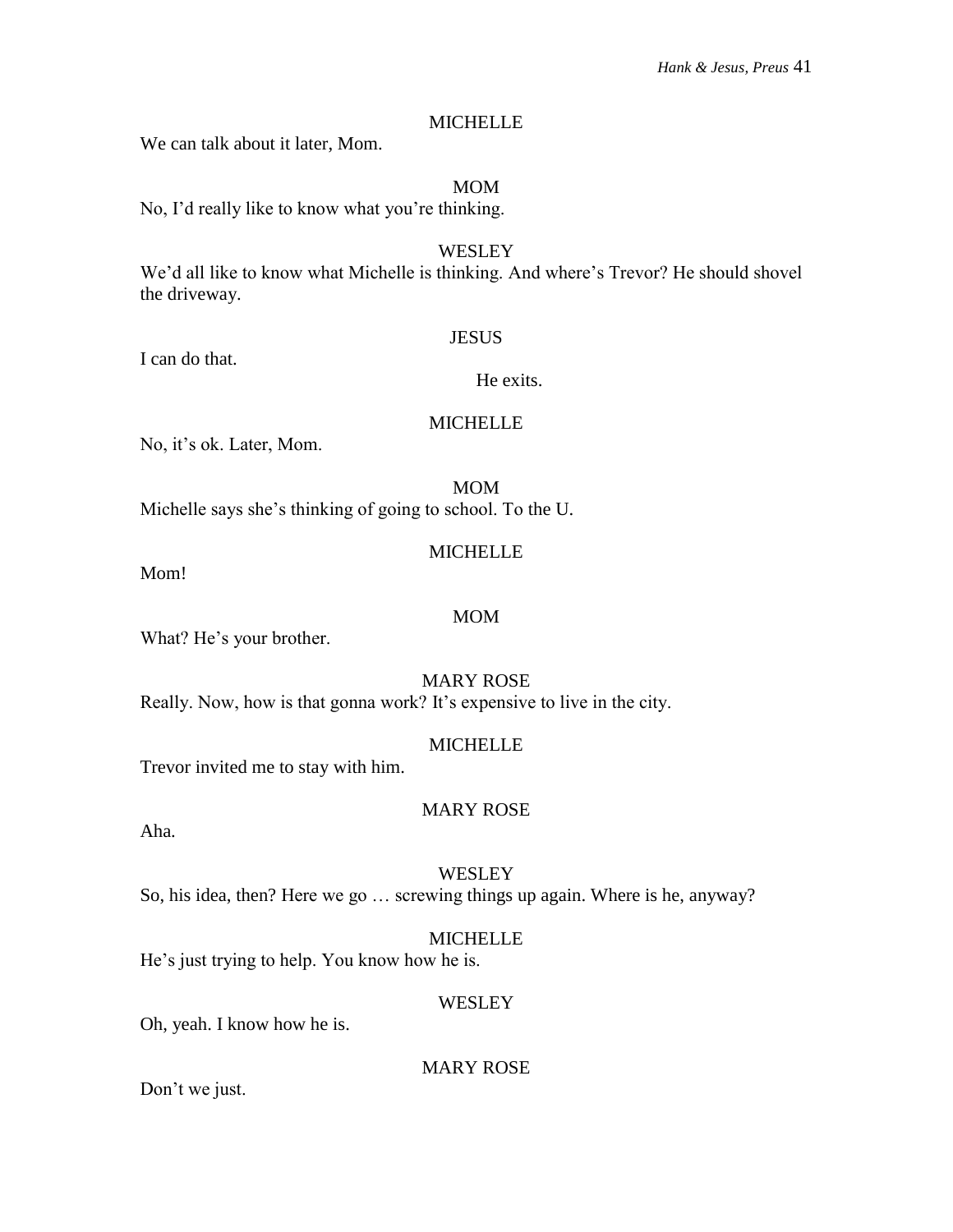#### MOM

*(To Mary Rose)* Now, just hold on. (*To Michelle*) Just tell me what's going on.

# **MICHELLE**

Nothing's going on. Trevor asked me to think about it and I did. Why is this so bad?

#### MOM

It's not so bad, dear, it's just that-

# WESLEY

So, it was his idea, right? *(mocking tone)* He had an actual idea? How is this going to work, Michelle? You and Mom have been doing ok here. So, how is this going to work?

Jesus enters.

#### **JESUS**

Anybody know where I'd find a shovel?

Everybody ignores him.

# **WESLEY**

Pretty sure Trevor has no idea.

Jesus looks puzzled by the response.

# MICHELLE

So, I should just work at the library stacking books all my life – at minimum wage –and taking care of mom when she's old so you and Mary Rose can take your 401K and buy a cabin on Prairie Lake and watch the sunset while I go help out with bingo night at the Senior Citizen's Center? Is that it, huh?

#### MOM

Oh, now, honey-

#### **WESLEY**

You can leave Mary Rose out of this!

#### MICHELLE

Right. So you leave her out of this, too.

# **JESUS**

You know, this isn't exactly my problem, but-

#### MARY ROSE

No, it isn't! Wesley, what the hell are you thinking? Set this little girl straight!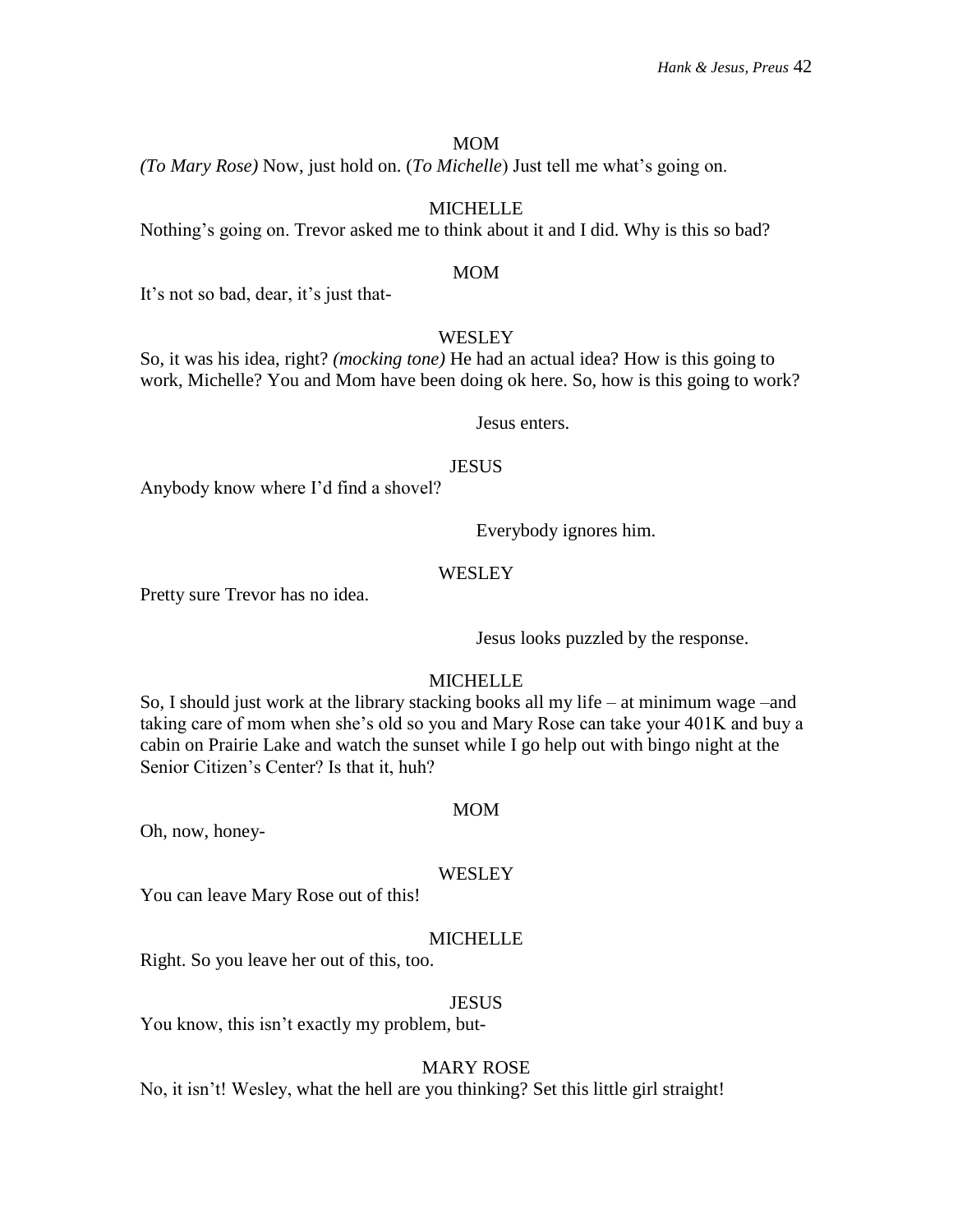# **MICHELLE**

Little girl? I'm 24 year old! And I'm still home with my mommy! Why? Because you and your hubby don't want to have to look after her house, and help with her bills, and … and … just … just **be** there for her.

#### MOM

Excuse me. I'm here, you know. You don't need to talk about me in the third person.

# MICHELLE

Sorry, Mom.

# MARY ROSE

Wesley! I don't believe this!

# **JESUS**

Really, this isn't a big problem. Everything's cool …

# **WESLEY**

I'm talking to Michelle. She needs some straightening around. No disrespect, Mom – or you, Jesus. Not your deal.

# **MICHELLE**

I need straightening around? I can't believe you said that! I have been Miss Straight and Narrow! My big night out is watching Saturday Night Live with a bowl of popcorn on my lap!

# MARY ROSE

Well, what's wrong with that? I love popcorn. Not as fond of the show ever since Jane Curtain left, but-

# **WESLEY**

Will you ... just ... Let me handle this, ok?

# MARY ROSE

Sure, sweetie … good luck. I think I'll make some eggnog – and yes, *(to Jesus*) I'm gonna spike it! C'mon, Jesus. Forget the driveway. Let's drink.

Mary Rose and Jesus exits into the kitchen.

#### MICHELLE

Mom, let's just talk about this.

#### **WESLEY**

You are not thinking rationally. You don't know what Trevor's really like.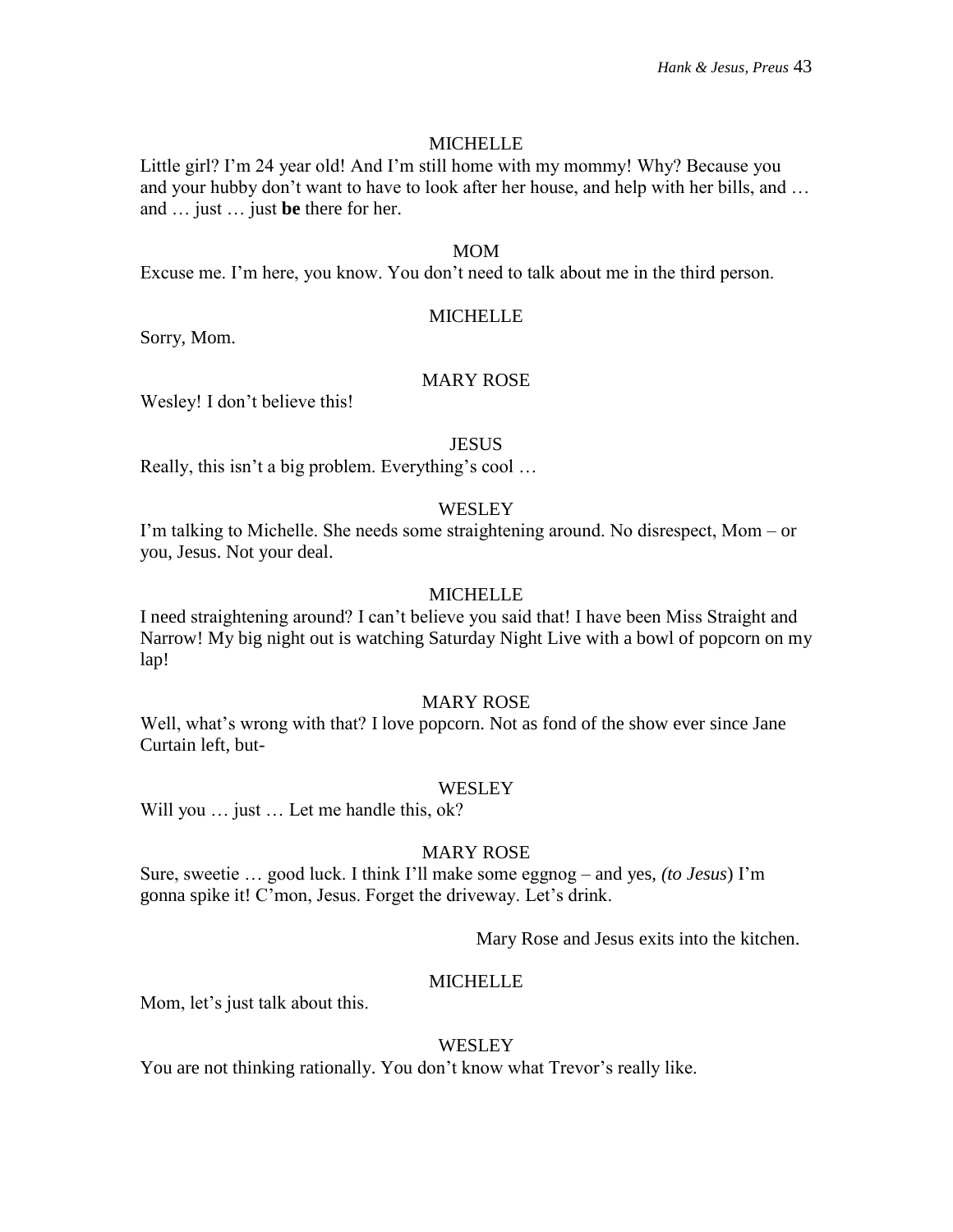# **MICHELLE**

Nothing has happened! And maybe he's changed! Will you let me talk to Mom?

### WESLEY

Good God! Women! I'm getting an egg nog.

Doorbell or door knock. Wesley keeps storming toward the kitchen.

Wesley exits into the kitchen just as Jesus enters from there. Jesus answers the door. It's a young woman carrying an infant seat, which holds a sleeping baby.

MOM Heather! What are you doing out with that baby? It's so cold!

# HEATHER

Shhh! I just got him to sleep.

Come in!

#### MOM

Oops! (*whispering*) Sorry!

All the lines from this point are in exaggerated stage whispers unless otherwise indicated.

# HEATHER

A car ride always works. I had to do something. He was so overtired. (*to Michelle*) Can you watch him for a minute?

#### MICHELLE

Oh, sure. Where are you going?

#### HEATHER

Got a present for you! I'm so excited!

She heads back outside, just as Wesley enters carrying a large mug. Mary Rose enters shortly after, also with a large mug.

## **WESLEY**

(In a big, loud voice)

Well, what the heck? Somebody deliver the baby Jesus?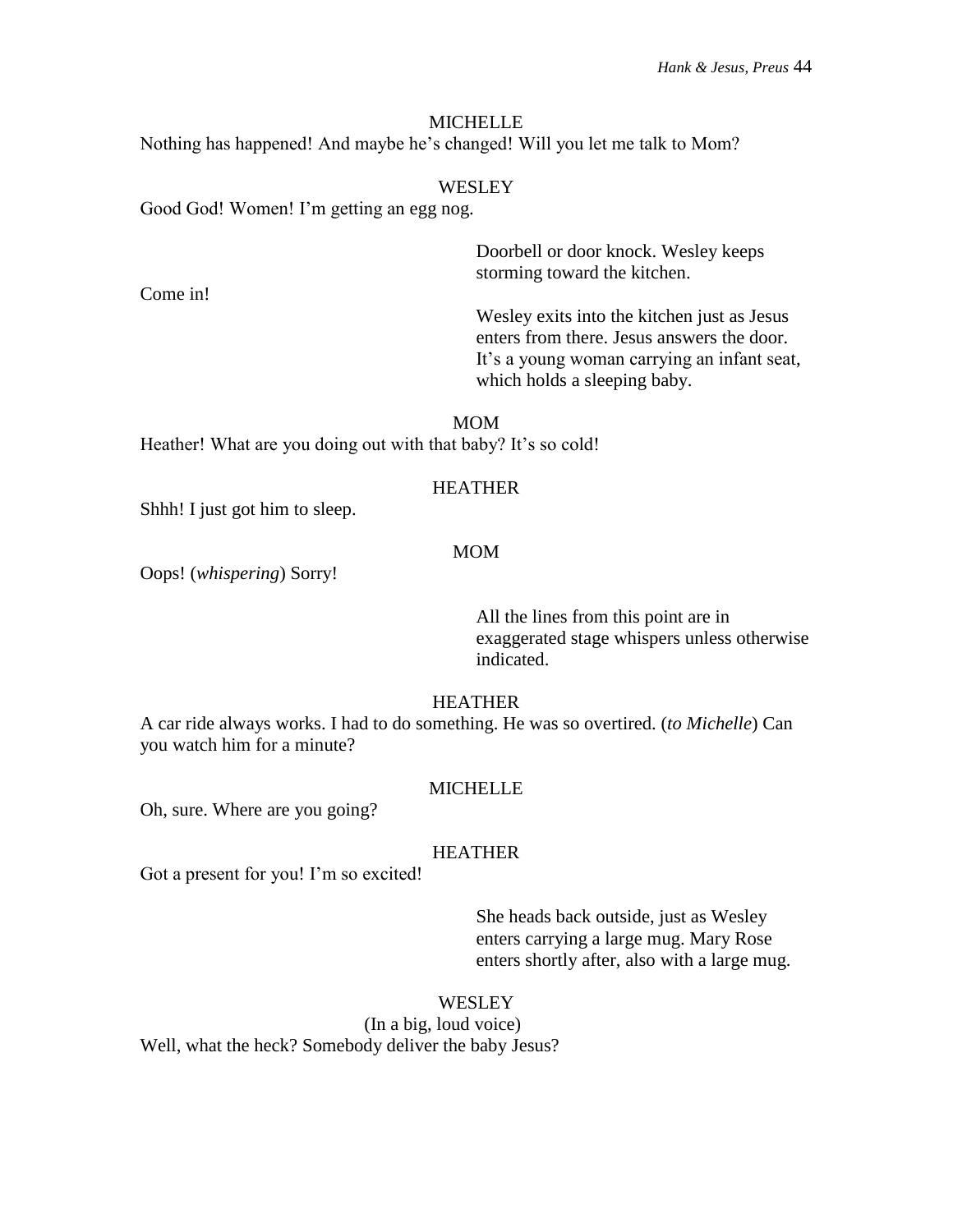# **JESUS**

Shhh! He's sleeping!

# WESLEY

(Stage whisper)

Mary and Joseph head to the casino? Shouldn't there be some shepherds, or something, to look after him?

> He thinks this is pretty funny. Mary Rose thinks it's hilarious and can't keep from laughing. Heather returns and hands a covered basket to Jesus, while she takes off her coat.

# **HEATHER**

Do you mind?

**JESUS** 

Oh … sure.

He takes the basket and in no time is sniffling and rubbing his eyes.

Um, what's in here?

# HEATHER

You'll see!

# **MICHELLE**

Oh, geez, what did you do, Heather?

# HEATHER

You're my best friend in the whole world!

|                       | <b>MICHELLE</b>                                           |
|-----------------------|-----------------------------------------------------------|
|                       | (Michelle peaks under the cover  surprised gasp.)         |
| Oh, just look at him! |                                                           |
|                       | (She lifts the kitten out of the basket and cuddles him.) |
| He's purring already! |                                                           |
|                       |                                                           |
|                       | <b>JESUS</b>                                              |
| Oh, no. Ohhh no.      |                                                           |

He finally lets go with a huge sneeze that he's been trying to contain. The baby starts to stir, and Heather hurries to calm him. Everybody else, except Jesus, runs to ooh and ah over the kitten. Jesus looks around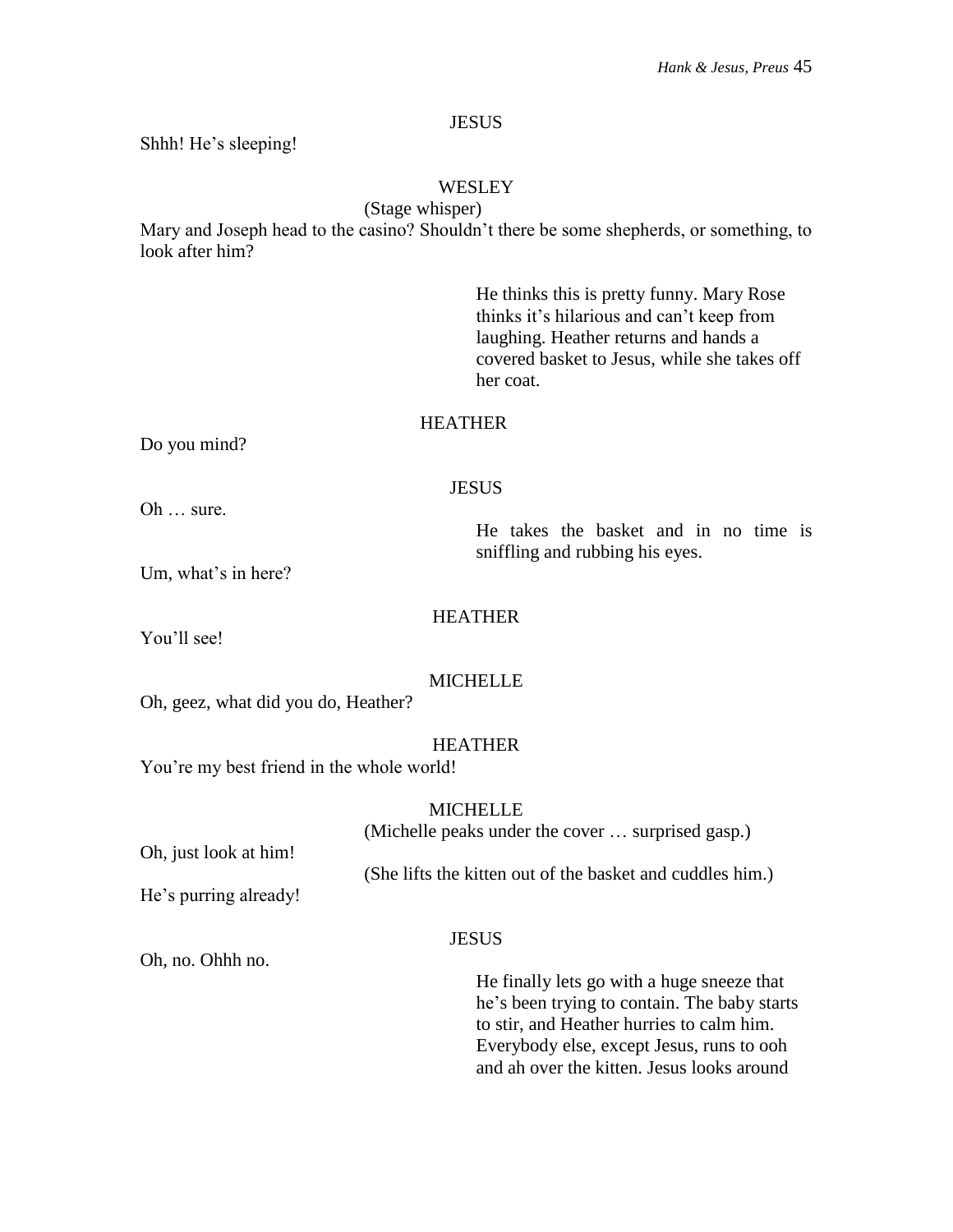for a place farthest away from it and starts wheezing.

### MOM

Jesus, are you ok?

# **JESUS**

(He chokes this out.) Cats. I'm really allergic. Maybe I better go find Hank. (*wheezing*) A little fresh air …

> More sneezes, stifled. He grabs a coat and hat and exits. He can't get out of there fast enough, but he doesn't want to call too much attention, either.

# MARY ROSE

(Too loud)

Where is Hank anyway?

They all shush her.

MOM

Oh, my gosh! I forgot to put the sweet potatoes in! And the turkey! It's gonna look like a frying chicken if I don't get it outa the oven!

# She exits.

# MARY ROSE

Somebody wanna tell me where Hank is?

#### **MICHELLE**

The store.

#### MARY ROSE

He could've gone to Fargo and back for the time he's been gone.

Just then, Hank shows up, all bundled up. He's a little too happy. The question on everyone's mind is, "Has he been drinking?" We don't know, either.

# HANK

Hey, everybody!

ALL

Shhhh!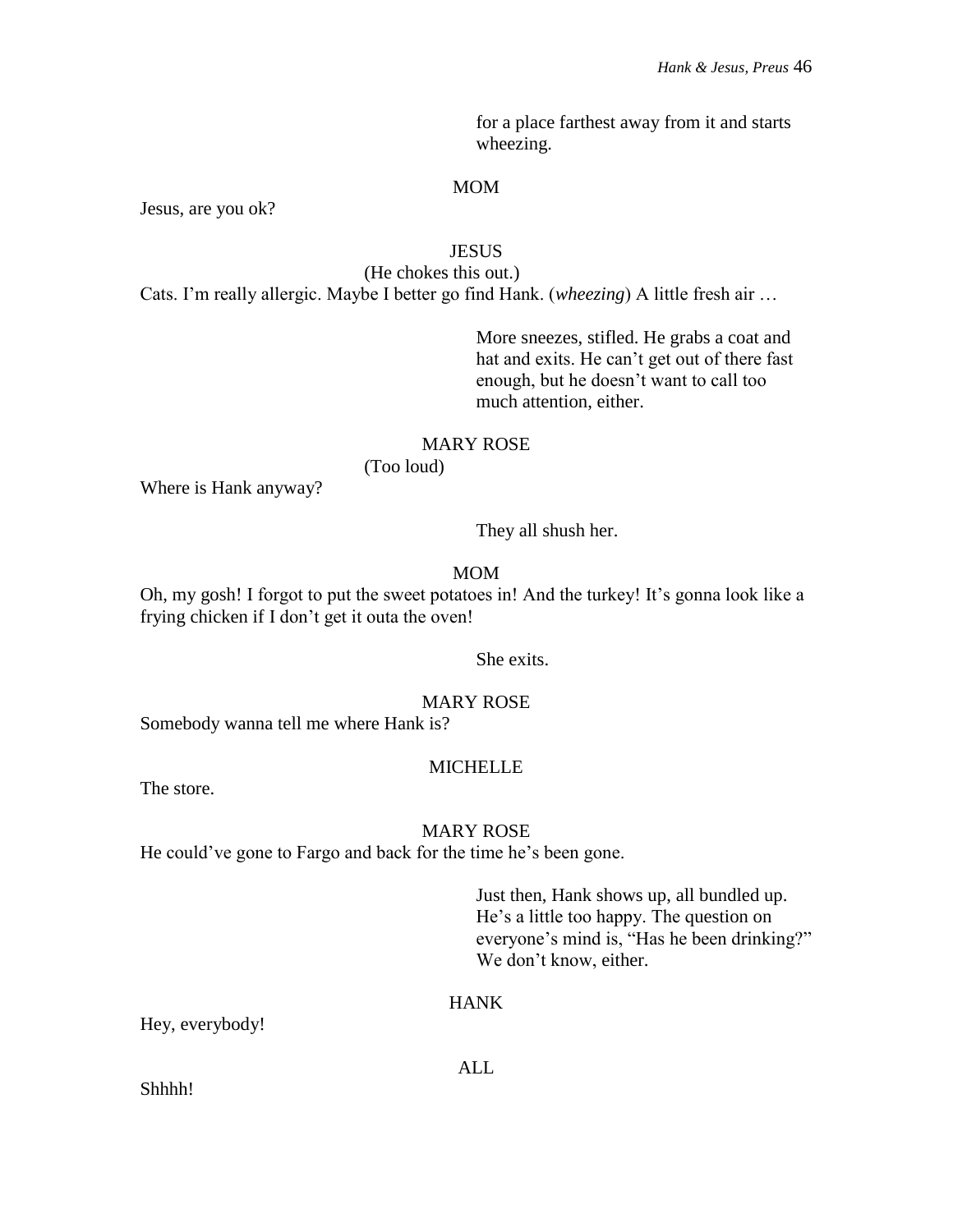#### HEATHER

Sleeping baby!

# HANK

Oh!

(Looks in the infant seat.)

He's cute!

#### MICHELLE

What the heck? Were you walking?

# HANK

Where's Jesus?

# MARY ROSE

MICHELLE

Looking for you. Didn't you see him?

Obviously not.

# HANK

But I came through the alley. S'pose-

# HANK, MARY ROSE

He went out the front.

# Mom enters.

MOM Where'd you put the car, Trevor. I didn't see it in the driveway.

HANK Well, see, that's why I took the shortcut up the alley.

# **WESLEY**

Where's Mom's car, Trevor.

HANK On the corner, by Ken's Hardware. (*beat*) In a snowbank.

# MARY ROSE

Well, what's it doing there?

# MICHELLE

Oh, my God.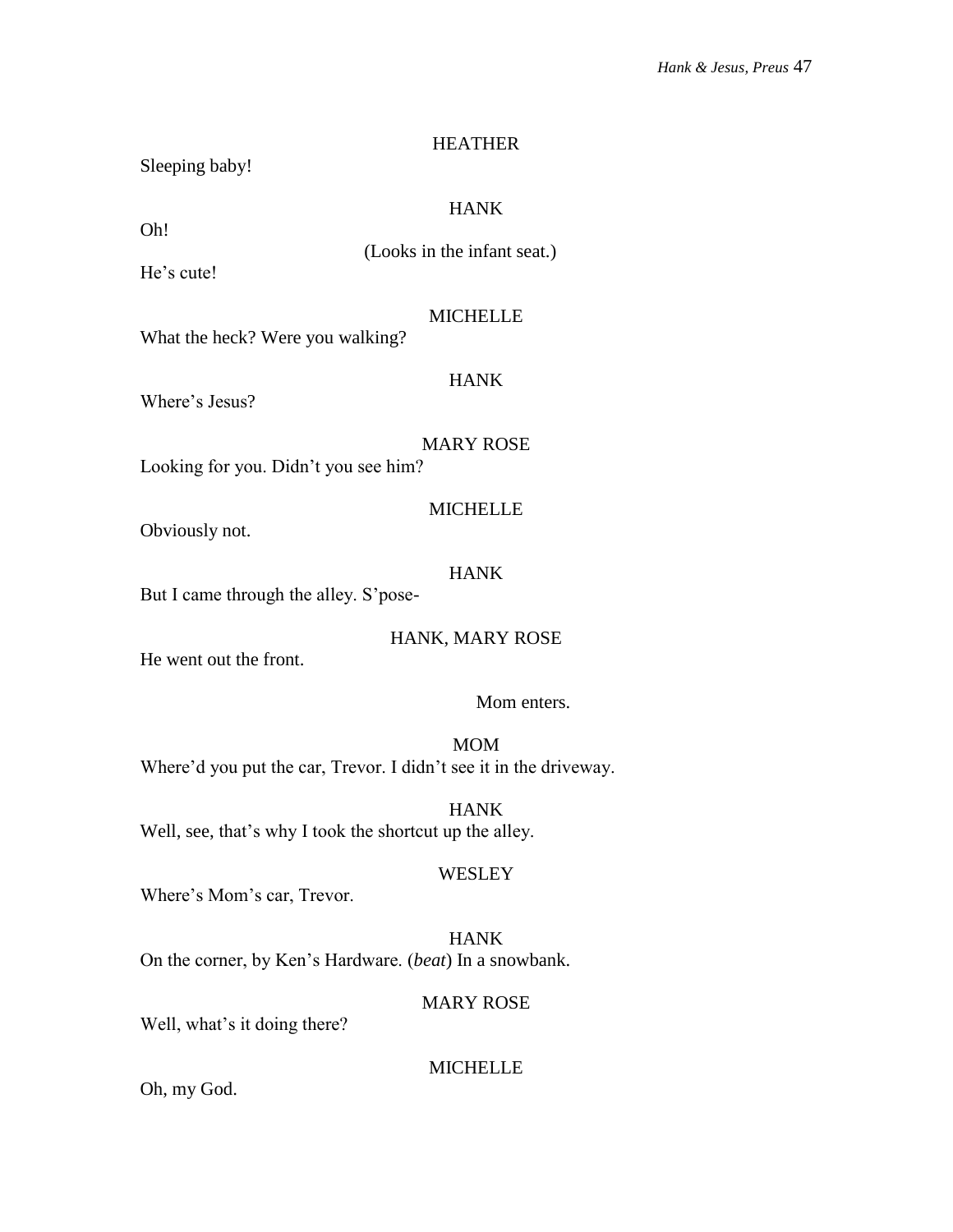#### HEATHER

He's gonna want to eat and he'll scream his head off. *(to Michelle)* How about I just take him in your room?

#### MICHELLE

Oh, yeah, sure!

Heather gets the baby and starts off.

Thanks, my friend. Love my little kitty cat!

HEATHER

Sorry about Jee- … uh, Hay-soos, is it? Hope he's going to be ok. With his breathing and all.

#### HANK

*(Out loud)* What's wrong with Jesus?

|  |  | MOM WESLEY, MARY ROSE |
|--|--|-----------------------|
|--|--|-----------------------|

*(Out loud)* Cats!

# MICHELLE

Shhh!

HEATHER

*(Quietly)* Merry Christmas!

Heather exits to Michelle's bedroom, off.

MOM

HANK

*(stage whisper)* He's allergic.

So, he's outside?

Jesus enters.

**JESUS** Hank, is that your mother's car by the hardware store? It looks like it's stuck -

> He sneezes and Michelle exits to her room with the cat.

# HANK

Aw, now you're catching a cold.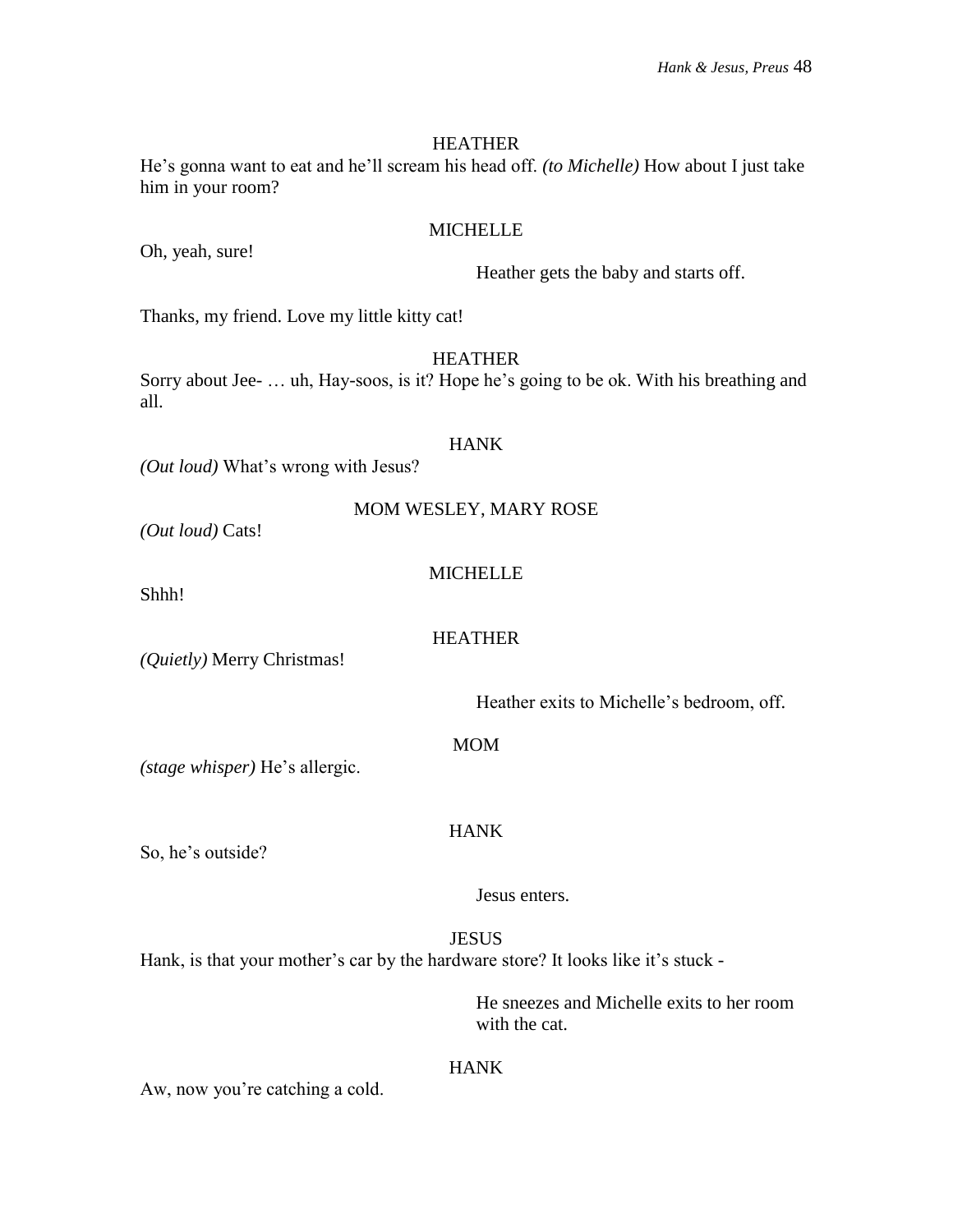# MOM, MARY ROSE, JESUS It's the cat. HANK We don't have a cat. **WESLEY** Actually, now you do. MOM We can get the car later, dear. HANK I don't know, Mom. **WESLEY** What do you mean, "I don't know, Mom?" HANK Well, um-**JESUS** Not sure it's driveable. **WESLEY** You are shittin' me! (Mary Rose and Wesley talk at the same time.) MARY ROSE WESLEY Wes just got that damn thing fixed. You did not wreck Mom's car! Tell me New body work and everything! We You didn't wreck her car! You IDIOT! could've bought that new living room Trevor, you are still a hopeless idiot! set I saw at Slumberland!

# **WESLEY**

C'mon, Rosie. Let's just go deal with the car now.

#### JESUS

The car's not going anywhere, trust me.

# HANK

Hey, Wes, can you grab the brown sugar off the front seat there? … and the whipping cream?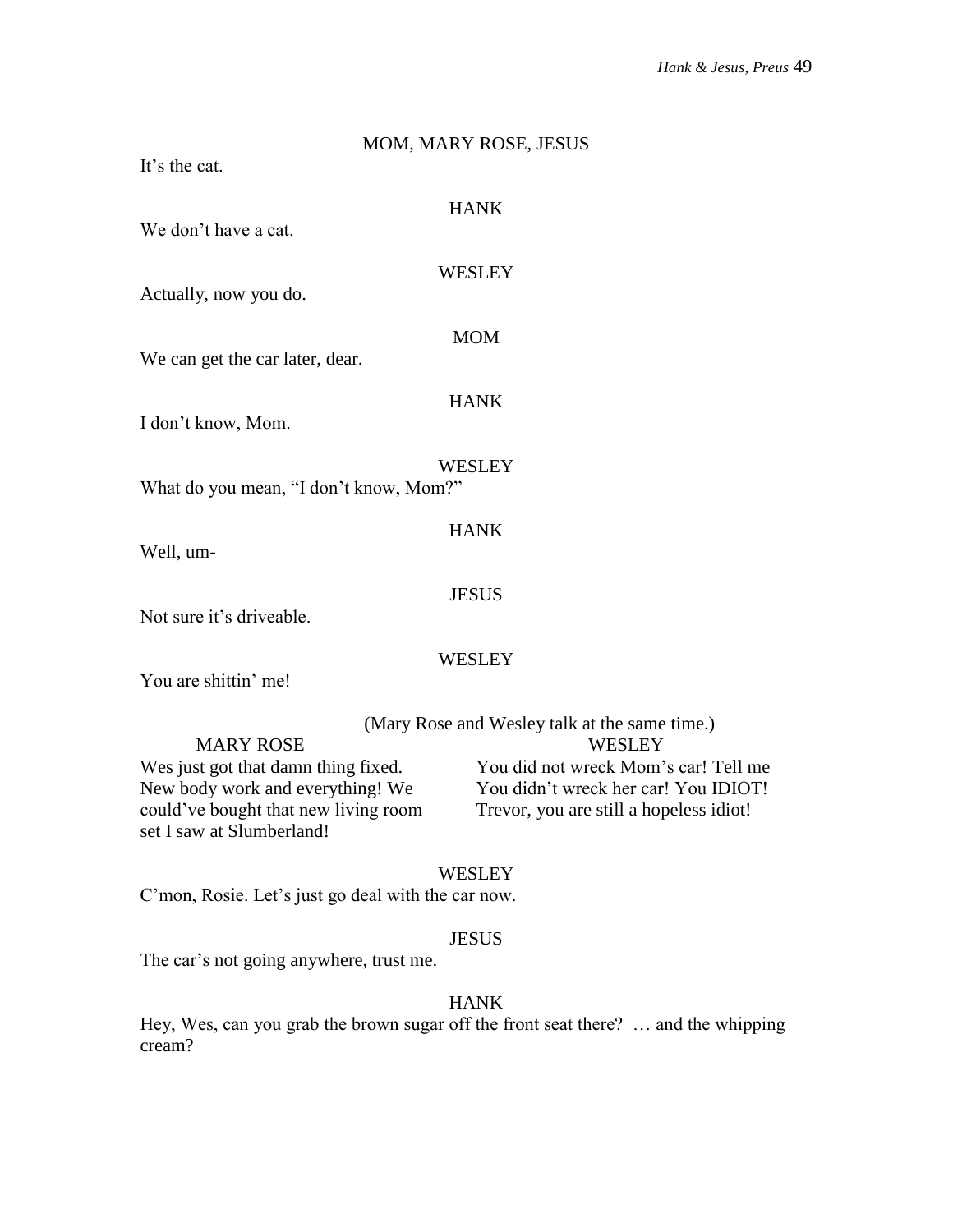#### **JESUS**

# *(He means about the car*)

What happened, anyway?

# HANK

*(He thinks it's about the brown sugar and whipping cream)*

I forgot them in the car.

Michelle enters – without the cat.

#### **JESUS**

No, the car?

# MICHELLE

Totalled, right? Ice, snow … (*quietly*) Shit happens.

# MOM

Oh, you don't need to go now! We're having dinner and everything! (to Hank) You brought the brown sugar, didn't you?

(To Wesley. She's really hurt by their leaving.)

Wes, please. It's Christmas!

Wesley and Mary Rose finish putting on their coats, etc.

# **MICHELLE**

(Looking at Jesus)

And somebody's birthday, too.

# MARY ROSE

# (Also looking at Jesus)

On Christmas? Too bad. Bet you never got a decent birthday party either.

# **WESLEY**

It's not my fault, Mom. He just screws up! That's who he is! C'mon, Rosie, we better get this done before dark.

Wesley and Mary Rose exit.

# **JESUS**

I'll see if I can help them.

#### HANK

Aw, Mom, I'm sorry. I've been enough trouble, God knows.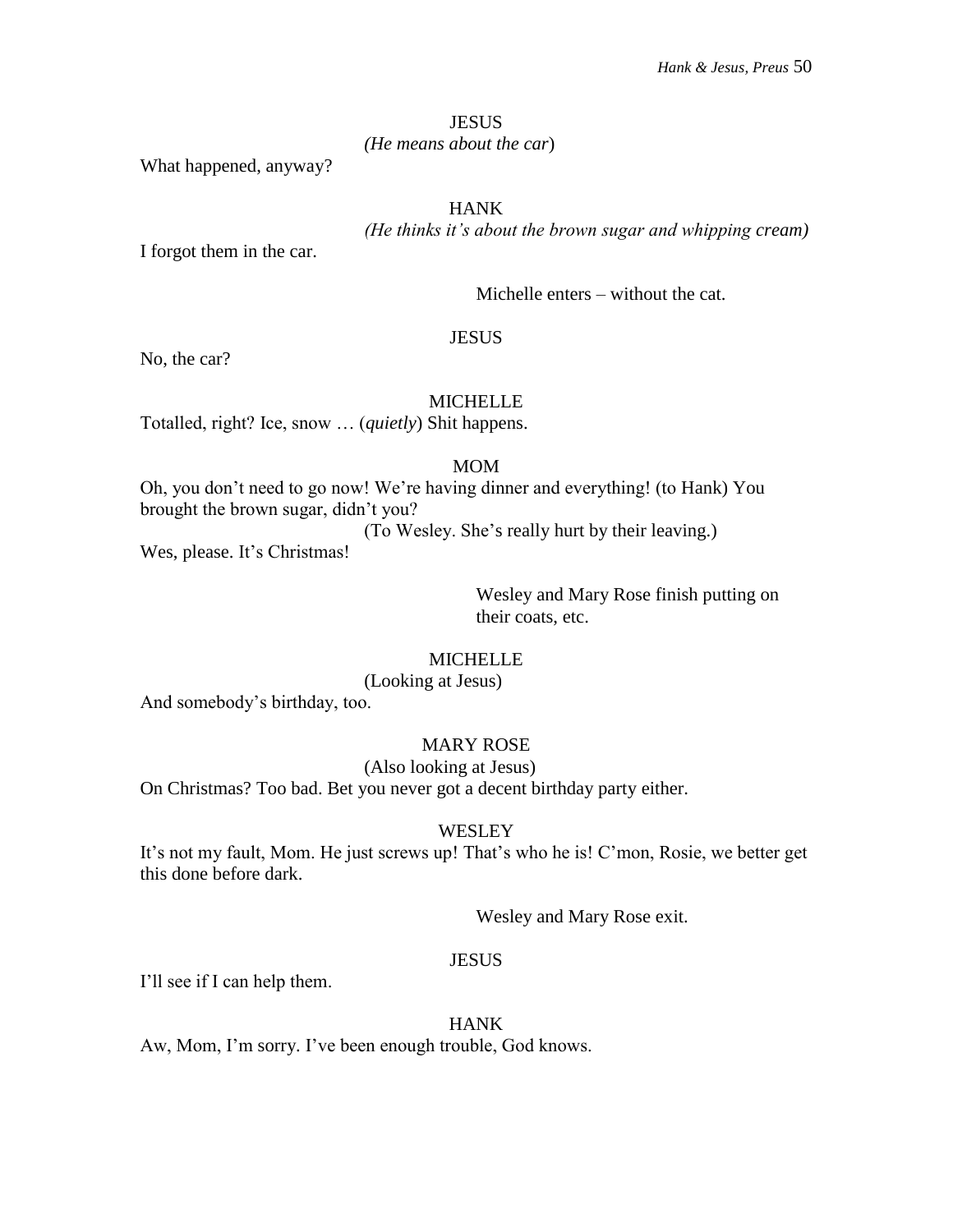**JESUS** 

Yee-up.

Jesus exits to get his coat, boots, etc.

# MOM

Oh, Trevor, that car was (*half whispering, just to him*) a piece a' shit, if you want to know. Wesley held it together with Bandaids. Mary Rose just likes to make a fuss if she thinks Wes is spending money on something other than her. *(to everyone)* Well, I guess we might as well just relax for a while-

# MICHELLE

Mom, how 'bout we just go and eat that turkey.

#### MOM

Now? Without Wes and Mary Rose?

# HANK

In the kitchen! Just like suppers after school!

#### MOM

The sweet potatoes …

### MICHELLE

We'll have them later with the leftover turkey. It'll be great.

#### **JESUS**

With the brown sugar.

# **MICHELLE**

If Wes ever comes back.

# MOM

Well, ok, then.

(Mom leads them off, into the kitchen, but turns back.) I gotta grab the Christmas napkins.

The others exit. She says to herself …

God knows when I'll ever use them the way things go around here. Nobody cares about the (beat) *God. Damn. Turkey*. anyway. All I could think about was the *God. Damn. Turkey. Dinner* and we can't even pull that off. Jesus!

**JESUS** (He pokes his head back in, all bundled up to go out.) Yes? Did you need me for something?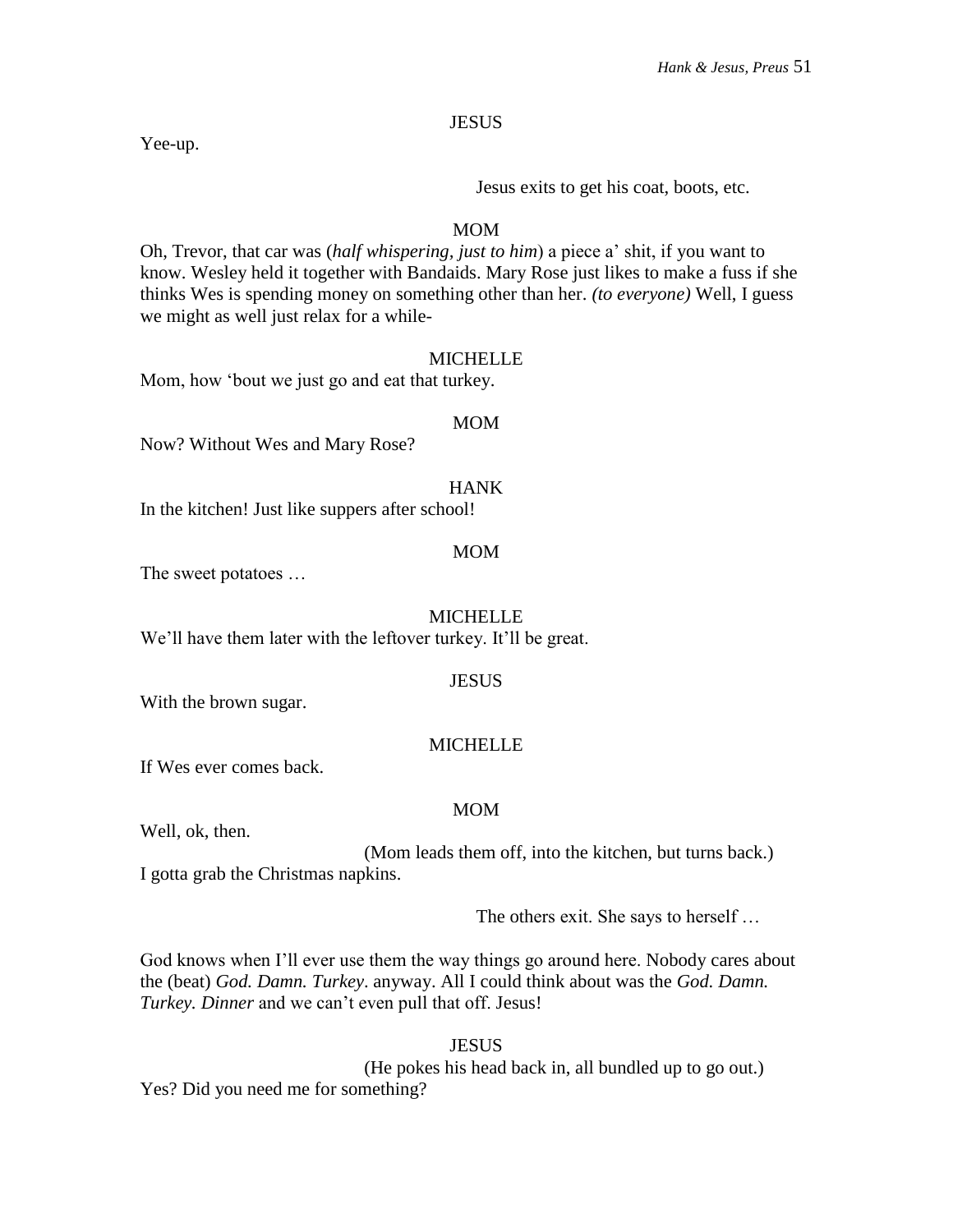#### MOM

(Something has changed in Mom. She's done smoothing everything over.)

No, I think I got this handled.

(She shoves past Jesus and leans out the door.)

Wesley! Wesley! Andrew! Dalton! (*beat)* You get back in here this minute! (*two beats*) Mary Rose I did not give birth to you and you can do whatever the hell you want! (*Hollering)* Wesley!

Wesley enters.

#### **WESLEY**

What is it?

#### MOM

(She is really angry, but it's mixed with tears. These three speeches go to the heart of the one thing that truly matters to her – her family.)

*You* are going nowhere. It is Christmas, and I have a turkey dinner and I have thought about nothing else since Trevor called and said he was coming home. I have all three of my children under my leaky little roof at last and *you* are not going to ruin it. You are going to sit at my table and be pleasant and you are not going to question another thing that Michelle decides for herself and you are going to tell your brother that it's good to have him home.

#### **WESLEY**

Mom, all I said was-

# MOM

I heard everything you said – and that Mary Rose said – and it's just not ok with me. Do you have any idea what it took for Trevor to call me up? To face you and Mary Rose? He's never even seen the inside of your house, for heaven's sake!

#### WESLEY

You always babied him – that's his problem.

#### MOM

Oh, no. I didn't kick your butt enough, and that's your problem.

# **WESLEY**

And I'm not so sure he's sober, Mom.

#### MOM

What if you were in his shoes, Wes? Would you have faced up to what you've done? Would you hold your head up and admit that being sober is a good thing? It's not going to happen overnight. Would you bring home a friend you barely knew just because there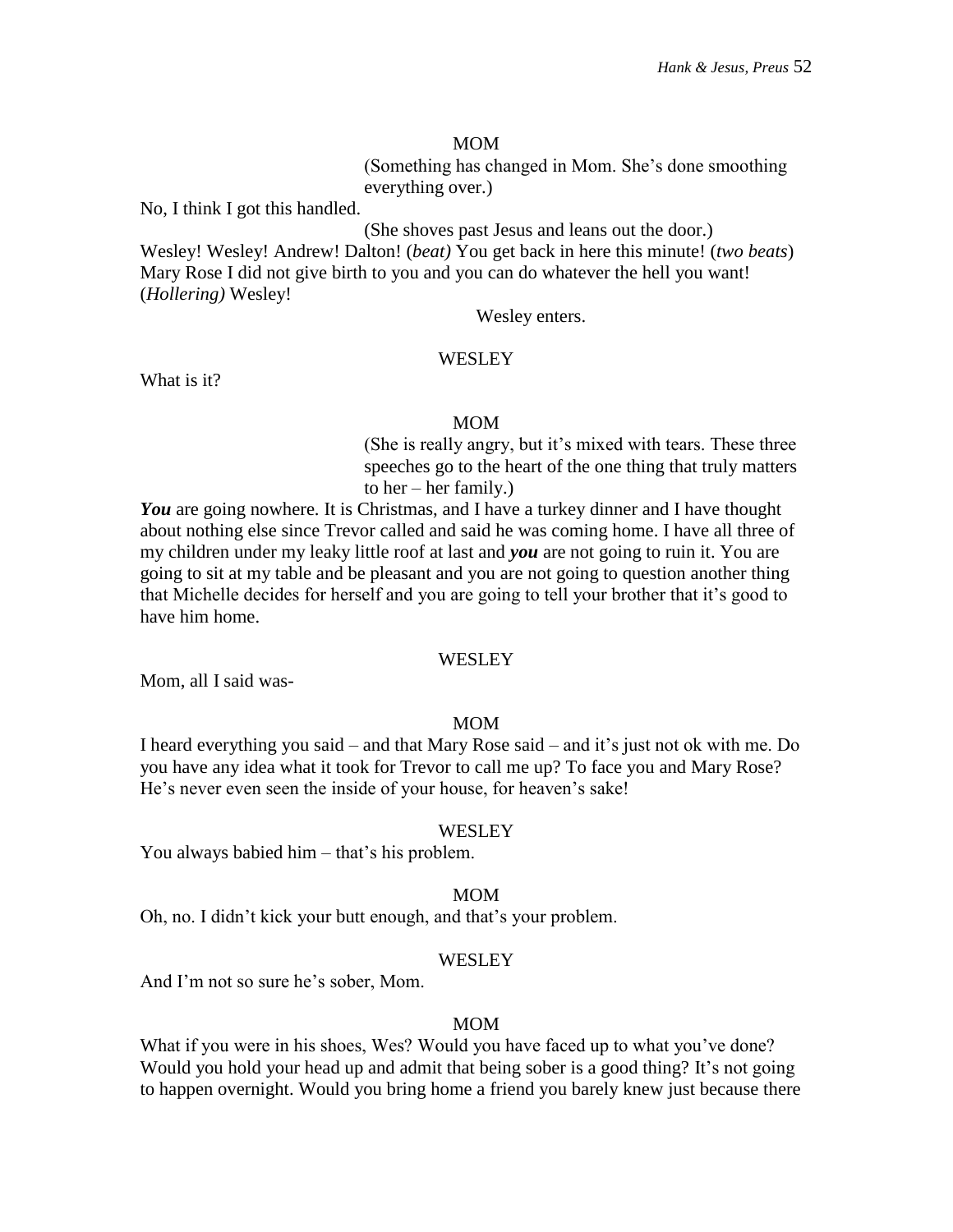was just no place for him to go on Christmas? No, I raised him right, Wesley. I just couldn't save him from everything, could I? (*pause)* Now, let's go eat some turkey. (She finally spots the napkins, grabs them and looks back at Wesley.)

With or without the sweet potatoes!

She exits into the kitchen. Wesley opens the door and calls outside.

# **WESLEY**

Rosie? Rosie! Shut off the car and come on back in here.

Heather enters from Michelle's bedroom – without the baby – and looks a little bewildered.

# HEATHER

Uh, I was going to see if I could help ... He's still sleeping ...

Wesley gestures to the kitchen. Heather nods "yes" and exits that direction.

# **WESLEY**

(Without turning around to look at him.) Jesus? … Hey, bud, uh … happy birthday.

# **Quick fade to black.**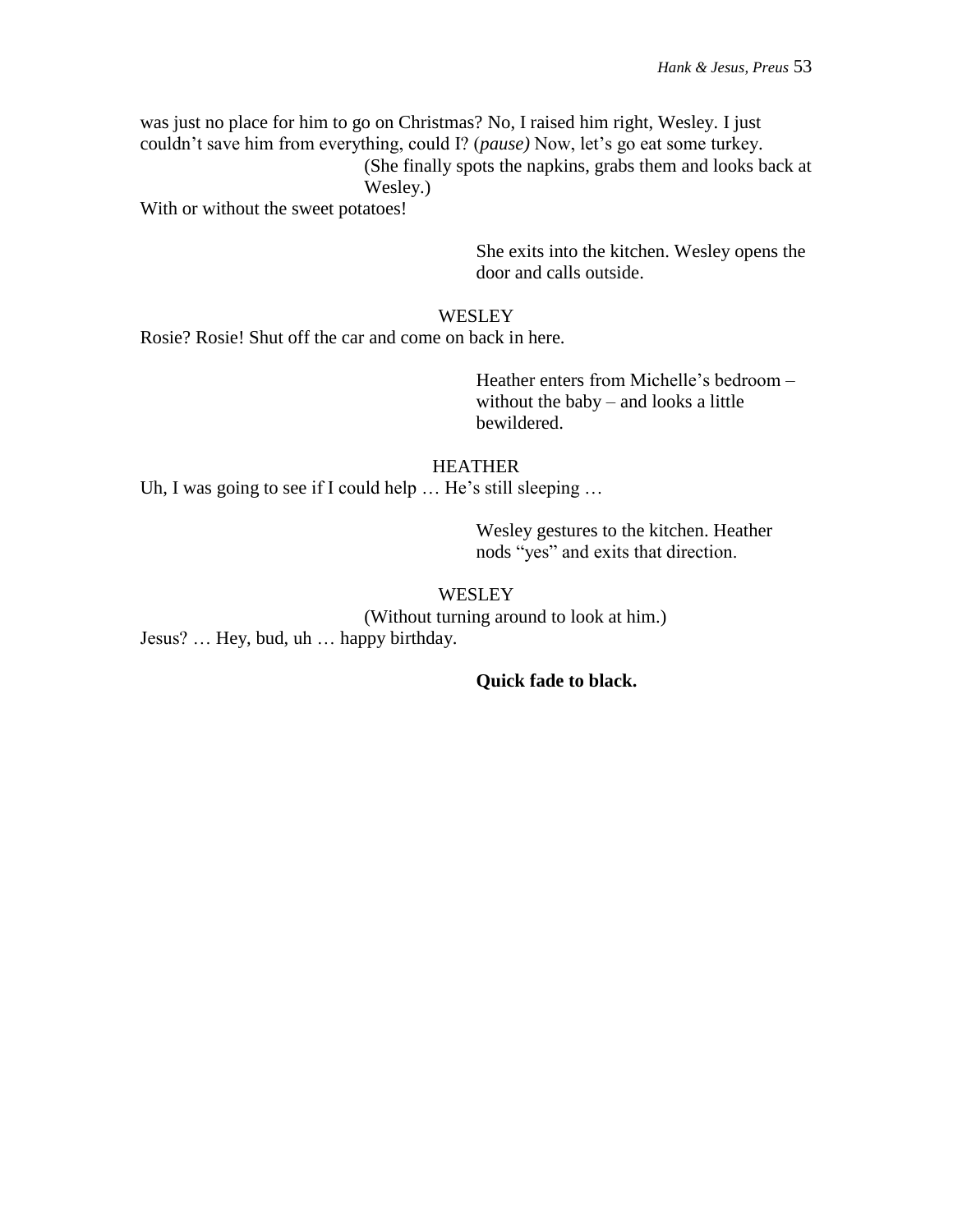**SCENE 7:** A few weeks later. Hank is alone in his apartment working on a song.

#### HANK

# YOU WERE MY FRIEND WHEN I DIDN'T HAVE ONE. I ALWAYS FIGURED YOU'D STAY. YOU'VE BEEN THE FRIEND THAT I COULD DEPEND ON. TO TAKE MY PAIN AWAY.

He keeps playing – strumming loud and aggressively. Michelle enters.

#### **MICHELLE**

Hi. How's it coming?

#### **HANK**

Fine.

(It isn't. This is sarcastic.)

Just great.

# **MICHELLE**

Ok. … Where's Jesus.

## HANK

I don't know. … He left.

#### MICHELLE

He left? What do you mean, "He left?"

# HANK

HE. LEFT. He is not here. I came home from work and no Jesus. Gone. I finally have a gig to play my own songs, after how many years of writin' and writin' and not getting anywhere, and I have my first real, paying gig and my new best friend left.

#### MICHELLE

Oh. *(beat)* Well … that's ok. I mean, you're ready, right?

# HANK

It would be nice if my best friend cared enough to stick around and see my show, don't you think?

## **MICHELLE**

Maybe he'll be back for it.

#### HANK

I dunno. It's weird. I was trying to finish this song, and he starting telling me all this stuff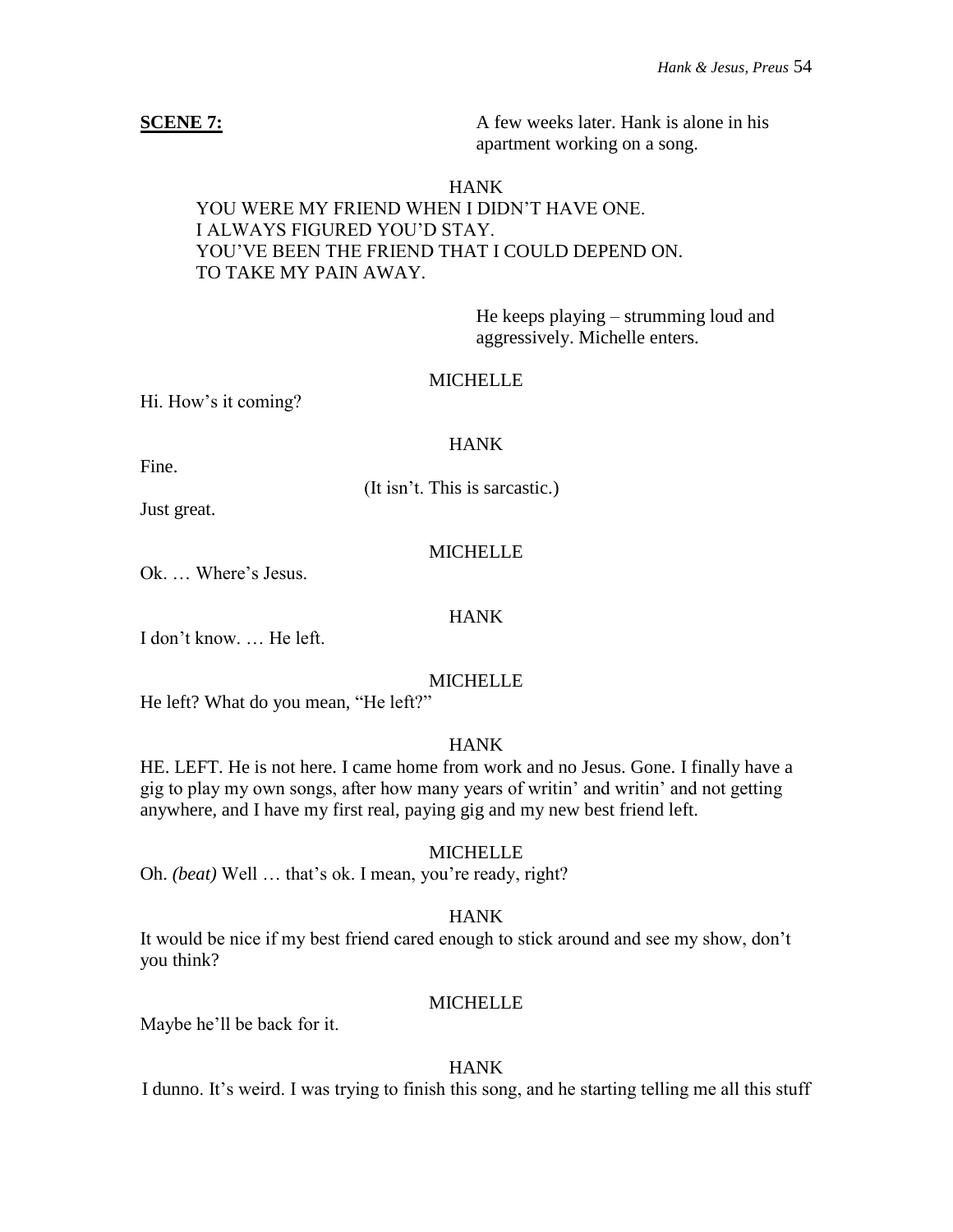about saying what I really felt, and ya-da-ya-da-ya-da. Getting real preachy, ya know? Pissed me off.

# MICHELLE

Ah.

### **HANK**

What do you mean, "Ah," like what is it you get but I don't? That kind of "ah."

# **MICHELLE**

Nothing, Trev. But maybe he's got a point. I mean, some of your songs kind of sound like every other country song out there.

# HANK

Hey, that's what gets cut in Nashville. That's what they want. I think I know more about this than you.

# **MICHELLE**

| Well, don't ask for an opinion, then. |                                                      |
|---------------------------------------|------------------------------------------------------|
|                                       | (She gathers up some books and starts for the door.) |
| I gotta get to class.                 |                                                      |
|                                       | (She notices a photo in a frame and picks it up.)    |

Where'd you get this?

At home. At Christmas.

**MICHELLE** 

HANK

Is that Dad?

Yup.

HANK

Yup. You never saw it?

# MICHELLE

HANK

Looks like you. And that guitar …

**MICHELLE** He wasn't there for you and Wesley, either, was he?

# HANK

No, but I got a guitar … and a little sister.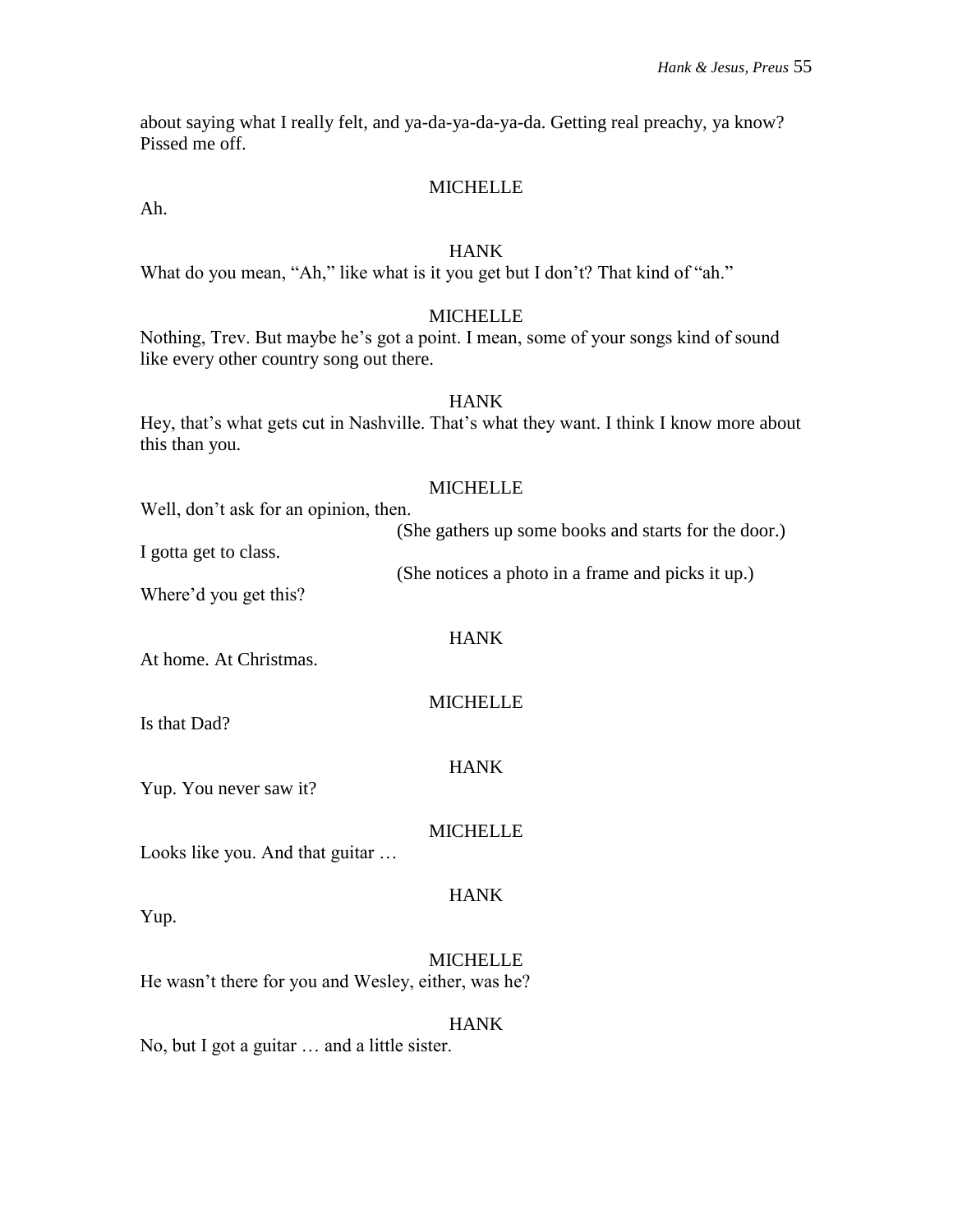#### **MICHELLE**

And I got class. Bye.

She exits.

# HANK

Bye.

(Hank picks up his guitar but puts it right back down and picks up the photo of his dad and sings to it, a cappella.)

I DON'T BLAME YOU ANYMORE I WAS TOO YOUNG TO UNDERSTAND YOU DIDN'T MEET MY EXPECTATIONS. YOU SURE COULD HAVE BEEN A BETTER MAN

SO, YOU GO YOUR WAY, I GO MINE PAIN STILL IN MY HEART. SORRY, DAD, BUT THAT'S THE WAY THINGS FALL APART.

> (He puts the photo down and reaches into his jacket hanging on a peg or hall tree and pulls out the flask we saw in Scene 5. He sets it on the table in front of him, picks up his guitar again and starts to sing to the flask. This is aggressive, in Hank's way. The song becomes more and more of a struggle to get through it. Is this why his songs are so cliché?)

THERE WHEN I NEEDED YOU, THERE WHEN I NEEDED TO JUST GET THROUGH THE NIGHT. I ALWAYS KNEW I COULD COUNT ON YOU TO MAKE ME FEEL ALL RIGHT.

YOU WERE MY FRIEND WHEN I DIDN'T HAVE ONE. I ALWAYS THOUGHT YOU'D STAY. YOU'VE BEEN THE FRIEND I COULD DEPEND ON. TO TAKE ALL THE PAIN AWAY.

> Jesus enters, but is he really there, or is he just very present in Hank's thoughts? Hank continues singing with intensity, but is not able to finish it. They don't ever look at each other.

THERE WHEN I NEEDED YOU, THERE WHEN I NEEDED TO JUST GET THROUGH THE NIGHT. I ALWAYS KNEW I COULD COUNT ON YOU …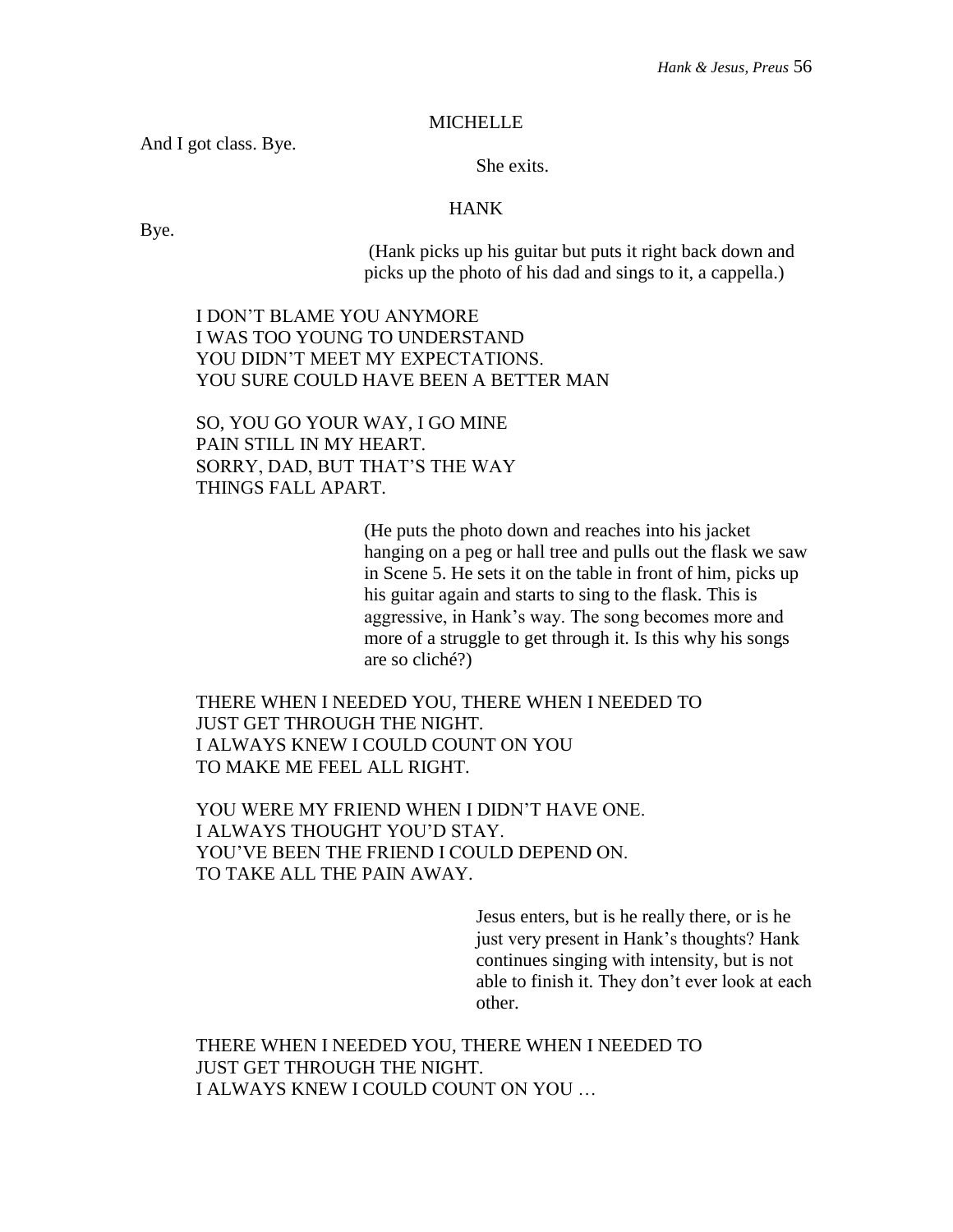Finally, he just stops playing and slumps over his guitar.

#### **JESUS**

What do you want to say, Hank? What do you want people to know about you? What do you believe in? What's real … to you?

> Hank strums a chord or two, but without any enthusiasm.

Say what you want to say, not what you think people want to hear.

HANK

Who am I kidding? This is crap. It's all crap and I'm dreaming.

He puts the guitar down.

#### **JESUS**

It's not crap.

#### **HANK**

Ok, it's not crap. But it's not good enough. Nothing is good enough.

#### **JESUS**

Somebody told you that?

#### HANK

I know. I just know. There isn't one thing I've tried that I've finished – much less done right.

#### **JESUS**

Well, I guess it's time, then. What if you could come back? (*beat)* Start over. You know, new day and all?

#### HANK

(Hank is thinking, struggling and fighting rage and tears.) What do you know about it? What do you know about trying to get someplace? What do you know about anything? And who are you anyway? You come in here and act like you need me. Yeah, you needed *me*! And you needed a friend, and I thought you were my friend and then you just leave. I am not ok! Again! At least when I was drunk I *thought* I was doing ok!

> Jesus and Hank cross to the guitar at the same time.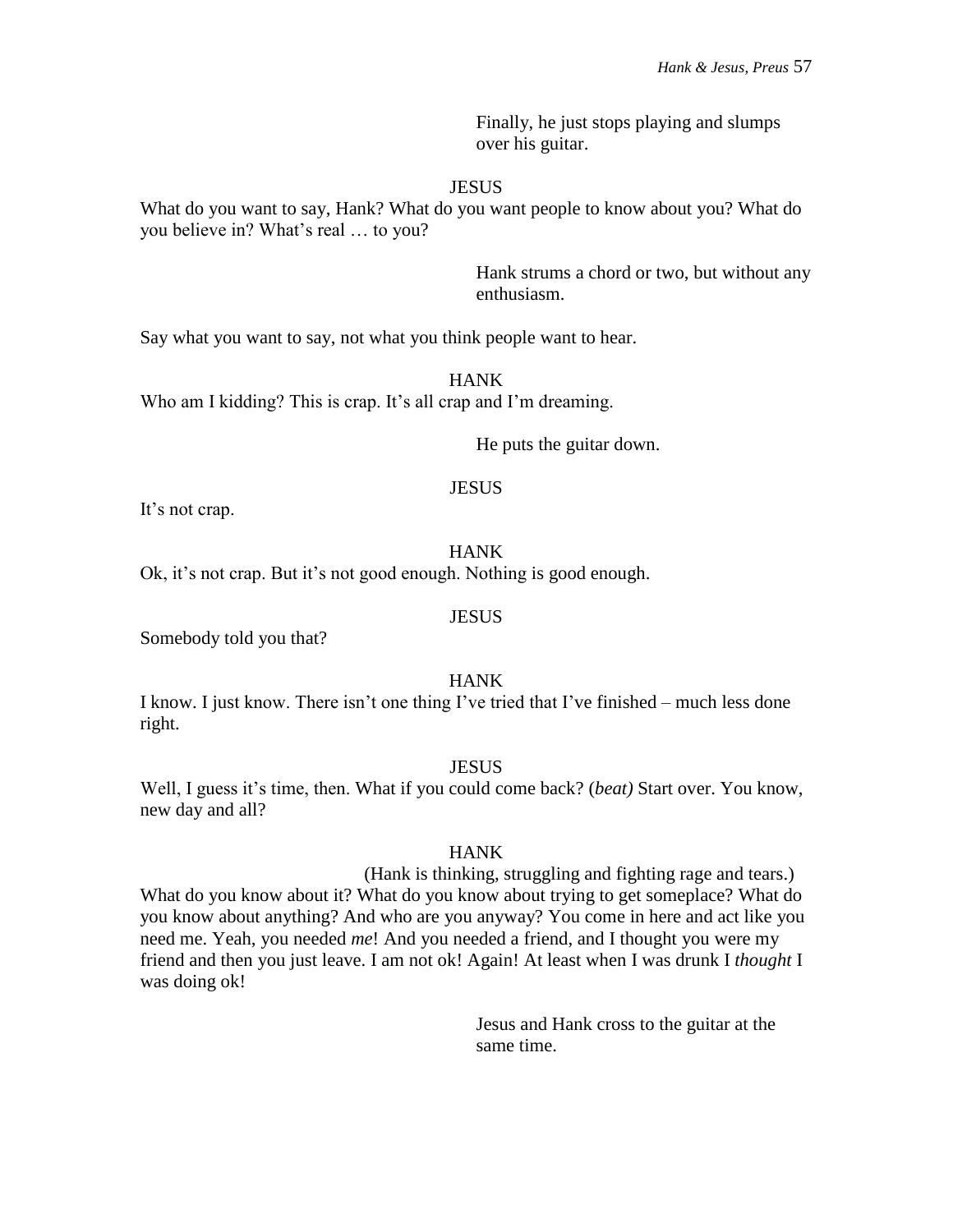### **JESUS**

Let's give this song just one more try.

Hank takes the guitar, still without recognizing that Jesus is there. Sighs, wipes his eyes, strums a chord.

#### HANK

What the hell.

(Hank plays and sings.)

AS A BOY UP IN MY ROOM IT FELT JUST LIKE A DREAM TO HEAR MY DADDY SINGING DOWN THE STAIRS. "YOUR CHEATIN' HEART,"

(pause)

DA-DA-DA -DA

THEN MOM AND ….

(He stops himself before he says "Dad.") THEN MOM CAME UP TO SAY OUR BEDTIME PRAYERS.

I LOVE COUNTRY - WELL, YOU DO, TOO No, I got it, I got it. That's backwards. YOU LOVED COUNTRY - WELL I DO, TOO. GOTTA GIVE THE CREDIT ALL TO YOU.

Aw, damn …

SOMETHING SOMETHING SOMETHING …WHERE DID YOU GO? THERE'S A LOT ABOUT ME YOU DON'T KNOW.

A BETTER MAN, A BETTER MAN SOMETHING DA-DA-DA-DA … That's it! That's it! That's it! That's it! DA-DA-DA-DA-DA-Aw, hell, yeah! A BETTER MAN, A BETTER MAN I KNOW THAT I AM Well, not that ...

> A BETTER MAN, A BETTER MAN YOU CAN BET I'LL BE A BETTER MAN!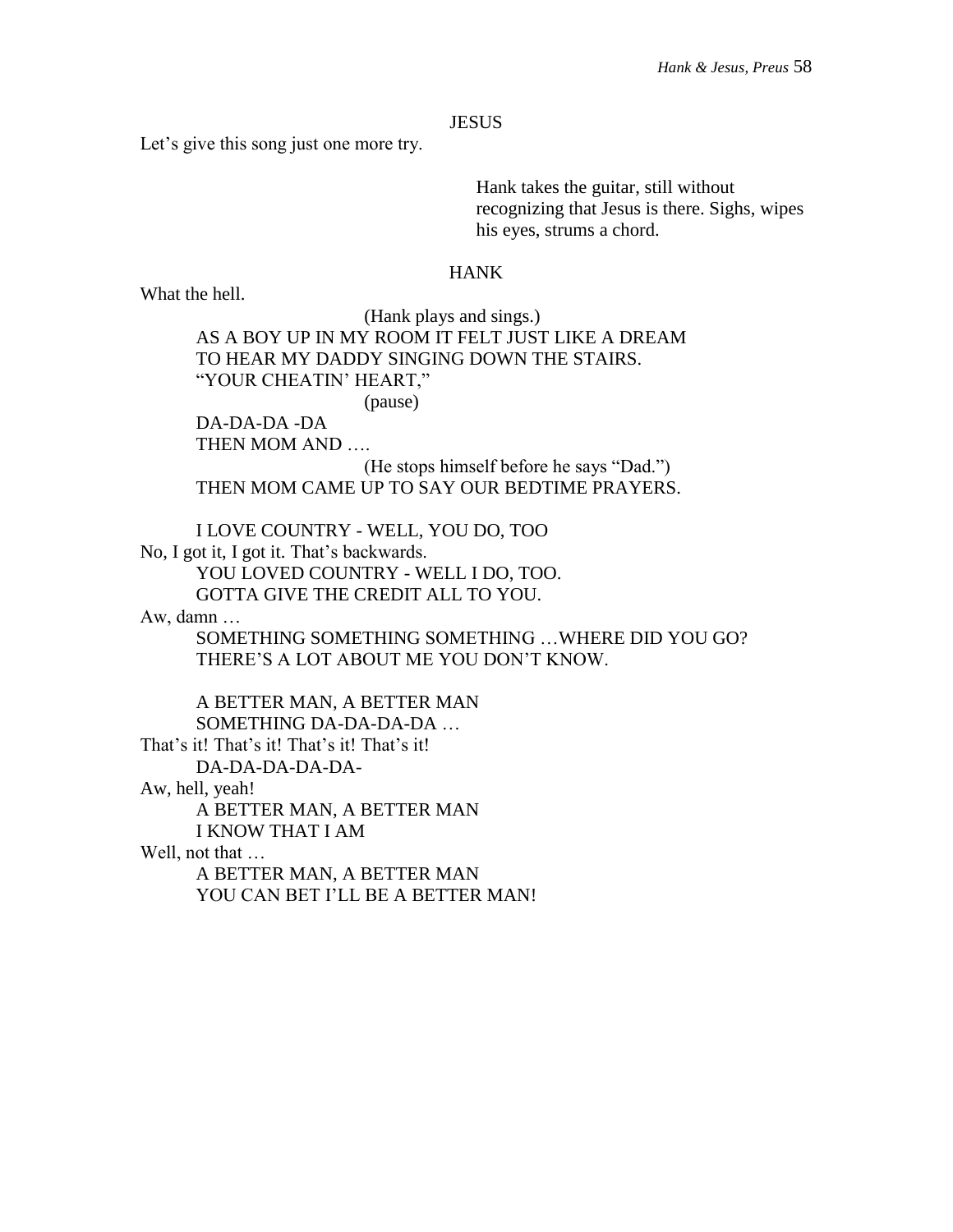**SCENE 8:** Buster's on the night of Hank's big debut.

# BUSTER

(Addressing the audience as his customers) Just a few minutes left on that meat raffle, everybody. Get your tickets from anyone of the lovely ladies in orange Buster's t-shirts. Donated by Service Food, so you know that's

good steaks right there. In just a few minutes, Hank Dalton's gonna sing a few songs for you …

(Talking to someone presumably behind the bar.) What? We're out of Bud Light? Holy cripes.

> Buster exits. Hank is off to the side. He takes out his flask and looks at it. Michelle rushes over to him.

# MICHELLE

What the hell are you doing?

Hank takes the cap off and tips it over to show there's nothing in it.

# **MICHELLE**

What?

# HANK

There's never been anything in it.

# MICHELLE

Then … why?

# HANK

I dunno. Cuz I could. I liked the feel of it in my pocket. Liked lookin' at it. Real silver. Sterling! It was Rusty's, but I'm guessing he stole it. See, he owed me money. I'm gonna sell it and get a new guitar case. I'm gonna need it on the road.

> Hank's family and Heather show up, looking for a place to sit.

Michelle joins Mom and Heather as Wesley and Mary Rose approach Hank. They're carrying a large hat box.

Hey, there's Mom!

Hey, Wes, thanks for coming.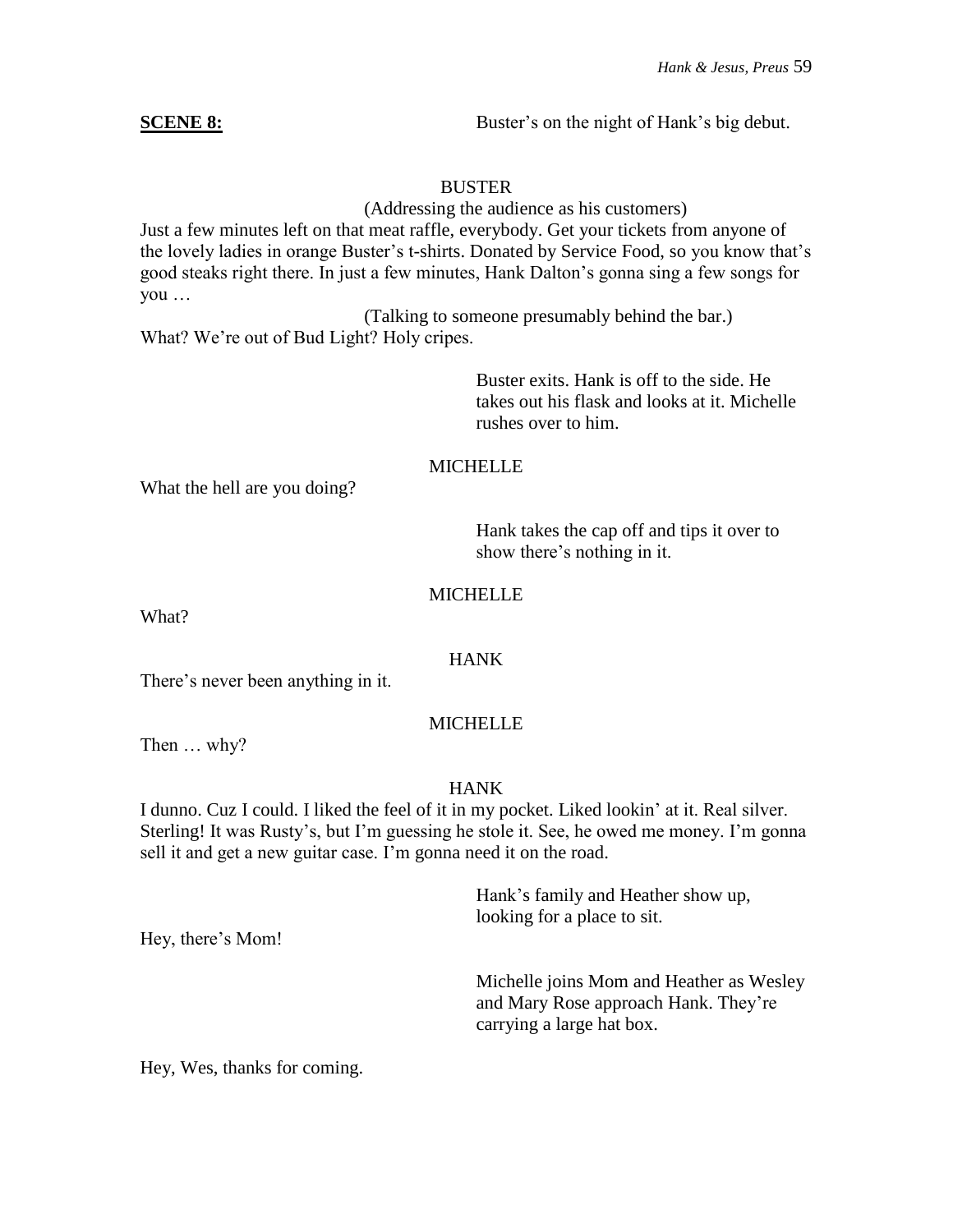#### **WESLEY**

Wouldn't 'a missed it, little brother.

# MARY ROSE

We got you something, Trevor. I picked it out!

Hank opens up the box and at first just looks at it – a beautiful, new Stetson.

Hope it fits. … Do you like it? I think it's sexy. Wes said-

#### **WESLEY**

(Wes cuts her off.)

Rosie … maybe not now, huh?

HANK

(He finally takes it out of the box.)

I don't know what to say.

#### WESLEY

Don't say nothin'. Just put it on!

#### HANK

Wow, thanks. Thank you - both of you. (He puts it on, and it looks great, of course.)

#### WESLEY

If you're going to be a country star, you gotta look the part.

They shake hands, then Mary Rose throws her arms around Hank – while they're still shaking hands. It's awkward, but sweet. They join the rest of the family, who are taking seats in the audience as Buster enters and rushes over to Hank.

#### **BUSTER**

Now, I don't want you to get nervous, but there's a buddy of mine here who can maybe get you in to WE Fest. His name's Rod. He's head of production.

# HANK

No shit?

#### BUSTER

Yeah, no shit! We were in 'Nam together. If he likes you, you know …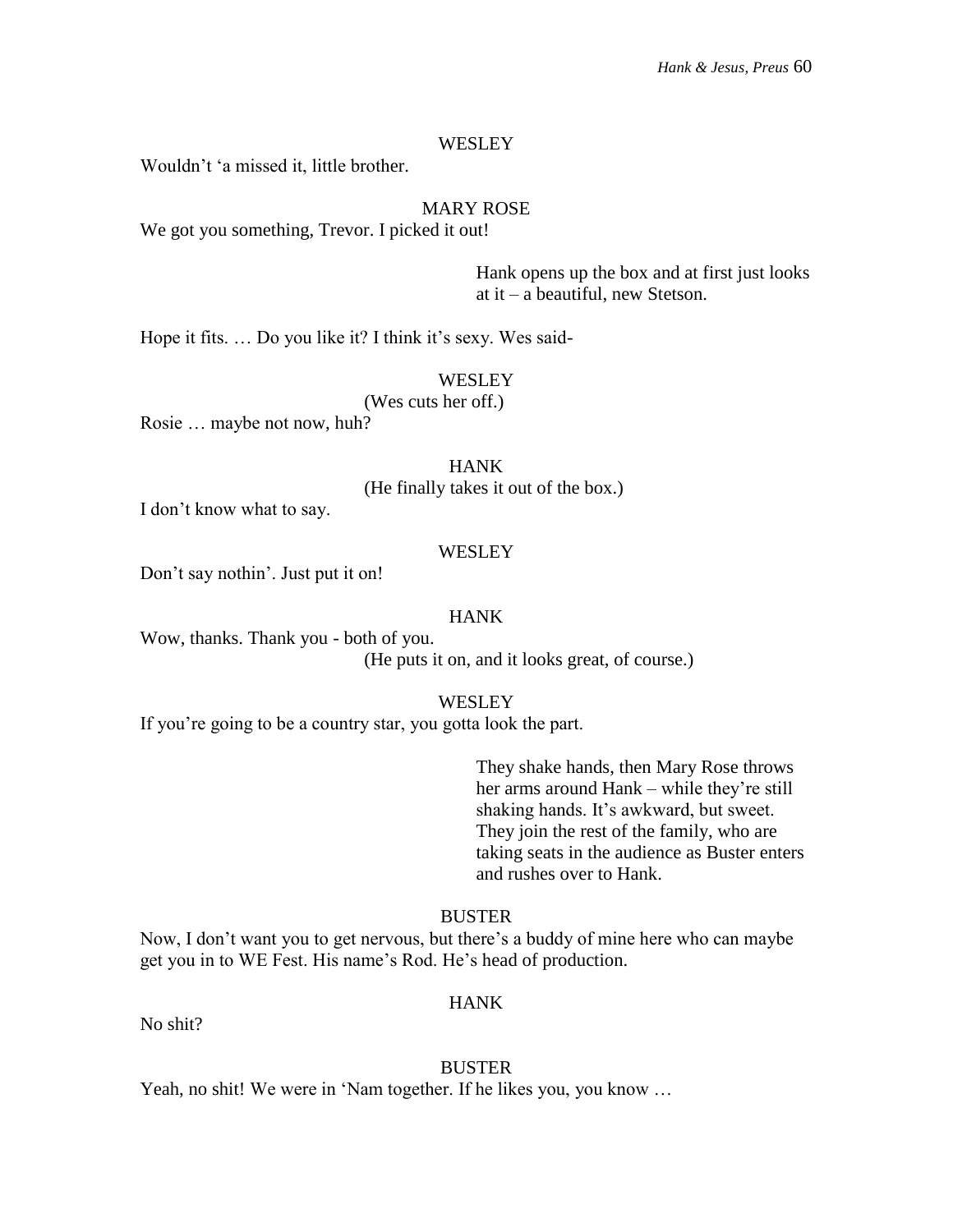He'll like me. Don't you worry. I got this.

Hank walks "on stage" and addresses the audience briefly. Just as Hank begins, we catch a glimpse of Jesus standing nearby. He may have brought more musicians with him. Hank doesn't see him/them.

## **HANK**

Thanks for coming tonight, everybody.

(rubato)

# BETTER MAN

AS A BOY UP IN MY ROOM IT FELT JUST LIKE A DREAM TO HEAR MY DADDY SINGING DOWN THE STAIRS. "YOUR CHEATIN' HEART," WHAT DID IT MEAN? THEN MOM CAME UP TO SAY OUR BEDTIME PRAYERS.

> Jesus/other musicians join(s) in at the a tempo. Hank is surprised – and pleased.

(a tempo) YOU LOVED COUNTRY - WELL I DO, TOO. GOTTA GIVE THE CREDIT ALL TO YOU. BUT I'LL WONDER ALL MY LIFE, "WHERE DID YOU GO?" THERE'S A LOT ABOUT ME YOU DON'T KNOW.

I HAVE BLUE EYES; MY HANDS ARE SMALL. I PLAYED YOUR GUITAR, AND I PLAYED BALL THEN I'D SIT AND WONDER, WHERE'D YOU GO? THERE'S A LOT ABOUT ME YOU DON'T KNOW.

A BETTER MAN, A BETTER MAN YOU'D KNOW IT IF YOU'D BEEN A BETTER MAN

I LIKE FISHING, AND I LIKE BARS I LIKE RHUBARB PIE AND RACIN' CARS I'LL WONDER ALL MY LIFE, "WHERE DID YOU GO?" THERE'S A LOT ABOUT ME YOU DON'T KNOW.

> I DON'T BLAME YOU ANYMORE I WAS TOO YOUNG TO UNDERSTAND YOU DIDN'T MEET MY EXPECTATIONS. AND I INTEND TO BE A BETTER MAN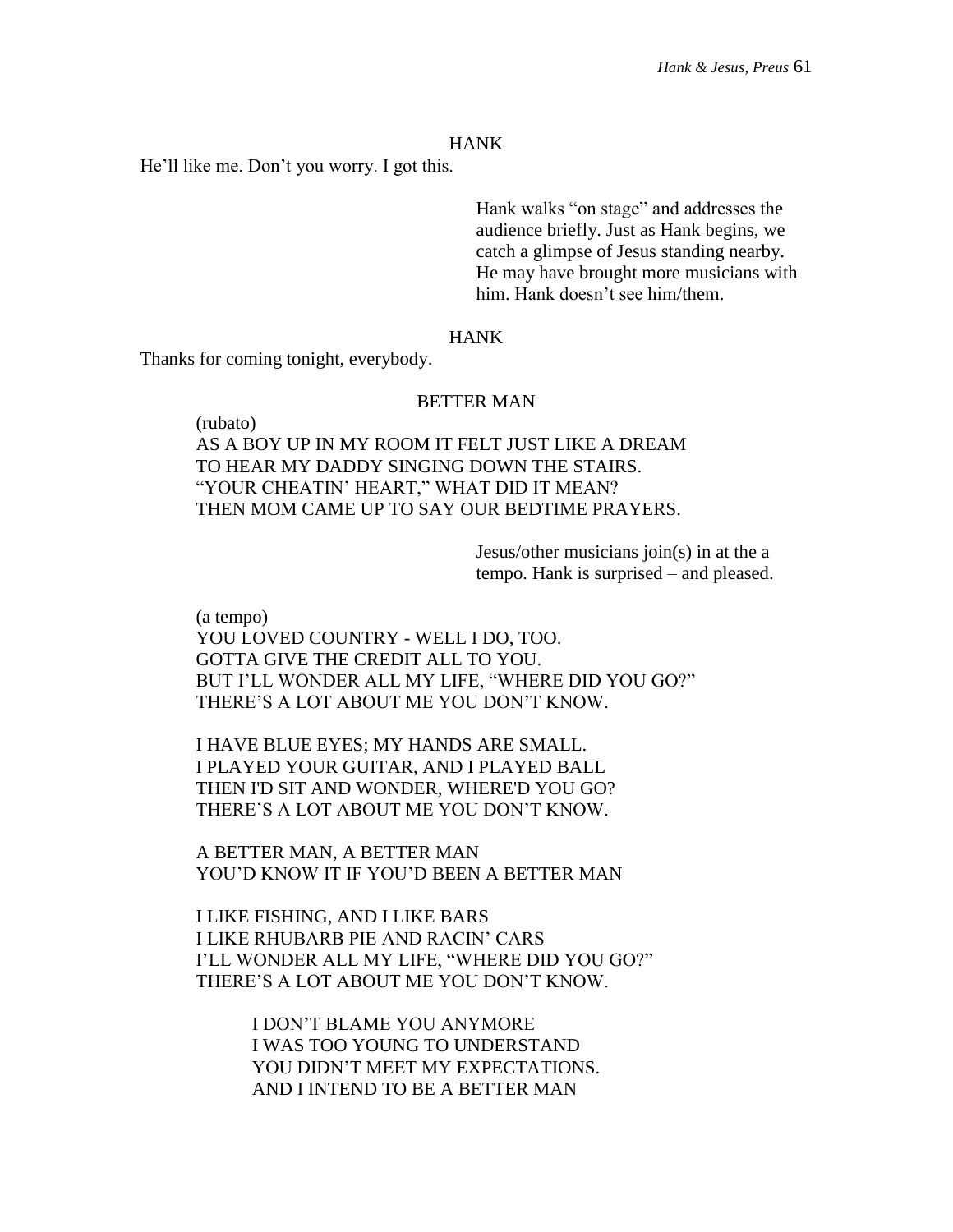A BETTER MAN, A BETTER MAN I KNOW WHO I AM A BETTER MAN, A BETTER MAN YOU CAN BET I'LL BE A BETTER MAN.

C'mon, now everybody. Sing along with me. A BETTER MAN C'mon, let's hear ya! A BETTER MAN I KNOW WHO I AM. A BETTER MAN, A BETTER MAN. YOU CAN BET I'LL BE A BETTER MAN!

#### **Quick fade to black.**

Lights up quickly for bows. **The show can end at this point,** or at the end of the bows, the audience either comes up on stage, or into the lobby to end the show by joining in on the party. It also gives Hank a chance to sing the rest of his songs – completed!)

#### HANK

Thank you! I had a great time! Thanks to Buster for letting me sing for you tonight, and we're not quittin' yet! Come on up here … come on! We're going to finish off the night with a few more songs, so come on up!

# BAD LUCK

IF I HAD A WOMAN, SHE WOULD LEAVE ME IF I HAD A DOG, HE'D RUN AWAY. IF I HAD A TRUCK, I'D PROBABLY SMASH IT UP THAT'S THE WAY MY LUCK IS GOIN' TODAY.

IF I HAD A JOB, I'D GET FIRED. IF I HAD A GIG, I WOULDN'T GET PAID. PLAYIN' MY GUITAR, WON'T TAKE ME VERY FAR. THAT'S THE WAY MY LUCK IS GOIN' TODAY.

TOMORROW COULD BE BETTER OR JUST MORE OF THE SAME. NOT EXPECTING MUCH, 'CAUSE BAD LUCK IS MY NAME.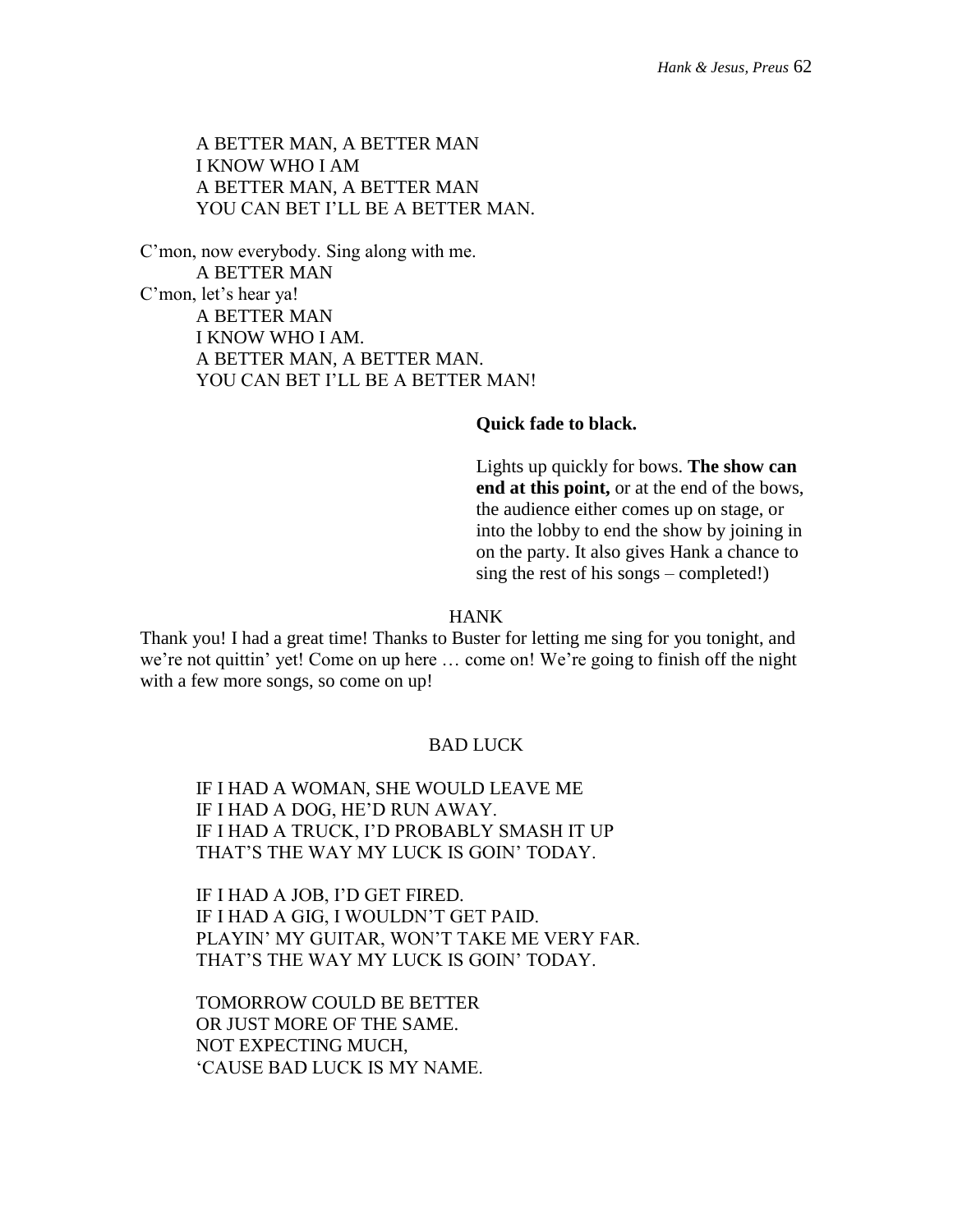Take it, Jesus!

The music stops momentarily. Jesus doesn't have the chops to do a decent guitar solo lick, so he looks a little flustered and then does a vocal version of one, which isn't bad!

IF I STILL HAD FRIENDS, WE'D BE DRINKIN'. MY BANK ACCOUNT I KNOW'D BE OVERDRAWN LIFE SURE ISN'T FAIR, But I don't really care! THAT'S THE WAY MY LIFE HAS ALWAYS GONE.

TOMORROW COULD BE BETTER OR JUST MORE OF THE SAME. NOT EXPECTING MUCH, 'CAUSE BAD LUCK IS MY NAME. OH!

> Hank and Jesus both do a vocalized "guitar" lick in harmony, then ask the audience to join in on singing the lick with them.

THINGS FALL APART (This should be done more up-tempo than the version earlier in the play.)

BLAME IT ON ALL THOSE WORDS SPOKE IN ANGER YOU CAN SAY I JUST DON'T UNDERSTAND GUESS I DIDN'T MEET YOUR EXPECTATIONS. MAYBE ALL YOU NEED'S A BETTER MAN.

SO YOU GO YOUR WAY, AND I'LL GO MINE CARRYING PAIN IN OUR HEART SORRY BABY, THAT'S THE WAY THINGS FALL APART.

DIDN'T KNOW THE RULES I HAD TO FOLLOW, DIDN'T GO ACCORDING TO YOUR PLAN HOPE YOU CAN GET PAST THE DISAPPOINTMENT. HOPE SOMEDAY YOU FIND A BETTER MAN.

> I CAN ONLY BE JUST WHO I AM YOU CAN KEEP LOOKIN', IF YOU WANT TO. BUT I WONDER IF YOU'LL FIND JUST WHAT YOU HAD IN MIND

*(Instrumental on the verse)*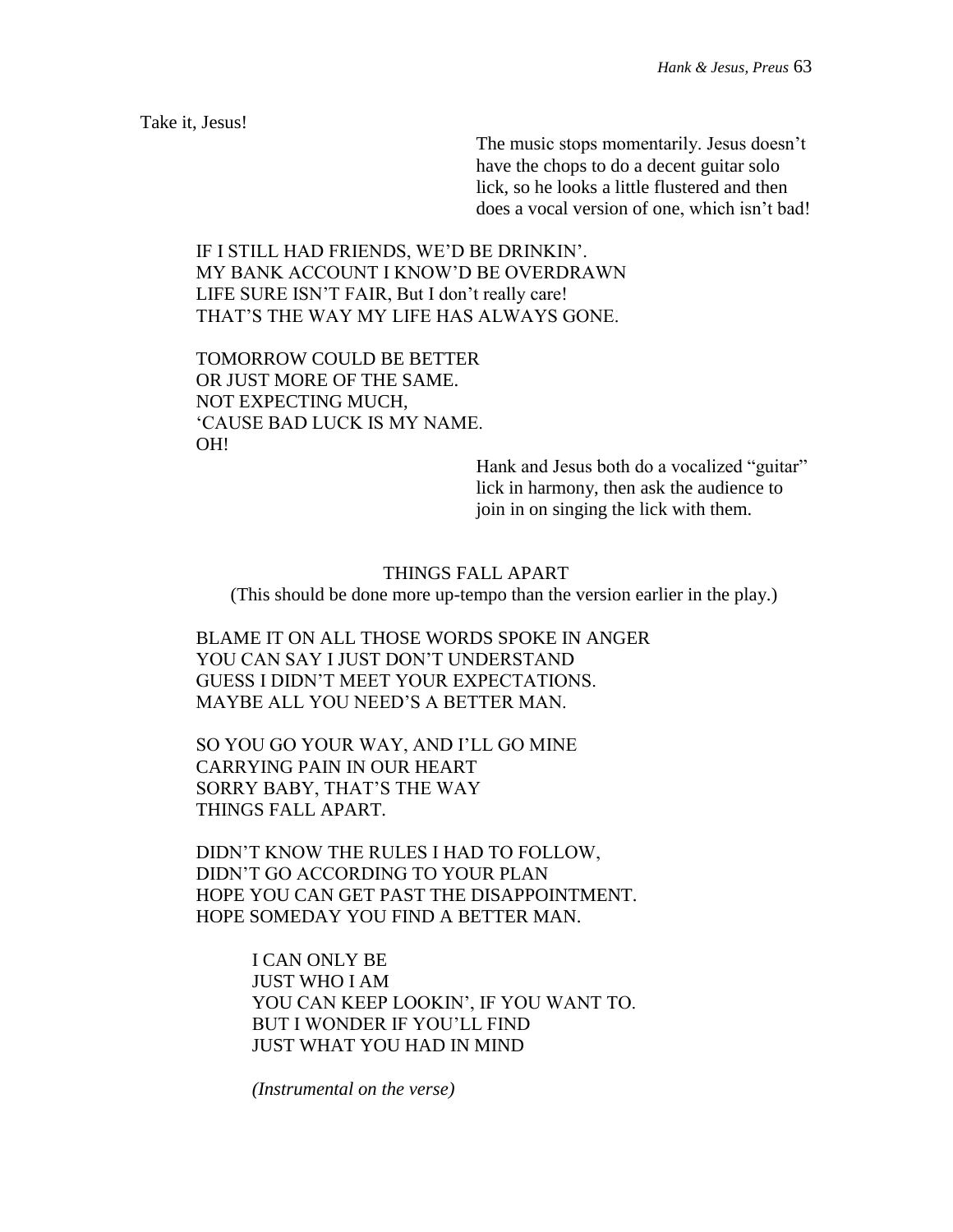# SO YOU GO YOUR WAY, AND I'LL GO MINE CARRYING PAIN IN OUR HEART SORRY BABY, THAT'S THE WAY THINGS FALL APART.

*(Repeat chorus: first two lines instrumental, then Hank ad libs tempo on the last two lines)* SORRY BABY, THAT'S THE WAY THINGS FALL APART.

# HANK

Originally, I wrote this next song for my little sister. She tells me she's been working on it, too, so I'd love to have her come up here and sing with me.

> Michelle hesitates, but of course everybody encourages her, so she does.

HANK

SOME PEOPLE SAY SHE'S ORDINARY OR QUIRKY… EVEN STRANGE. THERE ARE THINGS YOU DON'TKNOW, BUT I DO. AND THERE'S NOTHING ABOUT HER I WOULD CHANGE.

MICHELLE SOME PEOPLE SAY HE'S SUCH A PROBLEM. HE'S GONNA LET YOU DOWN. THERE ARE THINGS YOU DON'T KNOW, BUT I DO. KINDA COOL THAT HE'S FINALLY AROUND.

# HANK, MICHELLE (duet)

GOT A SISTER … GOT A BROTHER … I'M FEELIN' PRETTY LUCKY THAT I DO. YOU'RE NOT EVERYBODY'S CHOICE, BUT YOU'RE MINE. AND I'M FINE GETTIN' STUCK WITH YOU.

HANK

WE GET ALONG, BUT WE'RE SO DIFFERENT. SOME PEOPLE THINK IT'S STRANGE.

HANK, MICHELLE IT JUST SHOWS THEY DON'T KNOW, BUT I DO.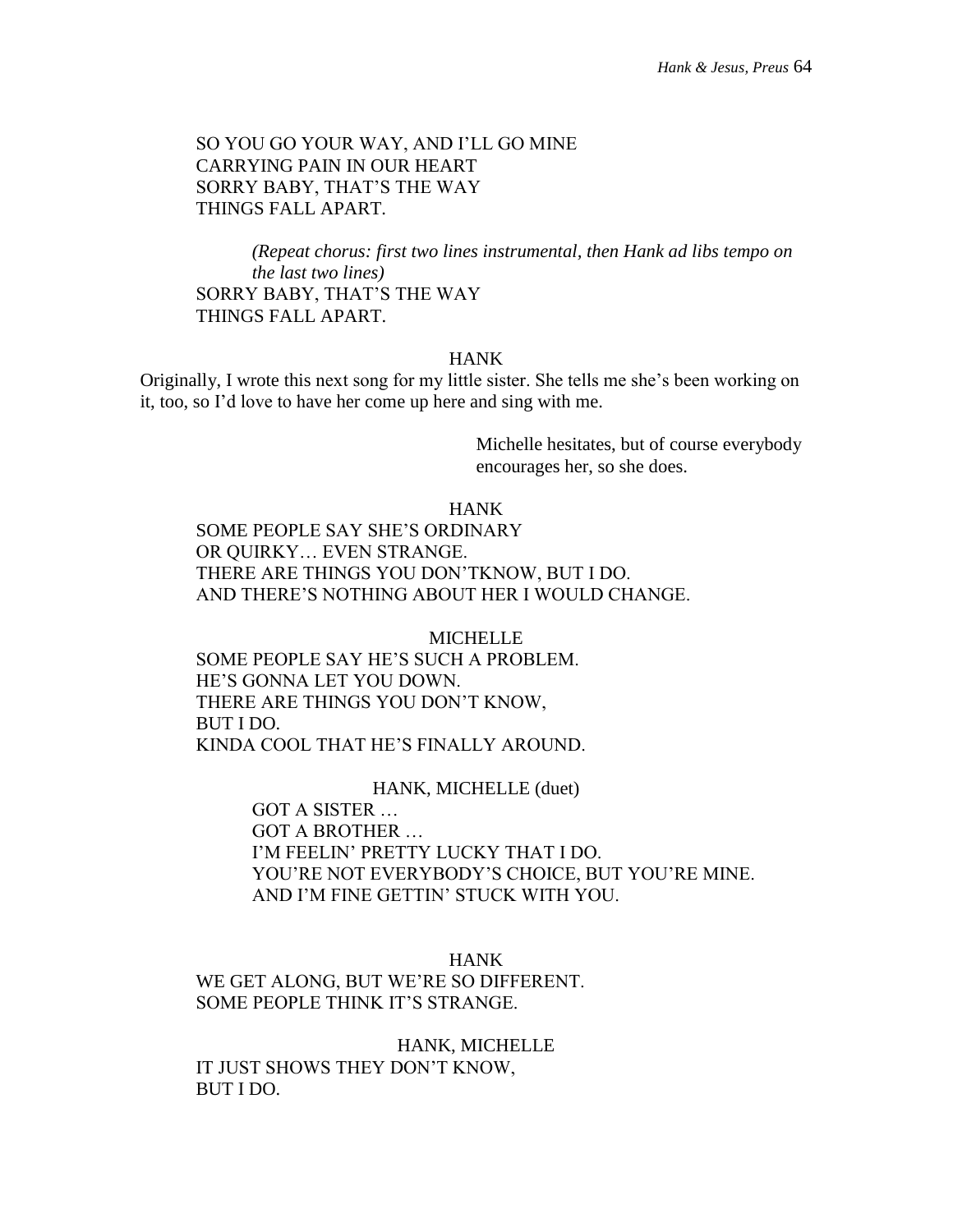# MICHELLE AND THERE'S NOTHING ABOUT HIM,

# HANK AND THERE'S NOTHING ABOUT HER

# HANK, MICHELLE YEAH, S/HE MAY NOT BE PERFECT, BUT THERE'S NOTHING AT ALL I WOULD CHANGE.

#### HANK

Just have to do one waltz, so get up and dance, if you're so inclined.

# IF YOU WILL ONLY STAY

(Jesus sings backup and Hank should encourage the audience to sing along.) I WON'T CHEW GUM WHILE I'M EATING. I WON'T LEAVE THE LID UP FOR YOU TO SIT DOWN ON. IF YOU'LL ONLY STAY, I'LL CHANGE MY WAY…. S YOU'LL SEE HOW MUCH BETTER I'LL DO

I WON'T REQUIRE YOU WATCH NASCAR I WON'T GO OUT EVERY NIGHT. IF YOU'LL ONLY STAY. I'LL CHANGE MY WAY … S YOU'LL SEE THAT I'LL GET IT RIGHT.

IF YOU WILL ONLY STAY IF YOU WILL ONLY STAY. I'LL DO THE LAUNDRY AND PAY ALL THE BILLS IF YOU ONLY WILL … (Z)

 THIS AIN'T THE FIRST THAT I'VE HEARD IT. - BUT I REALLY MEAN IT THIS TIME IF YOU'LL ONLY STAY I'LL CHANGE MY WAYS … S I JUST NEED TO KNOW YOU'RE STILL MINE.

IF YOU WILL ONLY STAY IF YOU WILL ONLY STAY. I'LL DO THE LAUNDRY AND PAY ALL THE BILLS IF YOU ONLY WILL. IF YOU ONLY WILL.